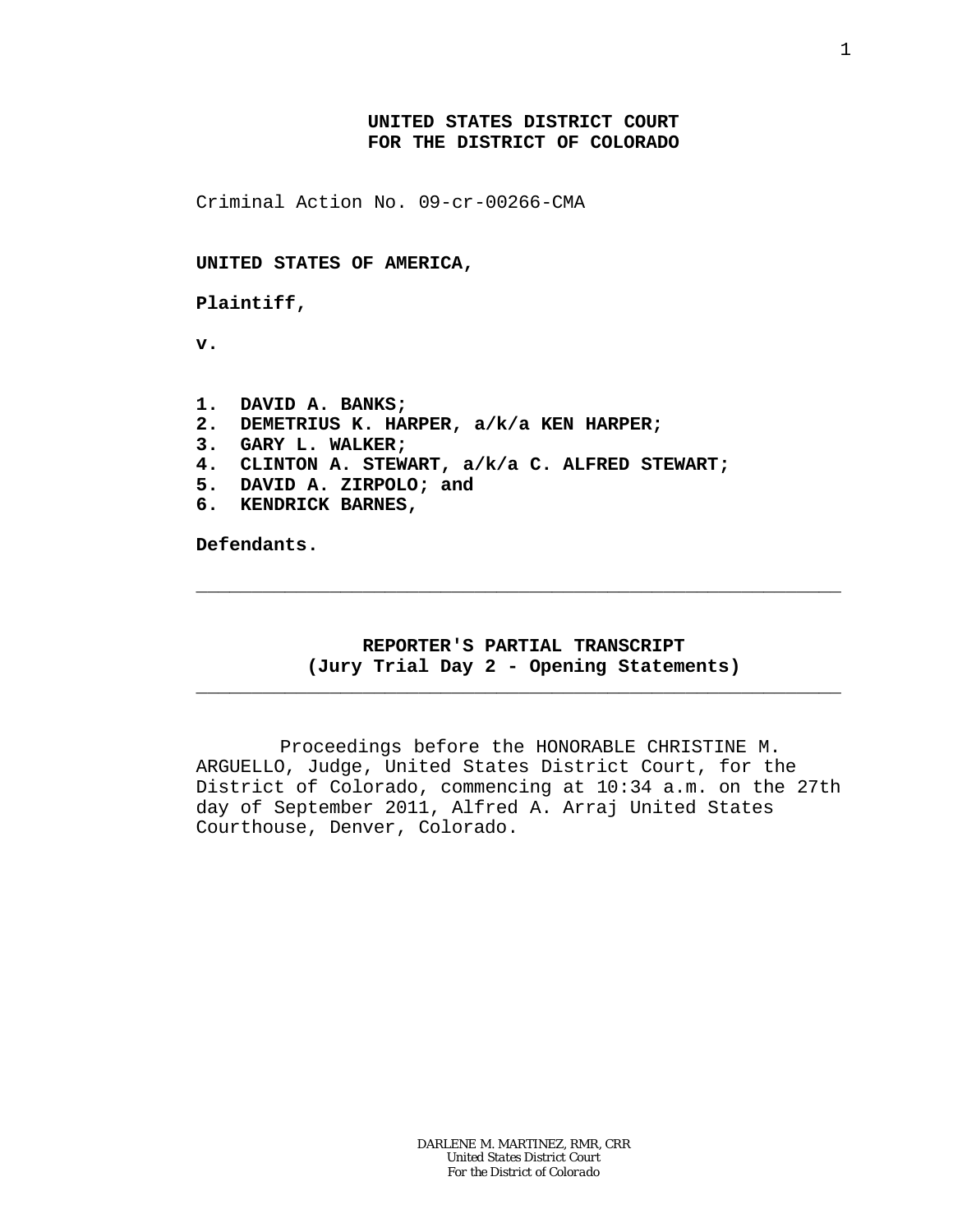### **FOR THE PLAINTIFF:**

MATTHEW T. KIRSCH and SUNEETA HAZRA, U.S. Attorney's Office - Denver, 1225 17th St., Suite 700, Denver, CO 80202

**FOR THE DEFENDANTS:**

Pro Se.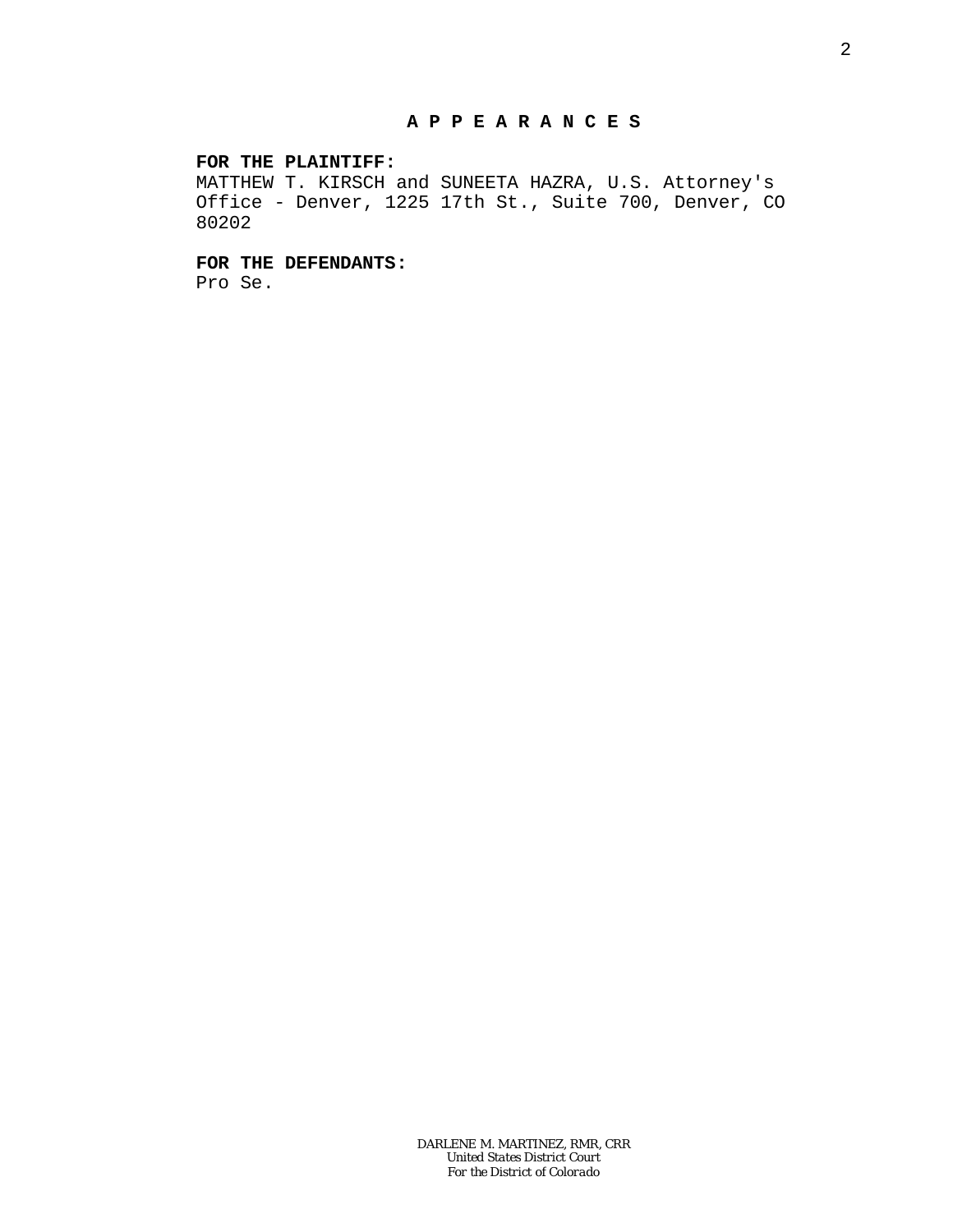| $\mathbf{1}$ | SEPTEMBER 27, 2011                                        |
|--------------|-----------------------------------------------------------|
| 2            | (Requested proceedings.)                                  |
| 3            | OPENING STATEMENT                                         |
| 4            | BY MR. KIRSCH:                                            |
| 5            | May it please the Court. Good morning, members of         |
| 6            | the jury. The defendants in this case, like many other    |
| 7            | Americans, wanted to run their own business. You are      |
| 8            | going to hear during the course of the trial about the    |
| 9            | companies that they were attempting -- that they were     |
| 10           | attempting to run.                                        |
| 11           | Ms. Barnes, could I ask you to activate the jury's        |
| 12           | monitors, please.                                         |
| 13           | You are going to hear about three different               |
| 14           | companies that the defendants were using: Leading Team,   |
| 15           | Inc. sometimes referred to by the acronym LT. DKH, LLC,   |
| 16           | which is sometimes referred to as DKH Enterprises. And,   |
| 17           | finally, IRP Solutions Corporation.                       |
| 18           | The reason you all are here today and over the            |
| 19           | course of this trial, is you're here because of a choice  |
| 20           | that these defendants made when they were operating their |
| 21           | businesses. The choice that they made was that they       |
| 22           | agreed to engage in a scheme to defraud the various       |
| 23           | staffing companies that you heard in the Judge's          |
| 24           | instruction; about 42 different staffing companies.       |
| 25           | And what they agreed to do is they agreed to tell         |

3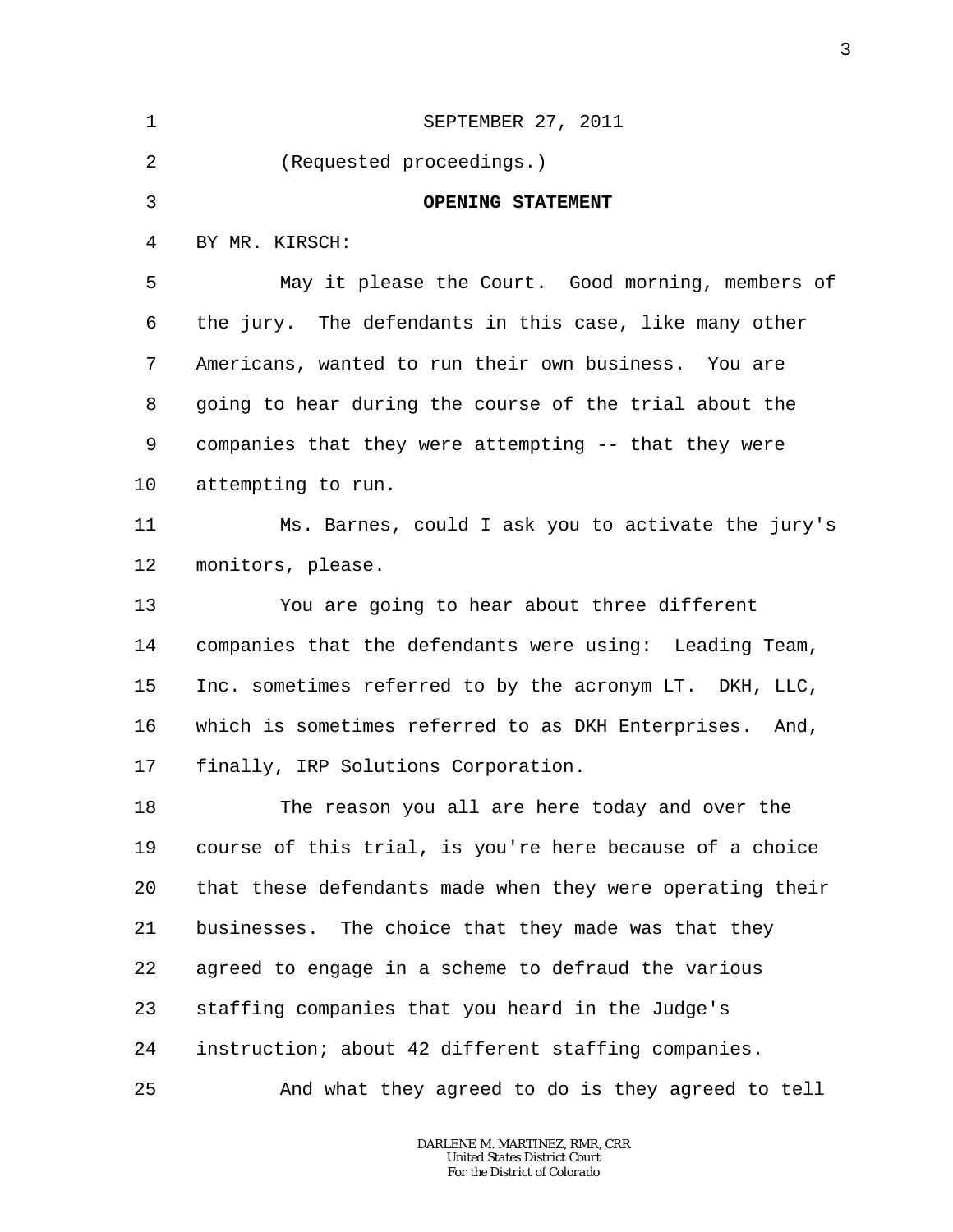1 2 3 4 5 6 those staffing companies a variety of false statements, both in writing and orally, in order to get free labor from those staffing companies. And over the course of the trial, you are going to learn that they got about \$5 million worth of free labor from those staffing companies as a result of the lies that they told.

7 8 9 10 11 12 The Judge has just given you an outline of the charges that are at issue in this case. And I want to talk to you just a little bit more about those. She said that one of the charges is conspiracy. That is an agreement. And, in this case, the agreement was to commit the crimes of mail fraud and wire fraud.

13 14 15 16 17 18 19 The defendants, with the exception of Mr. Walker, are also charged with substantive crimes of mail fraud and wire fraud. And the essence of those charges is that the defendants had a scheme to defraud the staffing companies, and that that scheme was carried out either through the use of the United States Mails or through the use of interstate wire transmissions.

20 21 22 23 24 Over the course of the trial, you are going to hear all kinds of evidence, testimony, and you are going to see documents. That evidence is all going to demonstrate to you that these defendants had the intent to defraud the staffing companies.

I am going to talk about that evidence in just a

25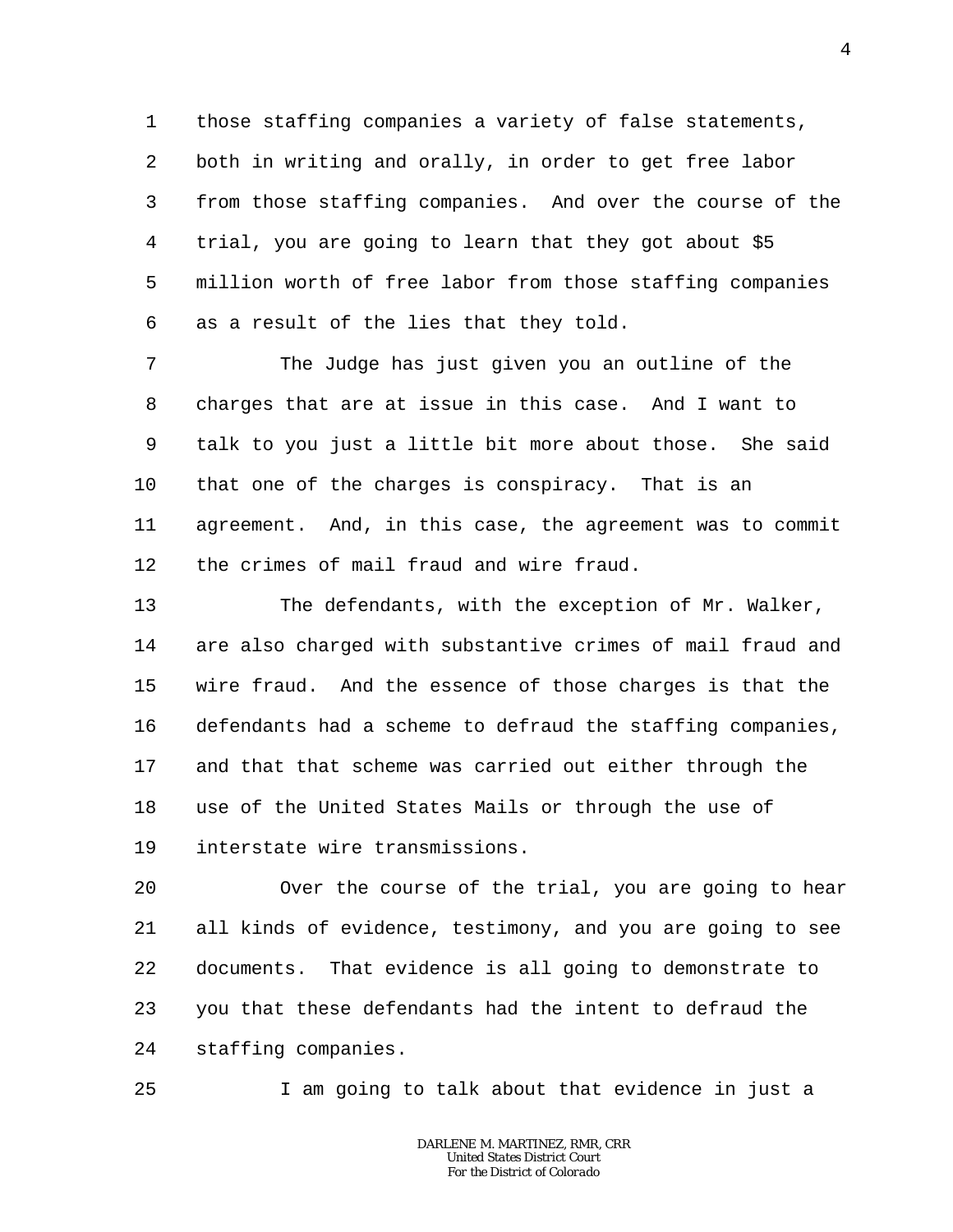1 2 3 4 5 6 few minutes, but before I do that, I want to give you a little bit of background about how staffing companies do business. I think you need to know how staffing companies are supposed to do business, and then we are going to talk about how it is that the defendants gamed that system in order to defraud those same staffing companies.

7 8 9 10 11 12 13 14 15 16 17 The picture that is on this scene now describes the arrangement that occurs, sort of a typical arrangement with a temporary, a standard temporary agency or a standard staffing company. The staffing company provides employees to its client company. Those employees work at the client company. The client company approves time cards for those employees and sends them back to the staffing company. The staffing company then pays wages to its employees, and it invoices the client company for those wages, plus the profit that the staffing company is going to make.

18 19 20 21 22 23 24 Now, in this case, what you are going to hear is that most of what happened is something called payrolling. You may also hear witness refer to that as staff augmentation or, perhaps, as a pass-through arrangement. All of those witnesses are talking about the same kind of thing. That is the arrangement that I want to talk with you about now.

25 In a payrolling situation, the main -- one of the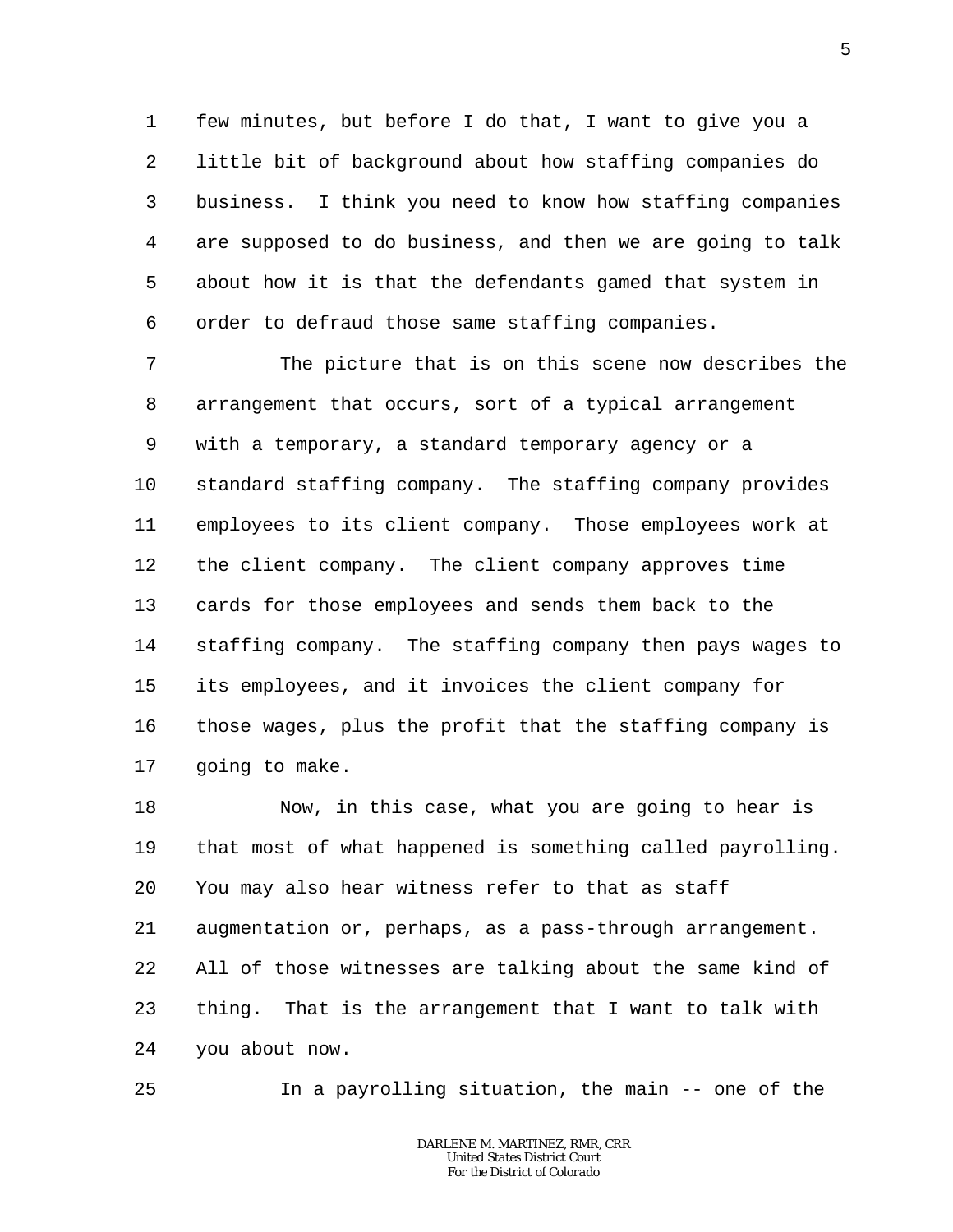1 2 3 4 5 main differences is that the client company actually makes suggestions to the staffing company about who the client company wants to hire. The staffing company then hires those employees and places them at the client company. That is what is depicted here in the next slide.

6 7 8 9 10 11 12 The employees go to work at the client company. The client company, just like in a standard situation, then submits approved time cards back to the staffing company. Based on those time cards, the staffing company does two things; one, it pays wages to the employees. And, number two, it invoices the client company for those wages, plus its mark up.

13 14 15 16 17 18 19 20 21 22 23 24 25 And you will hear that payrolling is not a particularly lucrative business for most staffing companies. They have a smaller mark up often for payrolling than they do for other kinds of staffing arrangements. But you will hear that staffing companies will often do payrolling because it is sometimes an intro to a more profitable business, where they can supply the employees. And you will hear that the defendants in this case knew that, and they exploited that. They suggested to the staffing companies that more profitable business would follow after the payrolling. However, it never did. Now, let's talk about how the defendants used payrolling in order to further their scheme. In this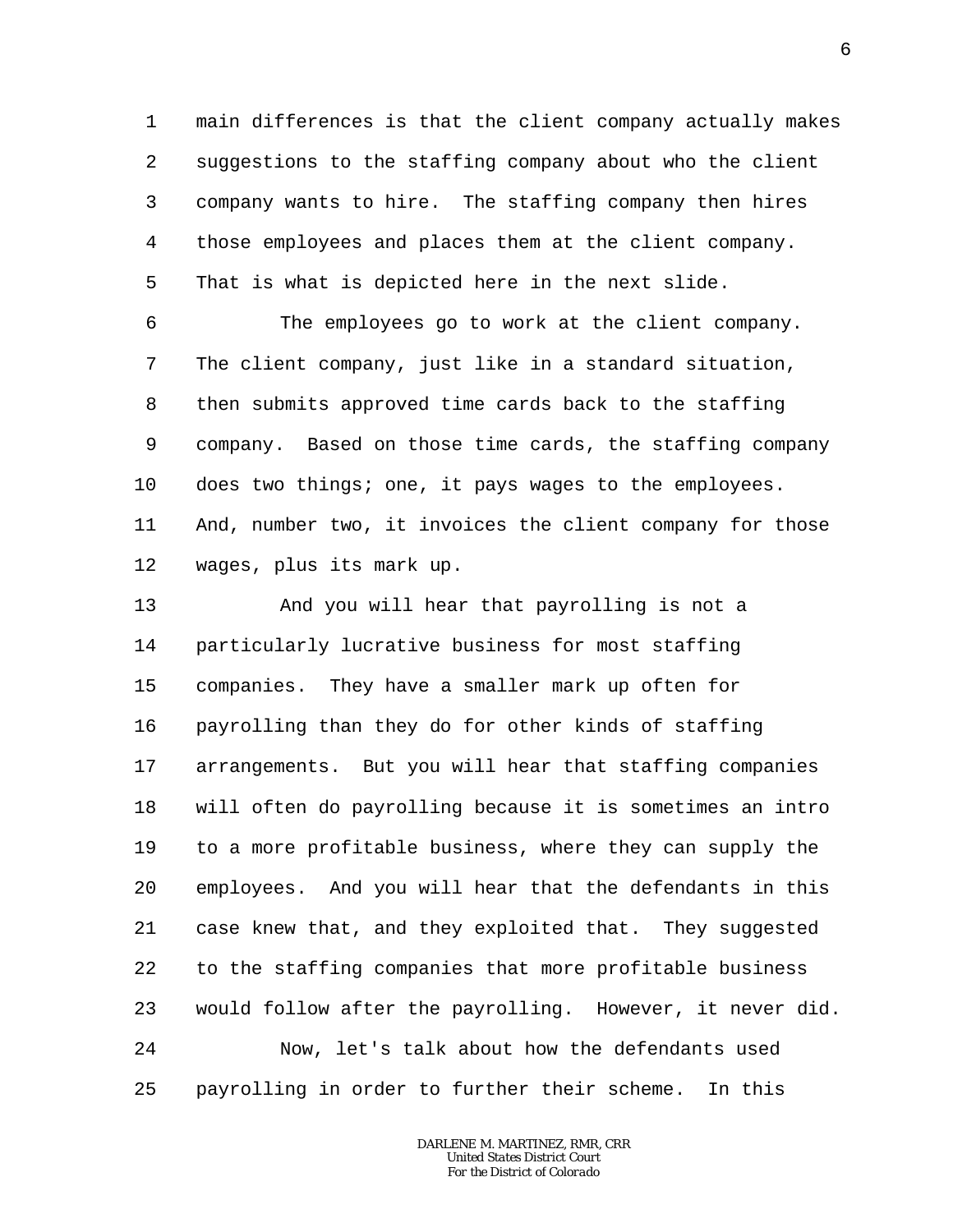1 2 3 4 5 6 7 case, the companies, the client companies at issue were the ones that I described to you already. They were the ones that were operated by the defendants; Leading Team, DKH and IRP. And the employees that were suggested to the staffing companies included all six of the defendants here, plus other people, both people that they knew previously, and other people that they didn't.

8 9 10 11 12 13 14 15 16 17 18 The defendants worked at their own companies; Leading Team, IRP or DKH. This slide shows where a significant part of the fraud begins. The time cards that were approved by those companies and submitted to the staffing companies in this case contained false statements. I am going to talk more about those false statements in a minute, but for right now I am just going to tell you, they contained false statements about the hours worked, and they contained false statements about the identities of the employees who had actually done the work.

19 20 21 22 23 Based on those time cards with the false statements, the victim staffing companies invoiced the defendants' companies and they paid wages to the defendants and the other people who were represented in the time cards.

24 25 Here is the next twist in the defendants' scheme. The defendants weren't paying the invoices. Instead, what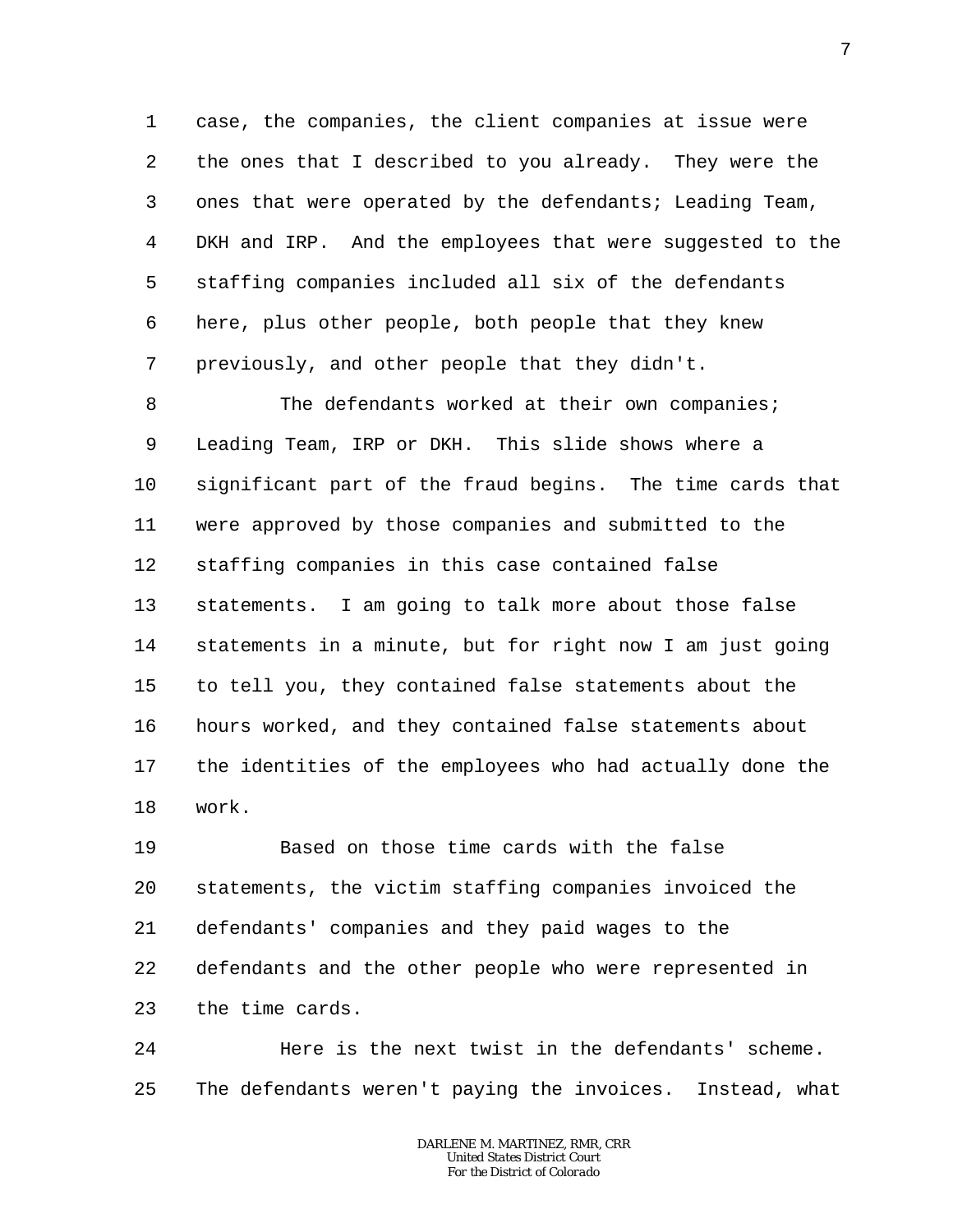1 2 3 4 5 6 the defendants would do is they would make false statements to the staffing companies about why they weren't paying the invoices. They would do that so that the staffing companies would continue to pay the wages. But the defendants didn't ever pay the invoices, with very brief exceptions that we'll talk about.

7 8 9 10 11 12 Here is the final twist in the defendants' scheme. Once a staffing company finally figured out what was going on and cut off the defendants or the other employees who were working there, the defendants would go out, they would find a new staffing company, and they would repeat the cycle all over again.

13 14 15 16 17 18 19 20 21 You are going to see e-mails between David Banks, Demetrius Harper, David Zirpolo and Kendrick Barnes that contain lists and lists of potential staffing companies they could approach, discussions about whether or not they could approach particular companies and why. And in particular, you are going to see discussions among those people about the fact that there were some companies that they couldn't approach again because they had already ripped them off once.

22 23 24 25 I want to talk again briefly about the different companies and how the different defendants were associated with the defendants' companies when they were doing - when they were doing these transactions with the staffing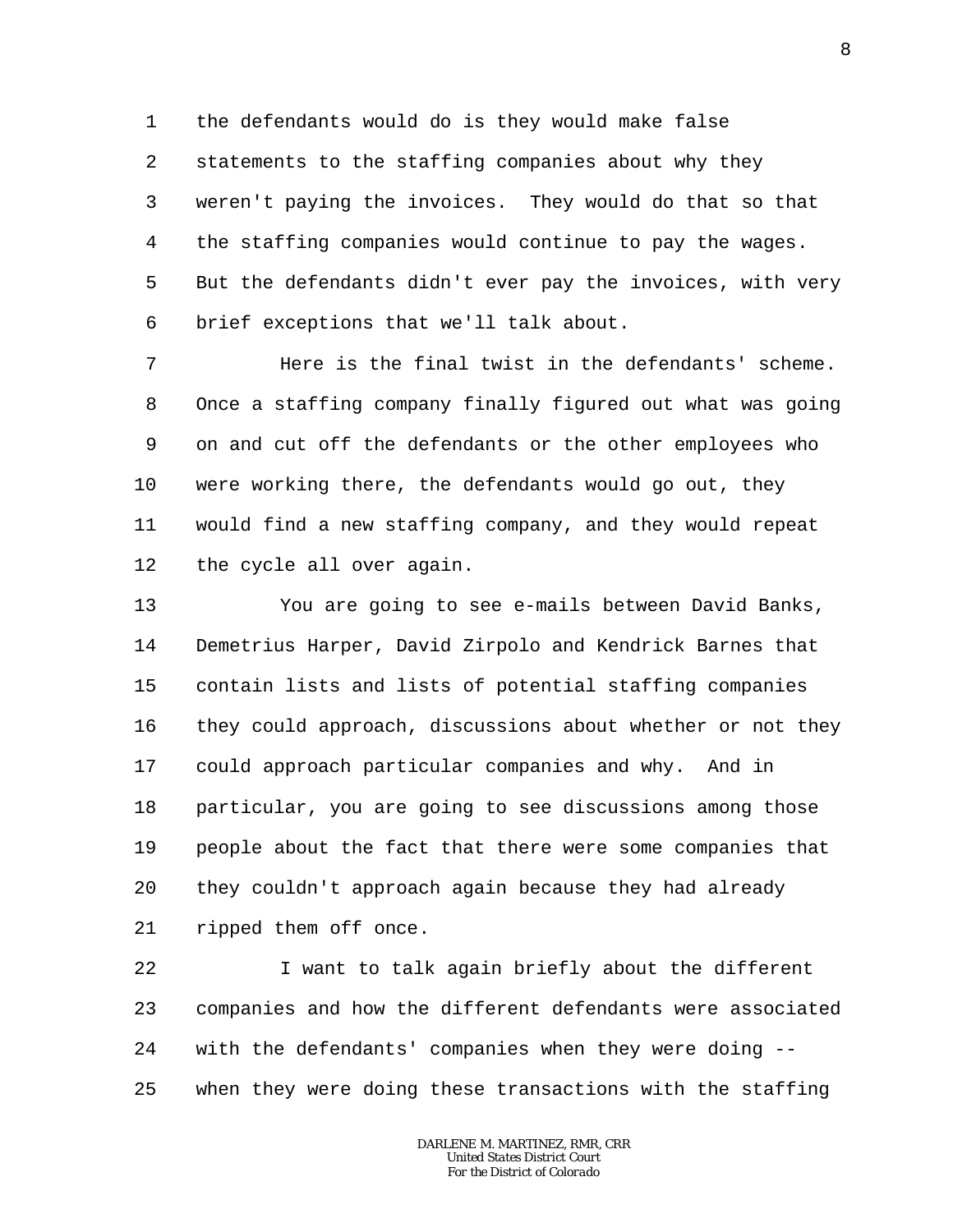1 companies.

2 3 4 5 6 7 8 9 10 11 Leading Team, you are not going to hear as much about. Leading Team stopped being used after the beginning of this scheme. But when you hear about Leading Team and when you see documents, you are going to see that the main people acting as representatives of Leading Team in making the arrangements with staffing company were David Banks and Gary Walker. You will see the supervisors, meaning the people who signed or approved the time cards for Leading Team were David Banks, Gary Walker and David Zirpolo.

12 13 14 15 16 17 18 And you are going to see that among the defendants, David Banks, Demetrius Harper, Gary Walker and Clinton Stewart all worked as employees for Leading Team. Now, as I told you before, there are a number of other people that also worked as employees, or at least for whom time was reported as employees to these different companies. I am not talking about them for this purpose.

19 20 21 22 The other thing you should know about Leading Team is that Leading Team always worked in association with DKH. And when it was working in association with DKH, it was Demetrius Harper who was representing DKH.

23 24 DKH, LLC is the second company. You will hear more about this company. The people who acted as

25 representatives of DKH, who negotiated with the staffing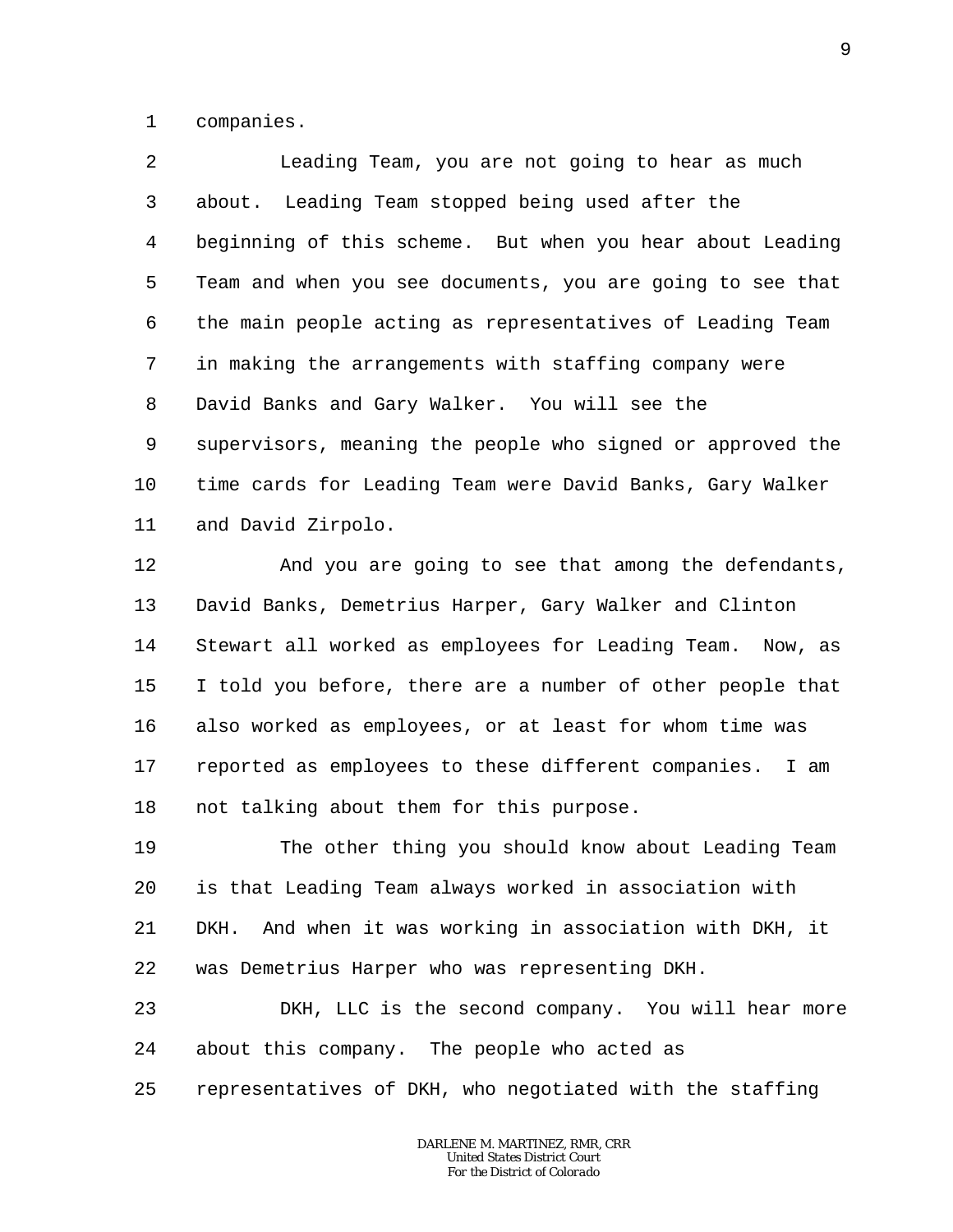1 2 3 4 5 6 companies for DKH, were Demetrius Harper and Clinton Stewart. The people who served as supervisors were David Banks, Demetrius Harper, Gary Walker and Clinton Stewart. And the people who were submitted as employees for DKH were David Banks, Gary Walker, Clinton Stewart, David Zirpolo and Kendrick Barnes.

7 8 9 10 11 12 13 14 15 The last company we have talked about is IRP Solutions Corporation. The people that you will hear acted as representatives for IRP included David Banks, Demetrius Harper -- although when he was acting on behalf of IRP he used his middle name, Ken, not his first name, Demetrius -- and David Zirpolo. You will see that the supervisors, people who signed time cards were David Banks, Ken Harper, Gary Walker, Clinton Stewart and David Zirpolo.

16 17 18 19 20 21 22 23 24 25 The employees of IRP Solutions were Demetrius Harper, David Zirpolo and Kendrick Barnes. Now, I told you I was going to come back to the false statements that were made in the course of this scheme, and that is what I want to talk about now. First I want to talk about the false statements that were made about the work that these companies said they were doing. These are the false statements that these companies made -- that these defendants made on behalf of their companies in order to get the business with the staffing companies in the first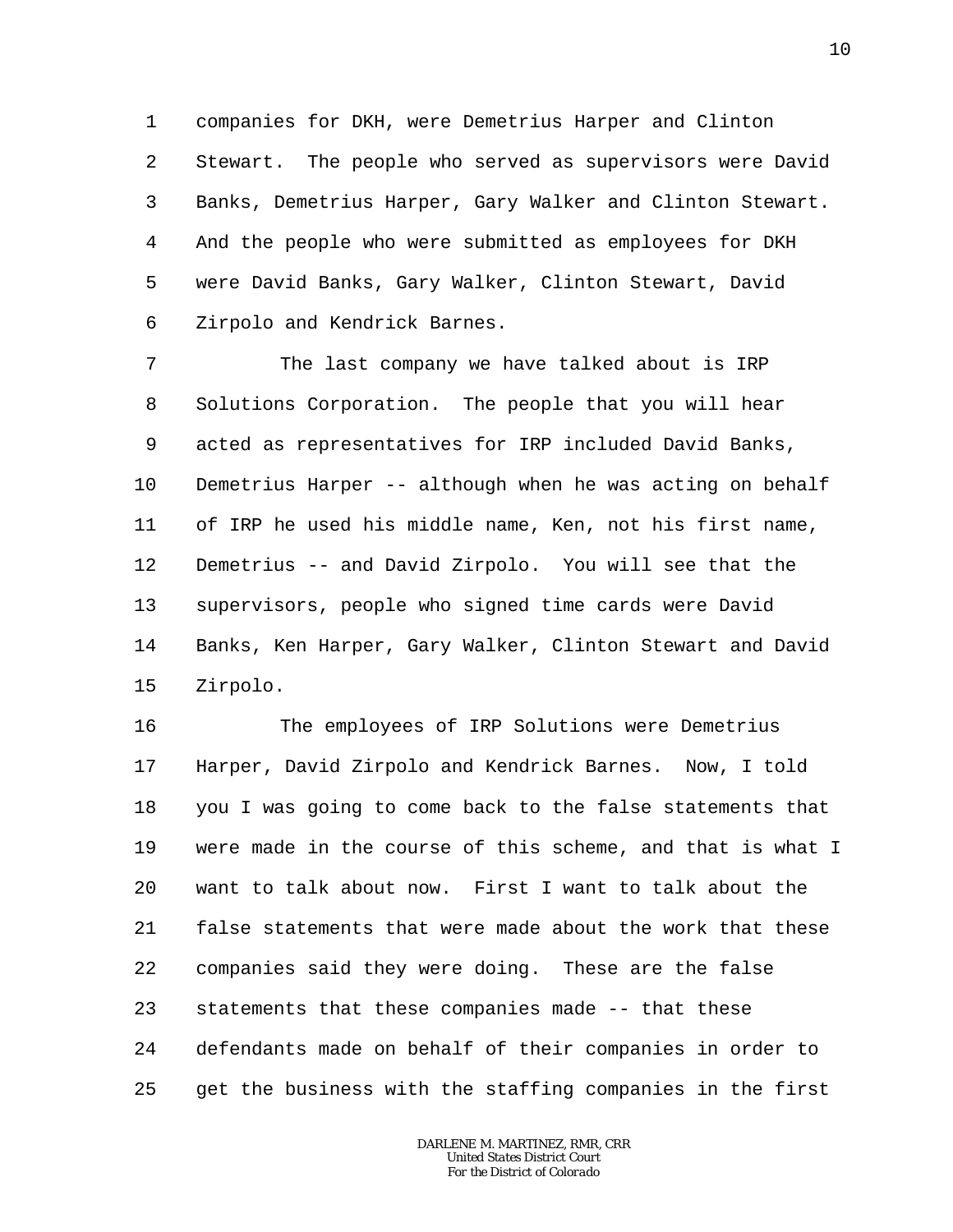1 place.

2 3 4 5 6 7 8 9 One of the major ones is that you will hear staffing company after staffing company say that the defendants told them that they either had current contracts or they had impending contracts with a variety of major law enforcement agencies, including the New York Police Department, the Department of Homeland Security, Department of Justice, and the United States Bureau of Prisons. That is what the defendants said.

10 11 12 13 14 15 16 You're going to hear testimony from witnesses, from those agencies, witnesses who met with those defendants, and those witnesses are going to tell you that the defendants didn't have a contract with us. We never told them they had a contract with us. And we never said anything that would have lead the defendants to believe that we were about to have a contract with them.

17 18 19 20 21 22 23 24 25 These statements caused the staffing companies to be deceived about the income that the defendants' companies were going to have. You will hear testimony from staffing company representatives, and they will tell you that one of the reasons they did business with the defendants was because they believed what the defendants had said about these big government contracts, and they thought that those big government contracts would allow the defendants to be able to pay the invoices.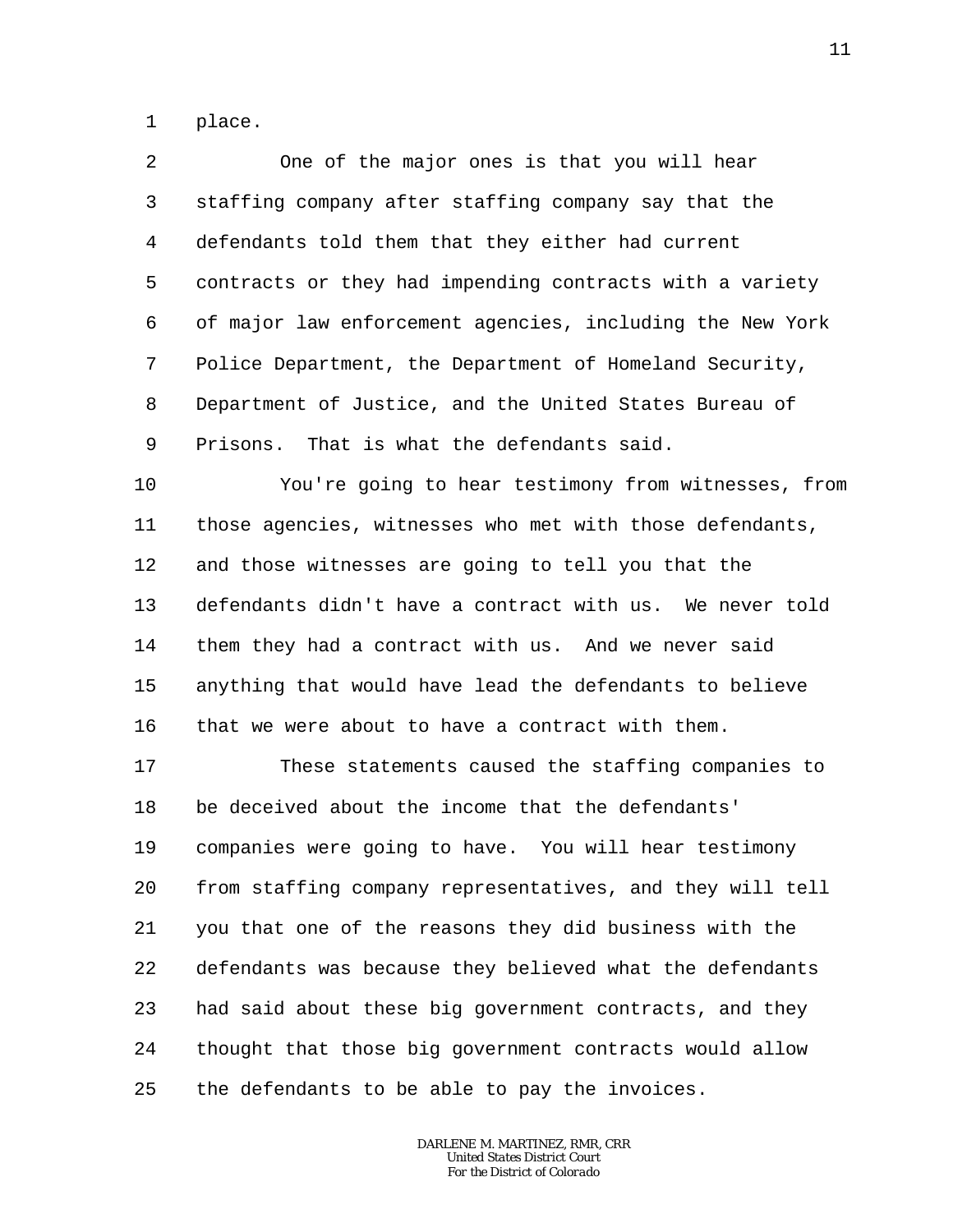1 2 3 4 5 6 Finally, you will see evidence that the income that the defendants and their companies actually had from law enforcement agencies was minimal. It was so minimal that for many of the staffing companies, the total income that they received from law enforcement agencies wasn't enough to cover the wages of a single employee.

7 8 9 10 11 12 13 14 I mentioned that there were false statements in time cards. Those false statements included two major categories. One, the number of hours that were worked and, two, the identity of the employees working. You'll see time cards that will indicate to you that the defendants were regularly reporting to two staffing companies that they were working the same or very similar hours on the same day.

15 16 17 18 19 20 21 You will see time cards that will show that in at least -- on more than one instance, for more than one day, the defendant, Kendrick Barnes, reported to three different staffing companies that he had worked for those staffing companies on the same day. And he, in fact, reported, when you add it all up, that he had worked more than 24 hours in each of those days.

22 23 24 25 I said that there were also false statements made about the identity of the employees who were working. You will see e-mails and other documents that came from a search of the defendants' offices. And those e-mails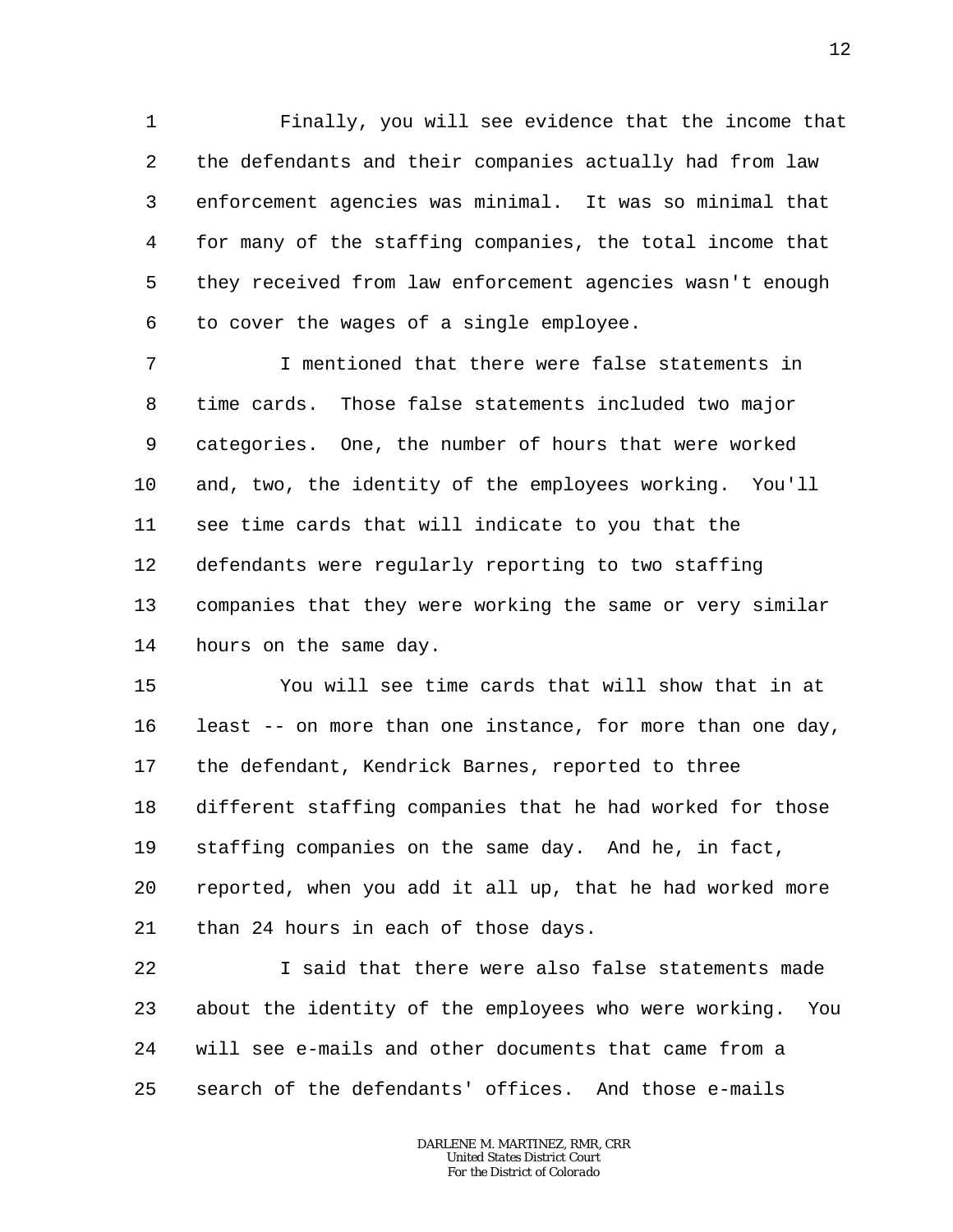1 2 3 contain discussions between the defendants about the aliases or the different names under which they were going to be reporting time.

4 5 6 7 8 9 10 11 12 13 14 15 16 You can see e-mails that will talk about one particular employee. There is a discussion about how he needs to report to a new staffing company hours that he had worked before the defendants' companies even had an arrangement with that staffing company. And just in case -- and the final thing that you will see is you will see a spreadsheet that came, an internal spreadsheet that was found during a search of the defendants' offices. It is a spreadsheet that was documenting employees that were working at various places, hours, rates, that kind of thing. And one of the entries that you will see, or one of the columns that you will see on that spreadsheet is a column entitled "alias."

17 18 19 20 21 22 You will hear that the staffing companies relied on the statements that were made in these time cards. They relied on them to issue payroll to the defendants or the other employees whose time was reported in them. And they relied on them to do their billing, to send the invoices to the defendants' companies.

23 24 25 You will see that there were interstate wirings that were occurring with respect to these time cards, because they were often being faxed from the defendants '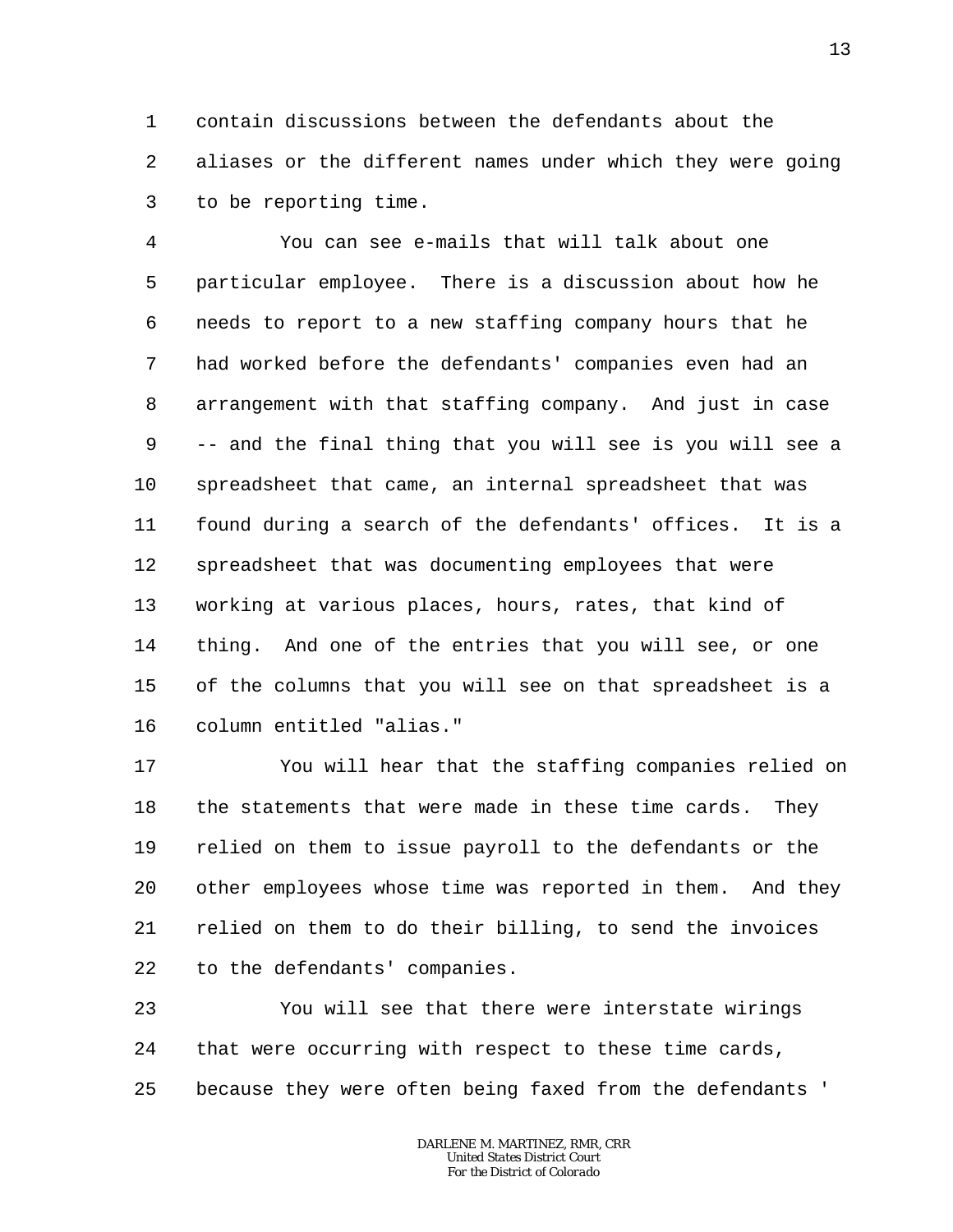1 2 3 4 5 6 offices to staffing companies that had headquarters or processing facilities that were out of state. You will see that there were mailings that were regularly occurring in order to keep this scheme going, including mailings of the invoices from those the staffing companies to the defendants' companies, and mailings of paychecks.

7 8 9 10 11 12 13 Finally, you will hear about actions that the defendants took to cover up the fraud that they were engaged in, actions that they took to keep the staffing companies giving them free labor. These included more false assurances that contracts with these big government agencies were just around the corner; we're just about to sign a contract.

14 15 16 17 18 19 You are going to repeatedly see false statements that were made about the slow government payment cycle, false statements that, of course, wouldn't mean anything if there wasn't already a contract with the government in place, or at least that the defendants weren't claiming that there was one.

20 21 22 23 24 25 And you are going to see that the defendants signed personal guarantees as a way to try to make the staffing companies think that these defendants really did intend to pay them. You are going to see that when the staffing companies really started asking questions, that the defendants would refuse to meet with them. They would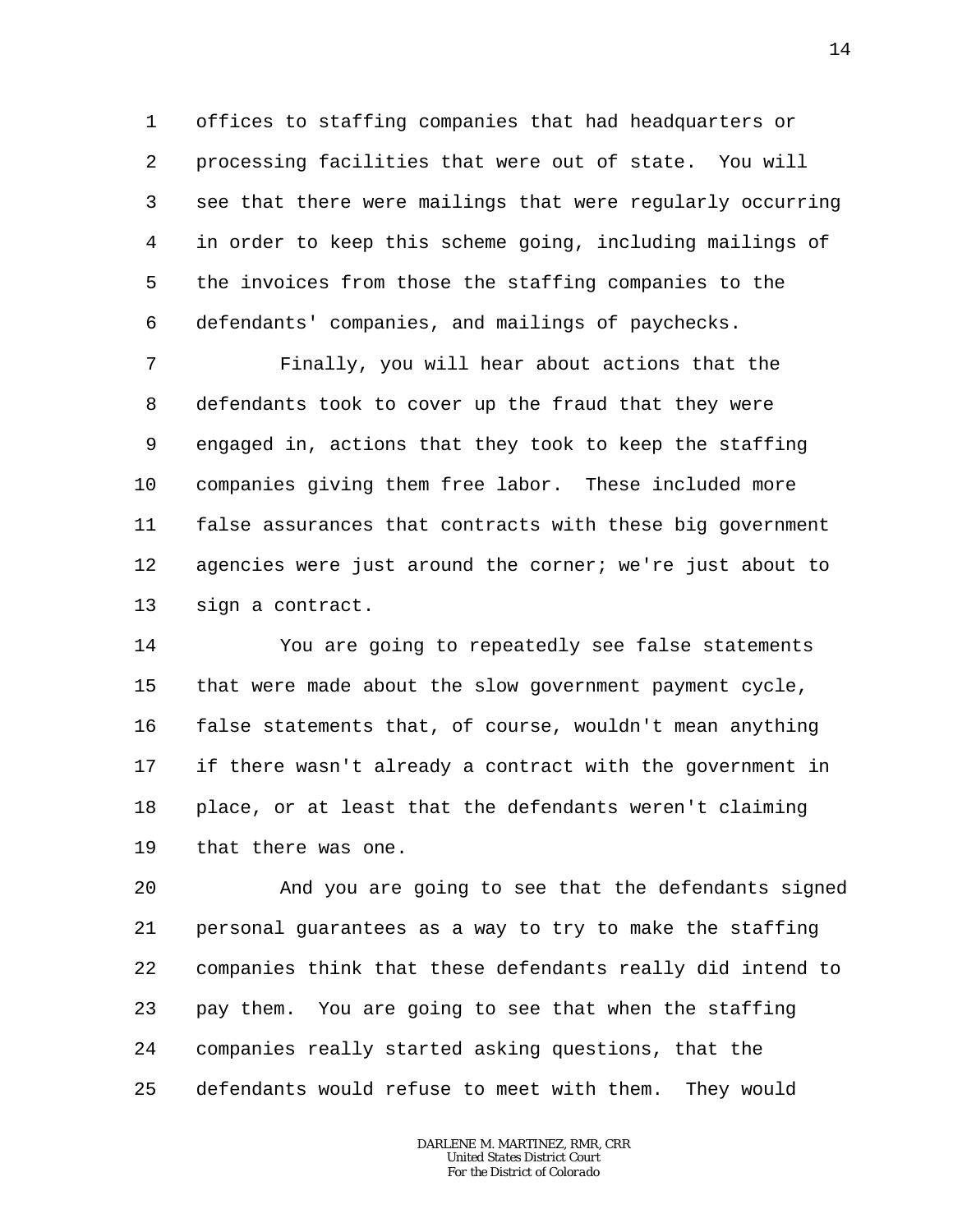1 2 3 4 5 6 refuse to return their telephone calls. They even turned the staffing companies away if the staffing companies actually showed up and tried to collect on the thousands or tens of thousands, or in some cases, hundreds of thousands of dollars that they were owed by these defendants.

7 8 9 10 11 12 13 The evidence in this case isn't -- the evidence in this case is going to take a long time; it is going to take several weeks in order to present this evidence. You are going to see a lot of documents. You are going to hear from a lot of witnesses. That doesn't mean that this case is complicated or that your job is going to be hard. In fact, it is going to be the opposite.

14 15 16 17 18 19 20 21 22 23 24 The evidence isn't going to show you in this case that the defendants got fabulously wealthy from this scheme, but the evidence is clearly going to show you that over the course of a little more than two years, that these defendants agreed, and then they carried out their agreement that they, by making the variety of false statements to the staffing companies that I have been describing to you, that they were going to get about \$5 million worth of free labor from these staffing companies on the basis of the various false statements that they were making to them.

25

At the end of the trial, after you have heard all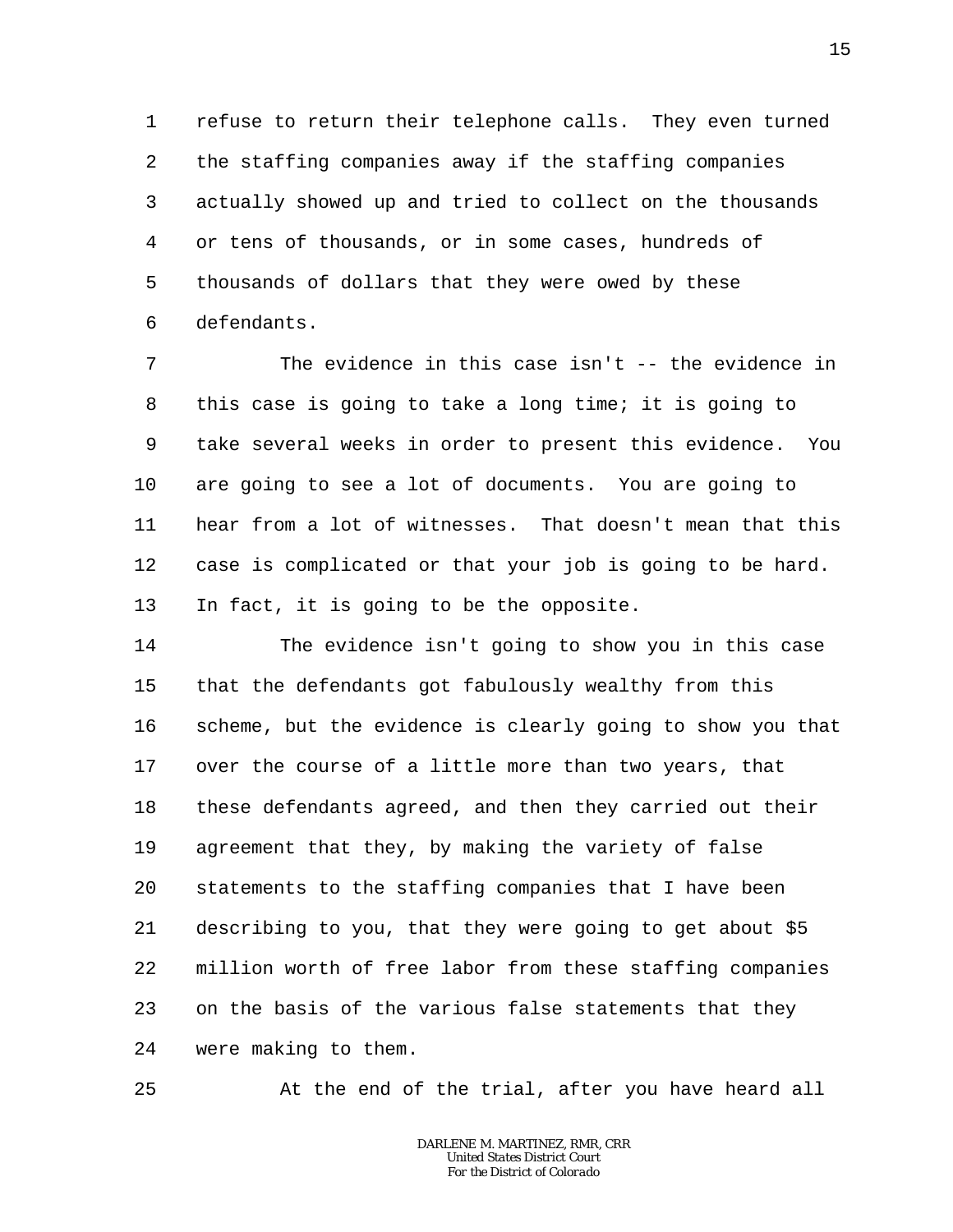1 2 3 4 5 6 of this evidence that I have been describing to you, we are going to come back to you again, and we are going to make closing arguments. And at that time, based on all of that evidence I have been describing to you, that you will then have seen, we are going to ask you to find these six defendants guilty on all counts. Thank you.

7 8 THE COURT: Thank you. Which of the defendants would like to go first?

9 MR. WALKER: I will, Your Honor.

10 THE COURT: Thank you. You may come forward.

11

# **OPENING STATEMENT**

#### 12 **BY MR. WALKER:**

13 14 15 16 17 18 19 If it please the Court, ladies and gentlemen on the jury. My name is Gary Walker. I was the president of Leading Team, Inc. and IRP Solutions. Many of the facts that Mr. Kirsch just related to you are just facts. They are just that. They are facts. Many of the things he said are true. But many of the things he said are not true.

20 21 22 23 24 25 Many of the things he said are tainted because they have been seen through a filter of the Government. The Government is looking at these facts through a filter of criminality. They are looking at these details and evidence based on their belief that myself and these five gentleman entered into a scheme to take money from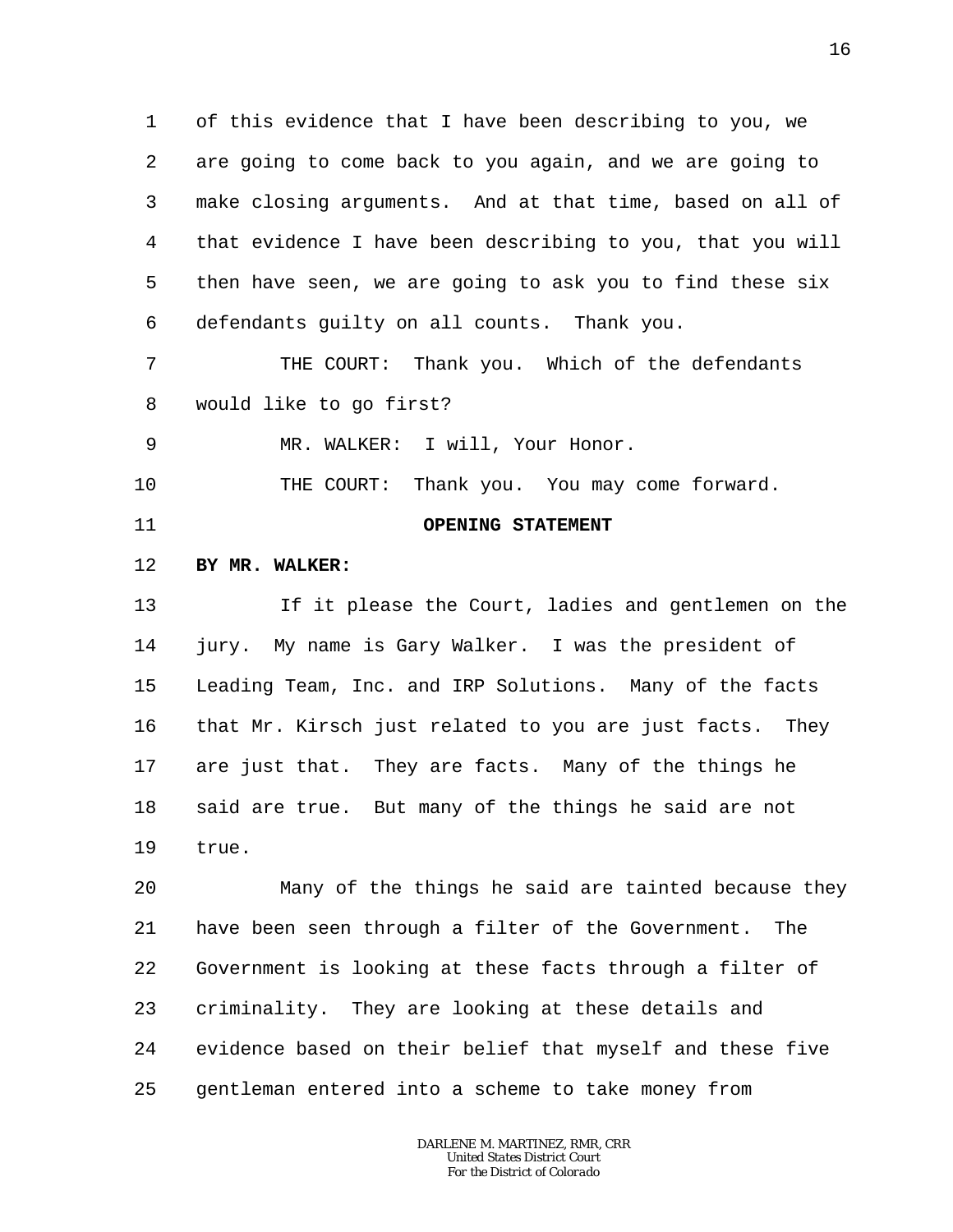1 staffing companies. That is not a true filter.

2 3 4 5 6 7 The true filter, the true lens to view this landscape of evidence, is one where six men entered into business to provide software to law enforcement. We entered into business, and did very hard work to be able to provide something to law enforcement that was greatly needed.

8 9 10 11 12 13 14 The three companies that were mentioned are companies that we formed. You need to know a little bit about the history of those companies. I formed LTI myself, Leading Team, Inc. That company was formed as a general IT, or information technologies company, to provide services and software capability to companies in the Denver area. And I did just that for many years.

15 16 17 18 19 20 21 Through Leading Team, I consulted to some of the largest companies in Denver. I am a 25-year veteran of the IT industry. I programed for companies small and multi-billion dollar companies. I sat next to the Prime Minister of England, Margaret Thatcher, and provided her a demo, because I was the best at what I did for Lockheed Martin.

22 23 24 25 I am not coming into this as a scam. I am providing these companies and helping these companies so that we can provide software to law enforcement. So as I just said, LTI was the first company. General consulting.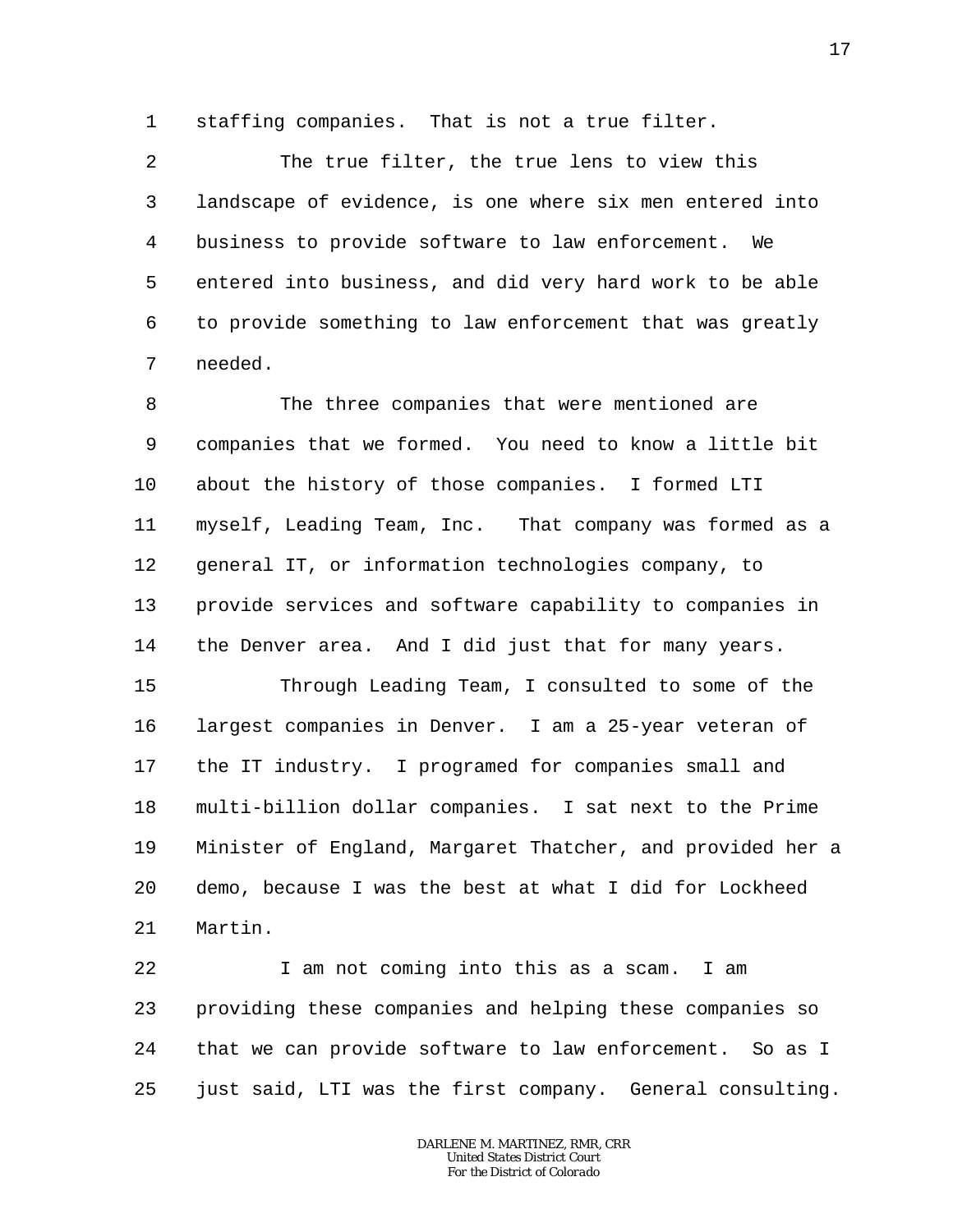1 2 3 4 5 6 7 8 I was approached by a gentleman named John SanAgustin, who at the time worked for the El Paso County Sheriff's Department in Colorado Springs. He came to me and said, Gary, we work long hours. We do lots of overtime. We spend hours and hours doing paperwork, where we should be out on the street doing investigations. Can you help us by writing a program that will help us to do this on a computer?

9 10 11 12 13 14 15 16 Now, today that doesn't seem earth shattering. It doesn't seem like anything new. But back in the late '90s, law enforcement was not doing it. Law enforcement was completely paper driven. And just as John told me, they spent many an hour going through that paper, hunting down paper, chasing down people, trying to find out what happened on a particular case, what happened with the investigation.

17 18 19 20 21 22 23 So since John knew me as a good software developer, he came to me and asked me to do something. He provided me a notebook full of law enforcement forms saying here is how we do investigations. Here is what we do when we go to a crime scene of this type. Can you use these forms to provide us a program? He was working with the Sheriff in El Paso County, John Anderson, in the business.

24 25 That notebook was copyrighted by the Sheriff, John Anderson. In order for me to do my work based on that,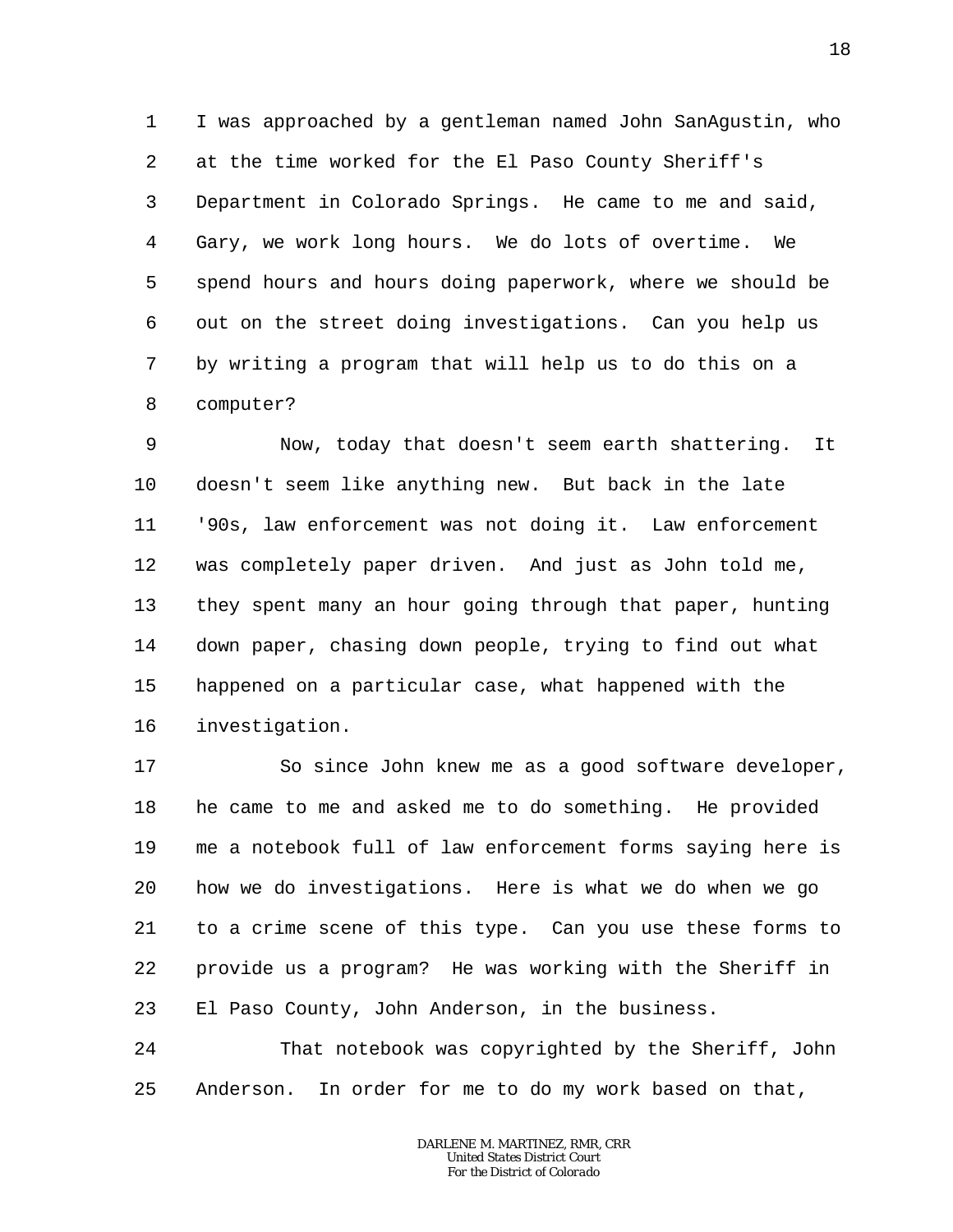1 2 3 4 they gave me a release of copyright liability. They said, Gary, you can use this notebook, these forms, to develop this project so that we can get it out to law enforcement. I did that under Leading Team.

5 6 7 8 9 10 11 12 13 14 Unfortunately, John made promises to me that he would pay me once they sold the product. But, unfortunately, they never sold the product. I had worked many long hours; nights, weekends, every free minute I had. I worked a full-time job. I did their program after hours. And I came to a point, after about a year and a half of saying, John, we have an agreement. I built the software. You were going to sell it. You made no sales. I have got no money back from this, I need to do something. I can't continue to work this.

15 16 17 18 19 I gave John a copy of the software, and I kept the software. I said, good luck. I'm not going to contest you trying to sell it, but I am going to do something with it so I can make some profit for my years of work. That was back at LTI.

20 21 22 23 24 25 Remember, I am still working a full-time job. I am doing this nights and weekends. There were many nights, many weekends where I wanted to take my son fishing. There were many nights and weekends I wanted to go to a football game, but I sat there and coded this software. So, of course, I wanted to recoup something from those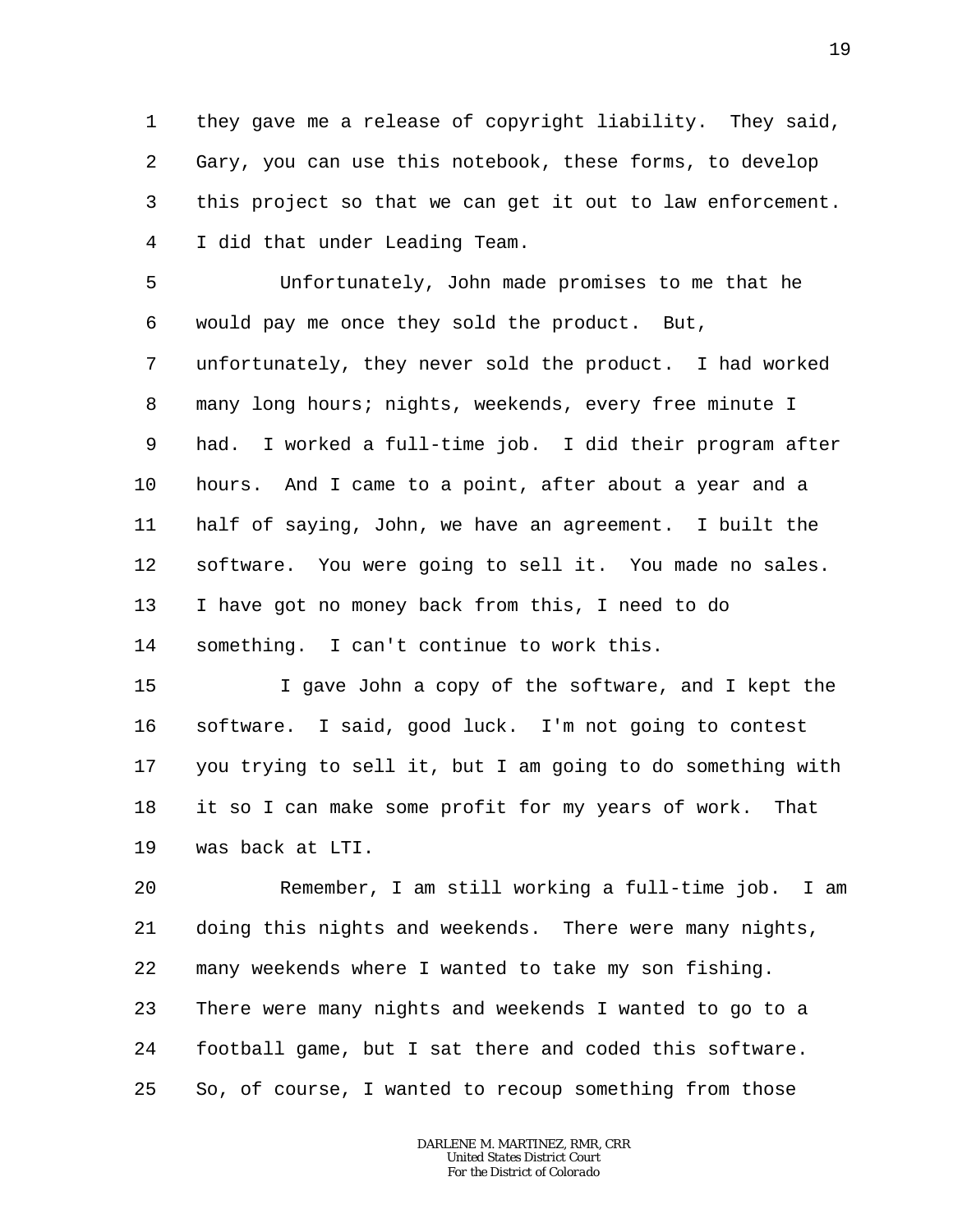1 2 efforts. So once I gave John his copy of the software, I went out to do something with it.

3 4 5 6 7 8 9 And in doing that, I talked to many people in law enforcement. So, keep in mind, before this, I had no law enforcement background. I had never dealt with law enforcement. So I began to talk with people in law enforcement. Here is what I have got. Do you like it? If you don't, what can I do to improve it? What do I do with this?

10 11 12 13 14 15 16 17 18 19 And they told me what to do. They said, Gary, this is a good product. But, basically, the smaller agencies you are trying to sell it to don't use it. You need to really market it to larger agencies. I thought that was very good advice, so I enlisted some of my friends who were also IT professionals to help me do that. I couldn't alone build the next level of this software just by myself. It required databases. It required clients, servers. It was much more sophisticated than what I had built myself nights and weekends.

20 21 22 23 24 25 So I enlisted some of these five gentleman to help me do this. We have this piece of work that can't be used by a law enforcement. We have to take it to the next level. And so these guys helped me to mature that first product into something that could be used by medium and large law enforcement agencies.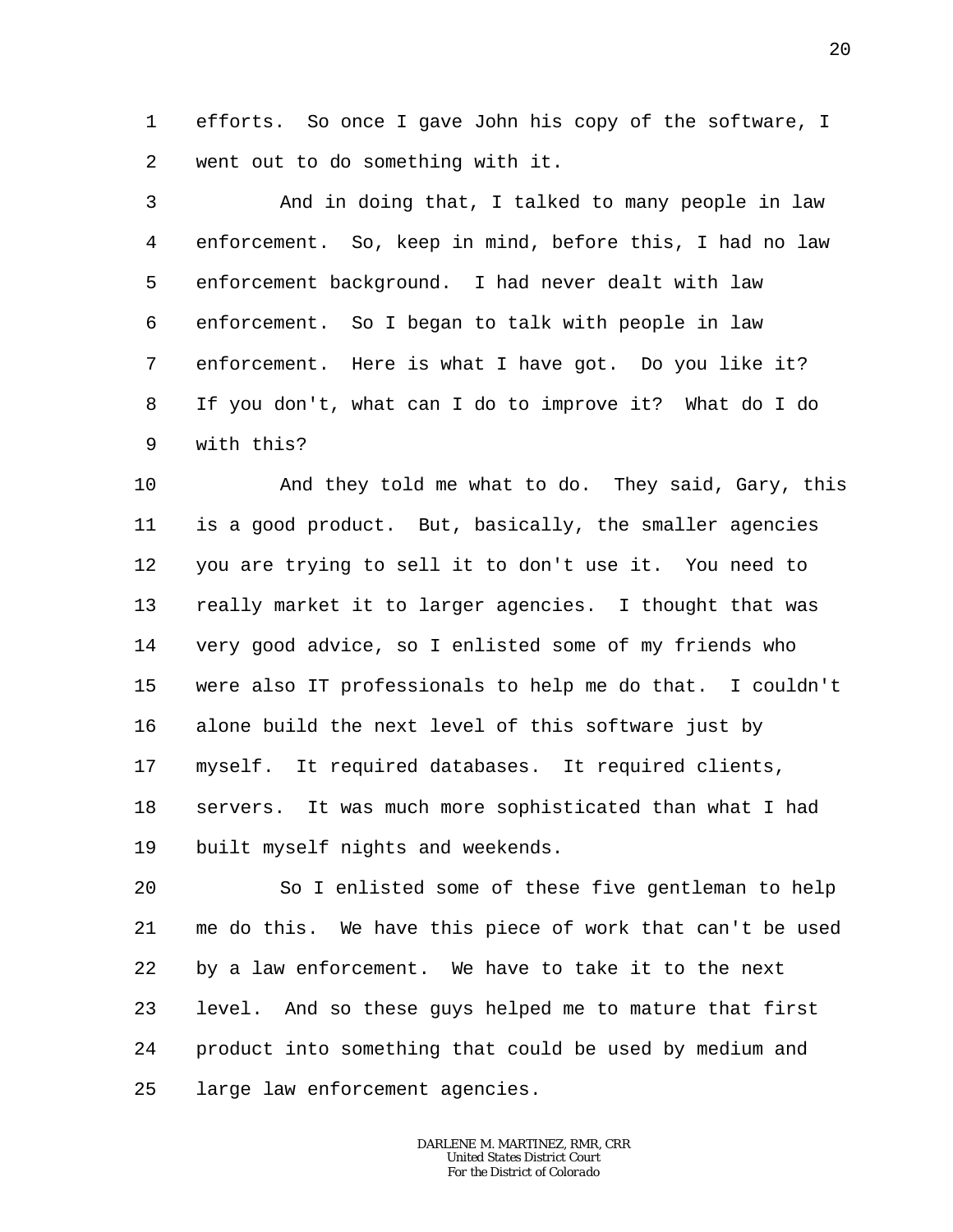1 2 3 4 5 6 7 8 9 10 11 In the course of doing that, of course, we talked to many law enforcement agencies about our products. We told them what it did. We showed them what it did. That software, which if you are familiar with IT technology, is called a client server version of the software; meaning that unlike the first version, where a single person would work on it at his desk and would write the details and enter into the program into a file, much like Notepad, the next version would write to a database. And many people working on a case could access the information over the network in the database. That is a client server.

12 13 14 15 16 17 18 19 And so in talking with agencies about these client server versions, we began to get great interest immediately. Immediately. One of the first agencies we talked to and got positive responses from was the Colorado Bureau of Investigation. We showed them a demo of our product. They happened to be looking for a product just like ours. They indicated high interest in procuring our product.

20 21 22 23 24 25 We worked with leadership at CBI to put together an agreement. They did not have the funds to pay for the product. We thought, since this was the early discussions of sales, we thought our product was worth something on the order of \$250,000 at that time. So we put together documentation, whereby since they did not have the money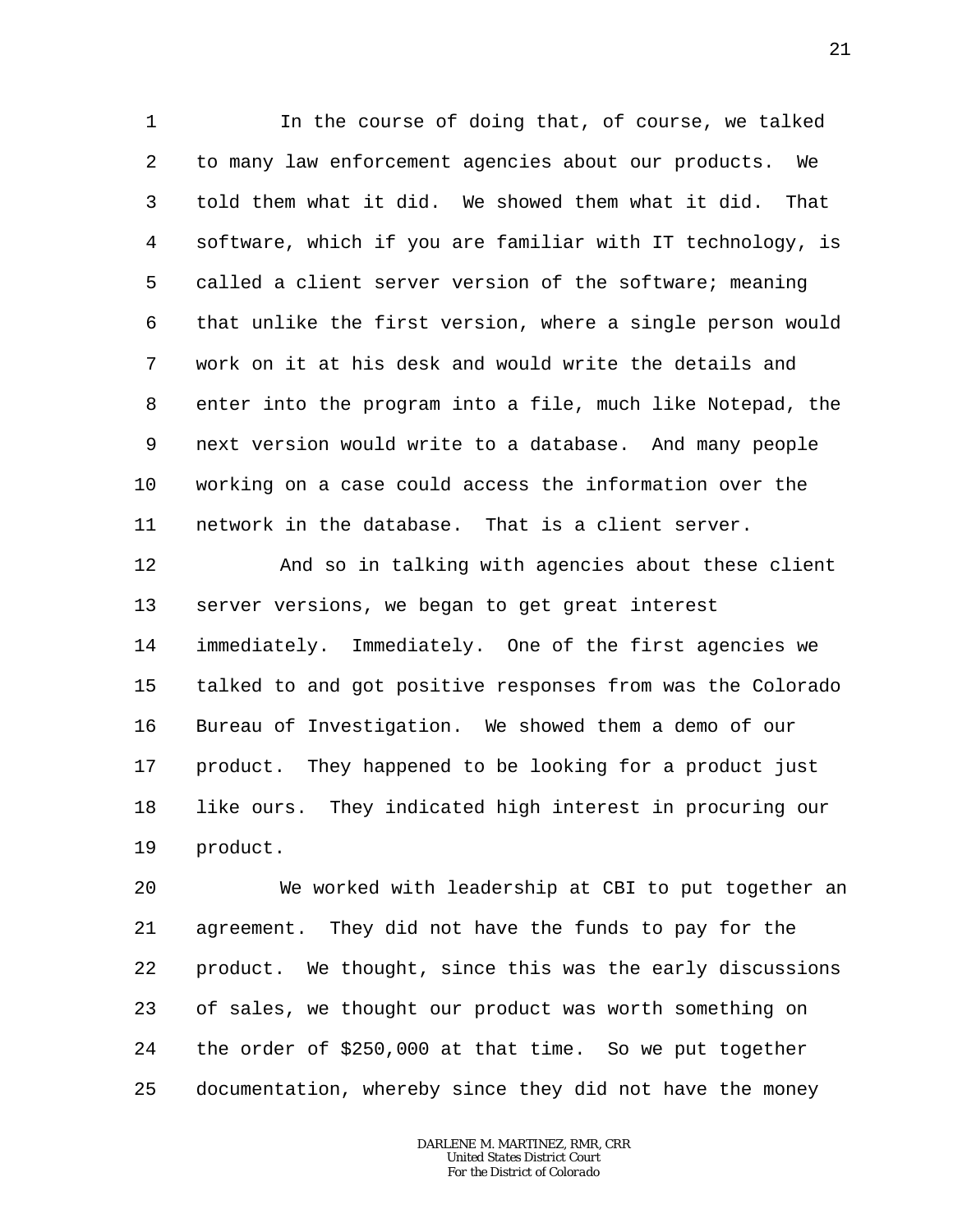1 2 to buy it, that they would obtain a grant, use the funds from that grant to buy our product for \$250,000.

3 4 5 6 7 8 9 10 Now, remember, we are six people, with full-time jobs. We are doing this early on as a part-time venture. \$250,000 was a great initial sale. We worked with CBI to do that. We had high belief -- and you will hear this throughout our testimony from the defense witnesses, that we had high confidence that we were going to sell this, based on the statements from not only CBI, but many other agencies that we talked to.

11 12 13 14 15 16 17 18 This is a recurring theme: "We want it." "We like it." "We want it." "We will find a way to purchase it." Keep in mind, we are a small company. At this point we are IRP Solutions, and why it is important for you to know why we became IRP Solutions. As I said before, Leading Team, Inc. was a general purpose IT consulting company. If I go to law enforcement and say we are Leading Team, it really doesn't mean anything.

19 20 21 22 23 24 25 Well, by this time, I had decided this is a great opportunity. Law enforcement really says they like it. They need it. Let's commit ourselves to delivering this product to law enforcement. And so at that point, we created a company called Investigative Resource Plan. That is what the initials IRP stand for. And we created that company because we were all in at that point of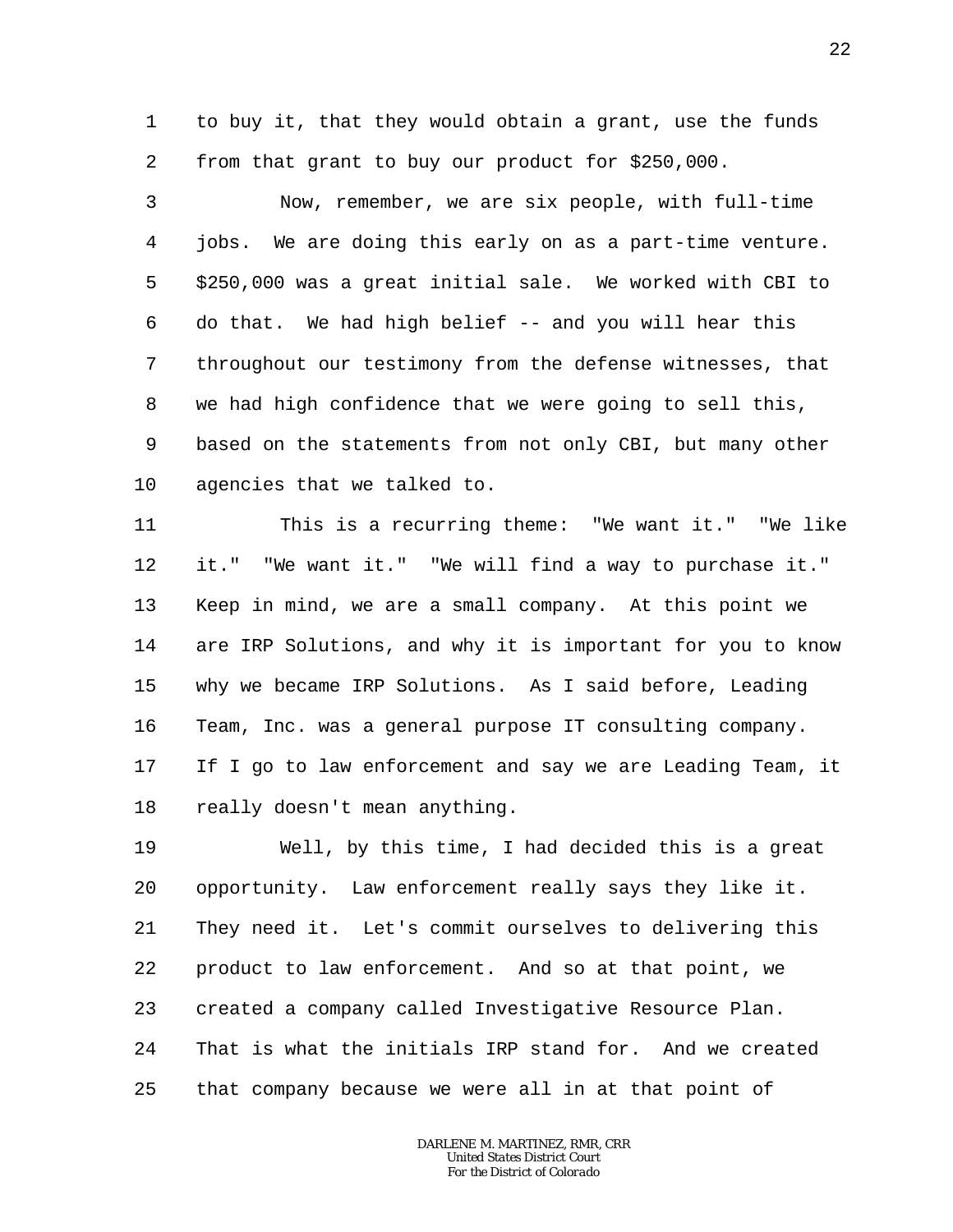1 2 making it our goal to provide this great product to law enforcement.

3 4 5 6 7 8 That's how IRP came into being. It did not come into being as part of a scam, a way to avoid debt, or any other evil intentions, as you will hear from the Government. We simply wanted a company with a name and mission solely focused on law enforcement. IRP Solutions. Investigative Resource Plan.

9 10 11 12 13 14 15 16 17 So we're talking to many agencies, getting positive feedback. We are doing a lot of the work ourselves, but we brought in others to help us do the work. And you must understand, that when we first talked to CBI, we were making a plan, along with their management, to deliver the software and be able to realize revenues of about \$250,000. We would be able to cover our initial staffing debt with that. But that fell through. We did not get that money.

18 19 20 21 22 23 24 25 And so, of course, we were still talking with other agencies about our software. And we knew that they had high interest. And so we knew that we would be able to close this business with one of these large agencies and be able to pay off the staffing companies. We talked to agencies across the country. We would do web demos. We didn't have a lot of money, so we would do web demos with them.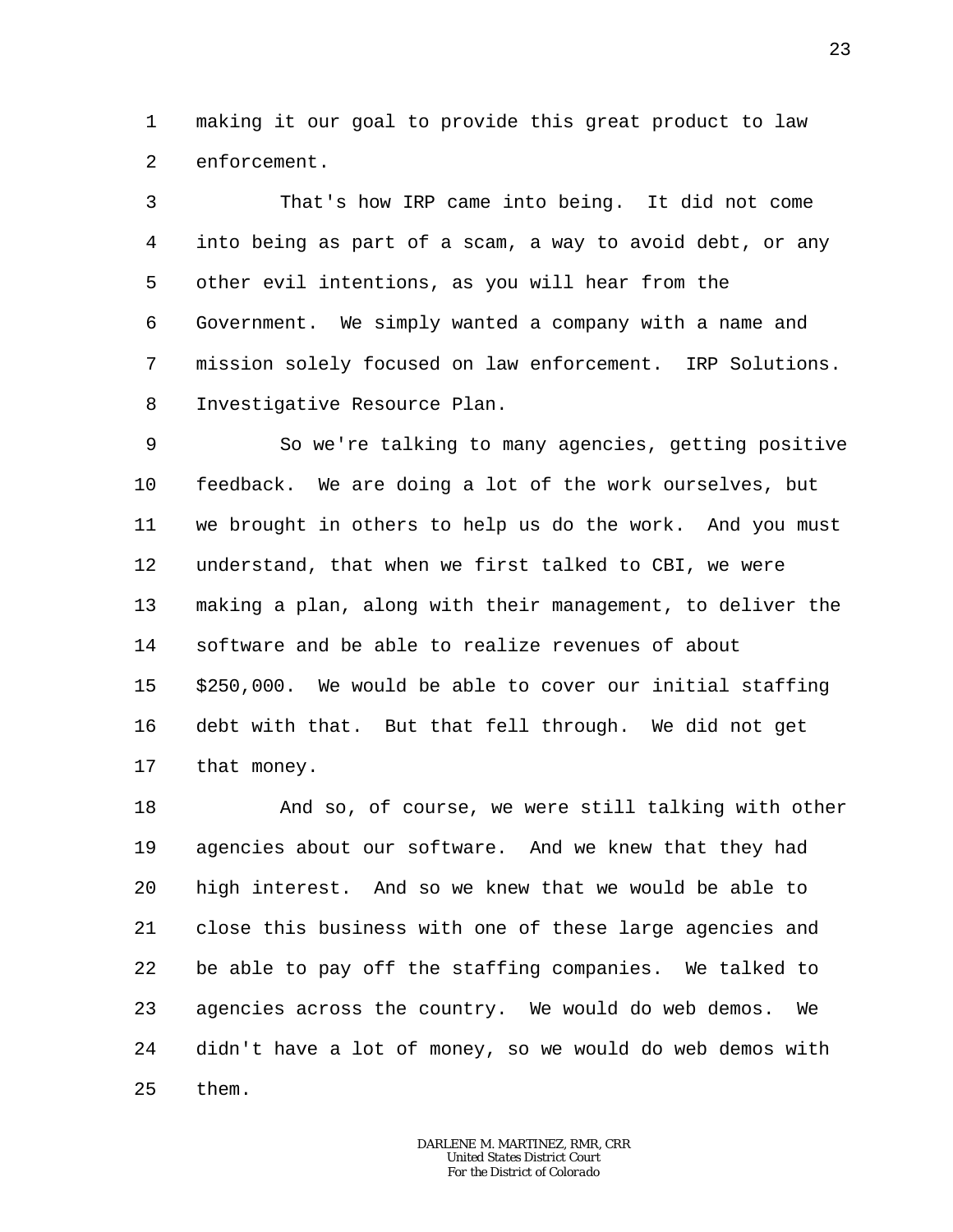1 2 3 4 5 Their feedback to us was, in many cases, this is very good. In some cases, they would say, this is the best we have seen. And so our goal and our constant talk was, we are going to sell this. We will be able to pay off this debt to these staffing companies involved.

6 7 8 9 10 11 12 Now, in talking with some of these companies and agencies, they would tell us that this is what we want. We like it, but you are too small of a company. This was a learning experience for us. Remember, we are six IT professionals. We had worked in companies providing software and IT services. We had no business experience, but we had great intentions.

13 14 15 16 17 18 19 20 And so we said, well, we are too small of a company. We will move on to the next agency and close a contract with them, get a deal so that we can pay off our debts. And eventually, one day we got a call from the Department of Homeland Security. That first call was out of the blue. We had no thoughts of being able to sell this software to DHS. And, of course, a small company in Colorado Springs, we were elated.

21 22 23 24 25 We thought this is what we have been looking for. This could launch us with this one opportunity into a position where we could be a market leader. And we hadn't had any major sales. Now, that first version I had wrote, we had sold some of those, and we will introduce evidence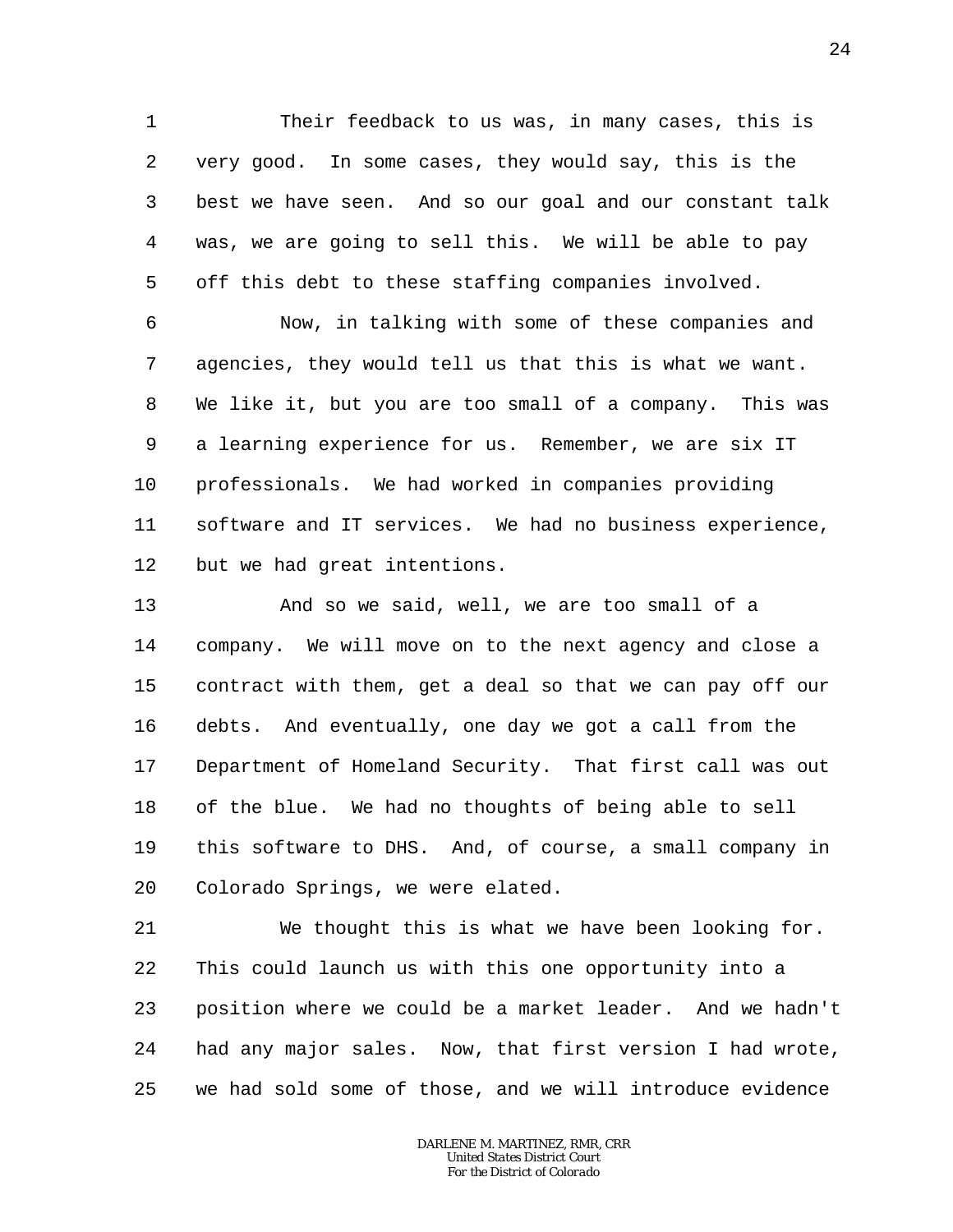1 2 3 to show the sale of that product. We didn't have any great success, but we did make sales. The product was well liked.

4 5 6 7 8 9 10 11 12 But, as IT people, we did not know, and not having any experience with law enforcement, we did not know that many of these small agencies we were talking to didn't do those types of investigations. We found out later that those agencies would go to the Colorado Bureau of Investigations when they needed investigation and say, handle this for us. We found that out. Of course, we were somewhat disappointed by that. That was our entire initial sales strategy.

13 14 15 16 17 18 19 20 But we continued to talk to larger agencies. As they suggested, we built the client server version. That was the version that initially got high interest from the larger agencies. The client server version is what DHS first saw. When DHS first contacted us, they said, we are contacting companies. We have a need for software. And they gave us some documentation about describing what kind of software they were looking for.

21 22 23 24 25 And I remember very well, we were working on a Saturday, going over that document. And we looked through that document, and our comments were, "Oh, my God. This sounds like our product," which is called CILC. CILC. It is an acronym for Case Investigation Life Cycle. We saw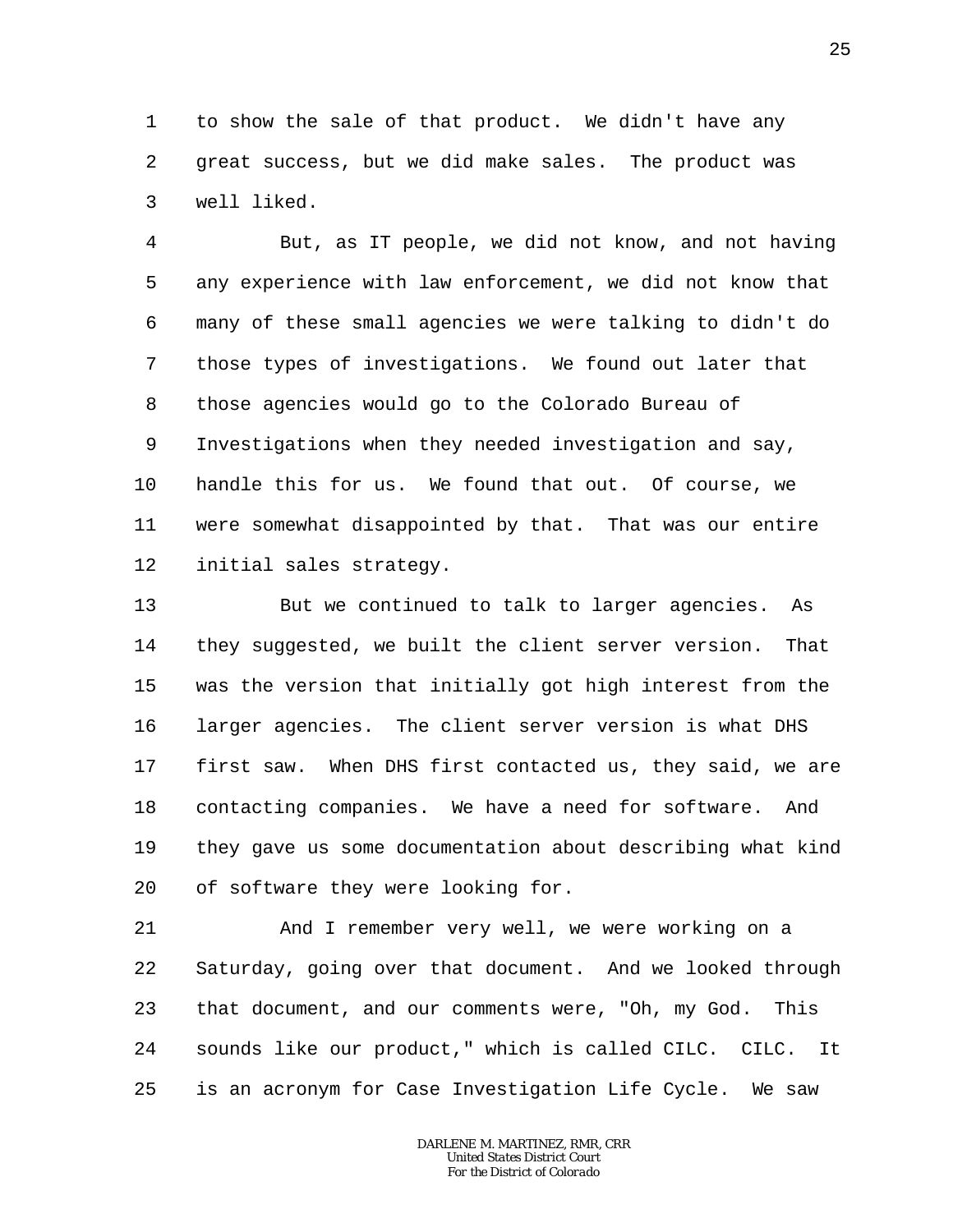1 2 3 4 their description of what they wanted, and we said, "Oh, my God this is CILC." We joked among ourselves, "Did they break into our servers? Did they see our documents? How is it so closely aligned with what we brought?"

5 6 7 8 9 10 It is because we brought in law enforcement. We talked to law enforcement about how they did their work, and we built software based on that. Very simple concept. Everything we are talking about here is simple. It is a matter of a lens at which you are looking at the details of the evidence.

11 12 13 14 15 16 17 18 19 20 21 22 As a programmer, I remember early on, one of the programmers I admired had a saying. He said, "When you are looking at bugs, and you see the evidence of that bug, those are footprints. It will lead to you a certain place. When you see those footprints, first believe that the footprints are from a horse --" the horse being it's your code. Because when programmers are looking for a bug, they want to see where it is. They may go and say, it may be not code, but it may be these other things. And that is natural tendency of anyone, for somebody who has written a program will say, it is not my stuff, it is something else.

23 24 25 So the horse and the footprints, the footprints - the horse would be my code. If I am looking at these footprints and saying, it can't be my code, it is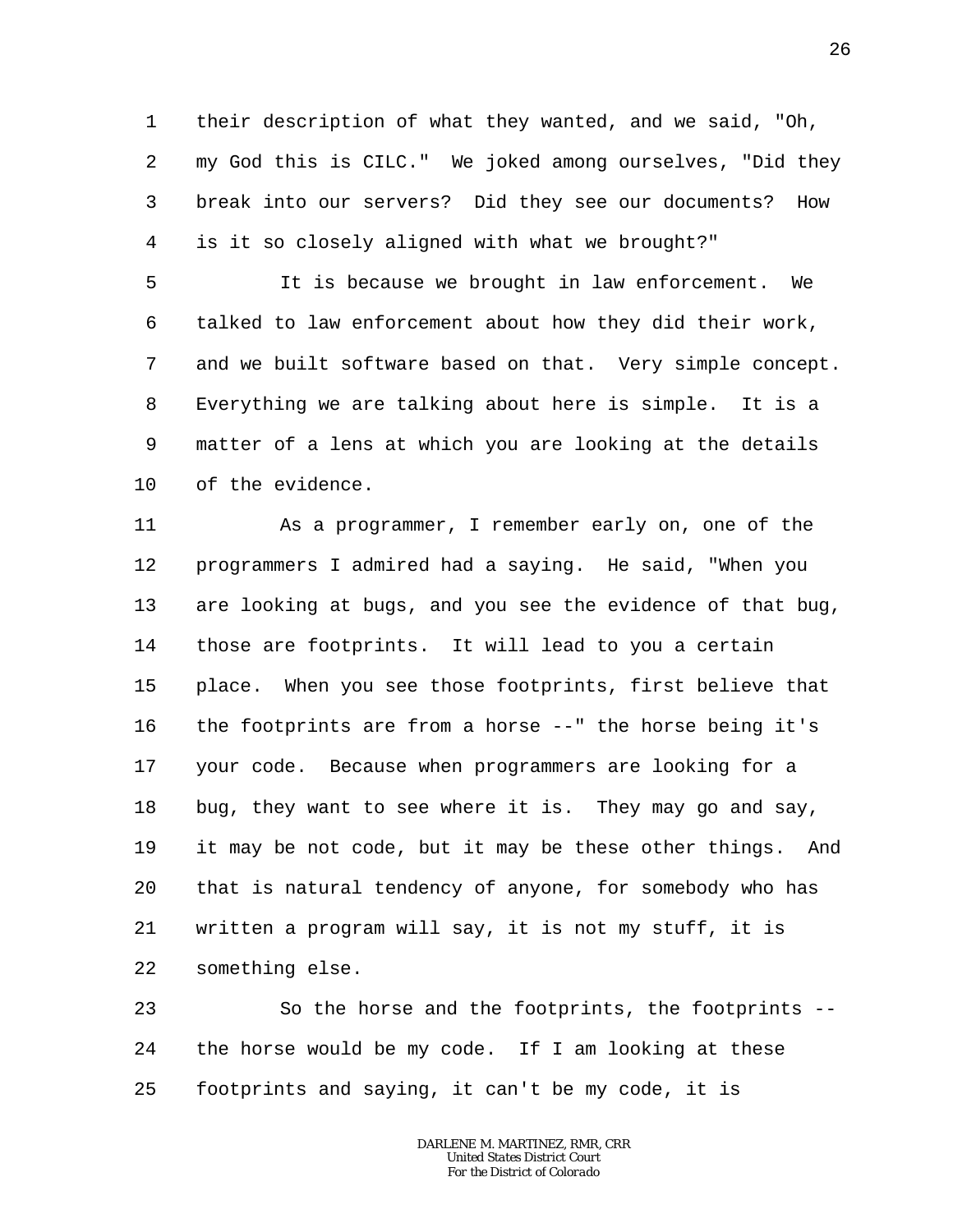1 2 3 4 5 6 something else, those footprints could be something else called a unicorn. He told me, "When you look at those footprints, those footprints are probably from a horse," your code. It is not likely that it is a Microsoft operating system product. It is not likely that it is an Oracle database code. It is probably your code.

7 8 9 10 11 12 So when you are looking at the evidence of this case, the evidence on footprints, and I will tell you that when you look at these footprints, and the Government says all these footprints indicate a scam, and these people were waiting to just defraud these companies, then you would have to believe those footprints are from a unicorn.

13 14 15 16 17 18 19 But if you look at that evidence as footprints in the form that we were doing business, trying to sell this product, doing the best we could, making true statements from our beliefs to staffing companies, based on the statements from law enforcement, if you look at it in that view and that lens, then you will see that the footprints are from the horse, not from the unicorn.

20 21 22 23 24 25 Now, we are six gentlemen with no criminal histories. Six IT professionals trying to deliver software that we heard many times is very good. We went to DHS. Our first meeting, the gentlemen asked us, how did you get here? I only see billion dollar companies. In fact, after you, Oracle is coming. Oracle is a billion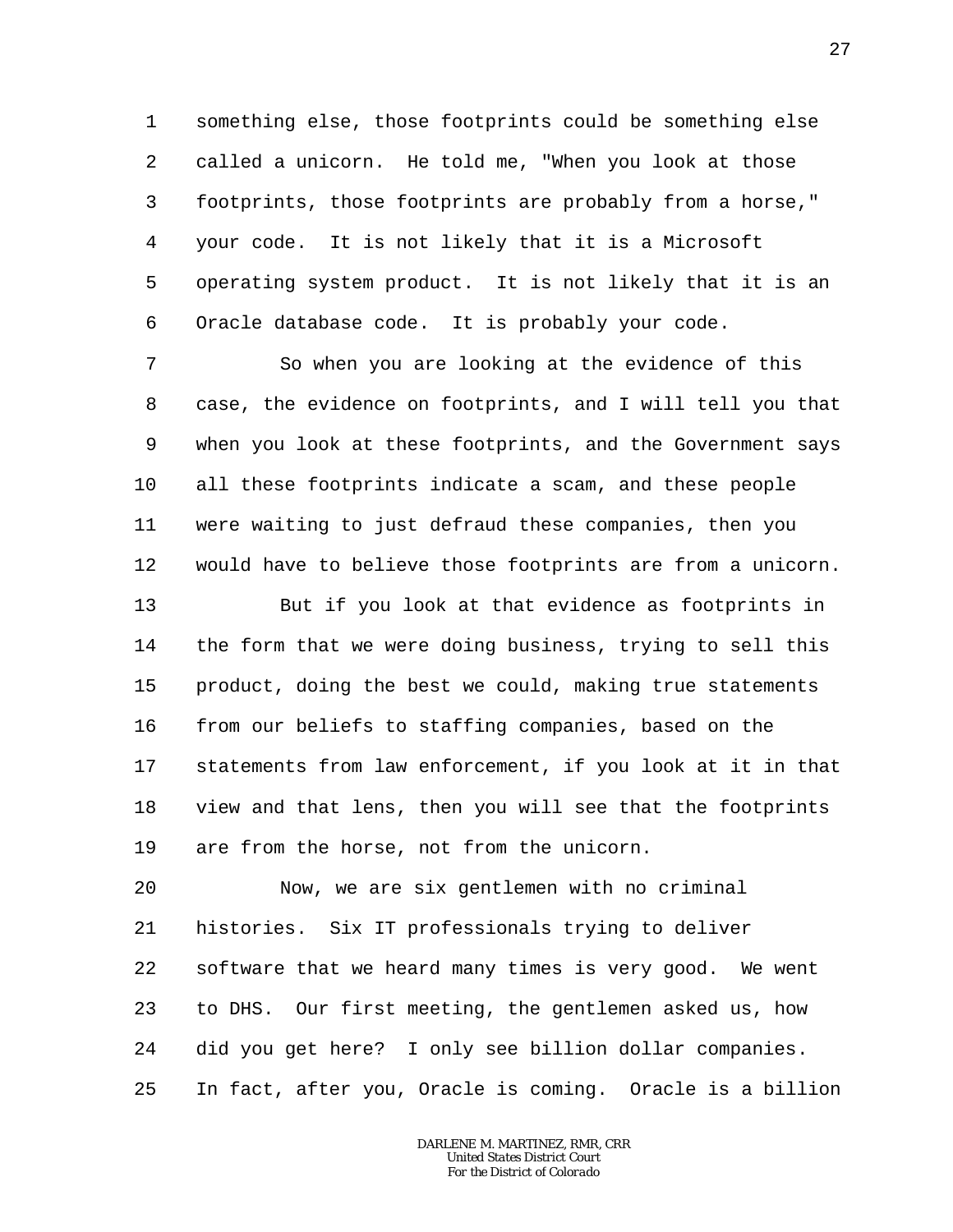1 2 3 dollar company. We were competing against Oracle, IBM, major contracts. Billion dollar companies. But we had great stuff they did not have.

4 5 6 7 And so based on that, we, in our heart of hearts, six men of faith, six men who have known each other, in many cases, all their lives, six men who go to the same church --

8 9 MR. KIRSCH: Objection, relevance, Your Honor. This is argument.

10 THE COURT: Sustained.

11 12 13 14 15 16 17 18 19 20 MR. WALKER: The evidence will show that the six of us have no criminal background, no criminal history. The evidence will show that we had companies that we were selling software or attempting to sell software to law enforcement agencies. The evidence will show, as Mr. Kirsch says, time sheets and invoices. Many of those time sheets had many hours. That is a fact. Witnesses will testify that people worked long hours. People will testify that we talked to agencies about our product and they told us that they wanted it.

21 22 23 24 25 And so when the Government asserts that we were making false statements about any pending contracts, that is not true. We were making true statements based on the feedback from large law enforcement agencies about our software. Those agencies included DHS, NYPD.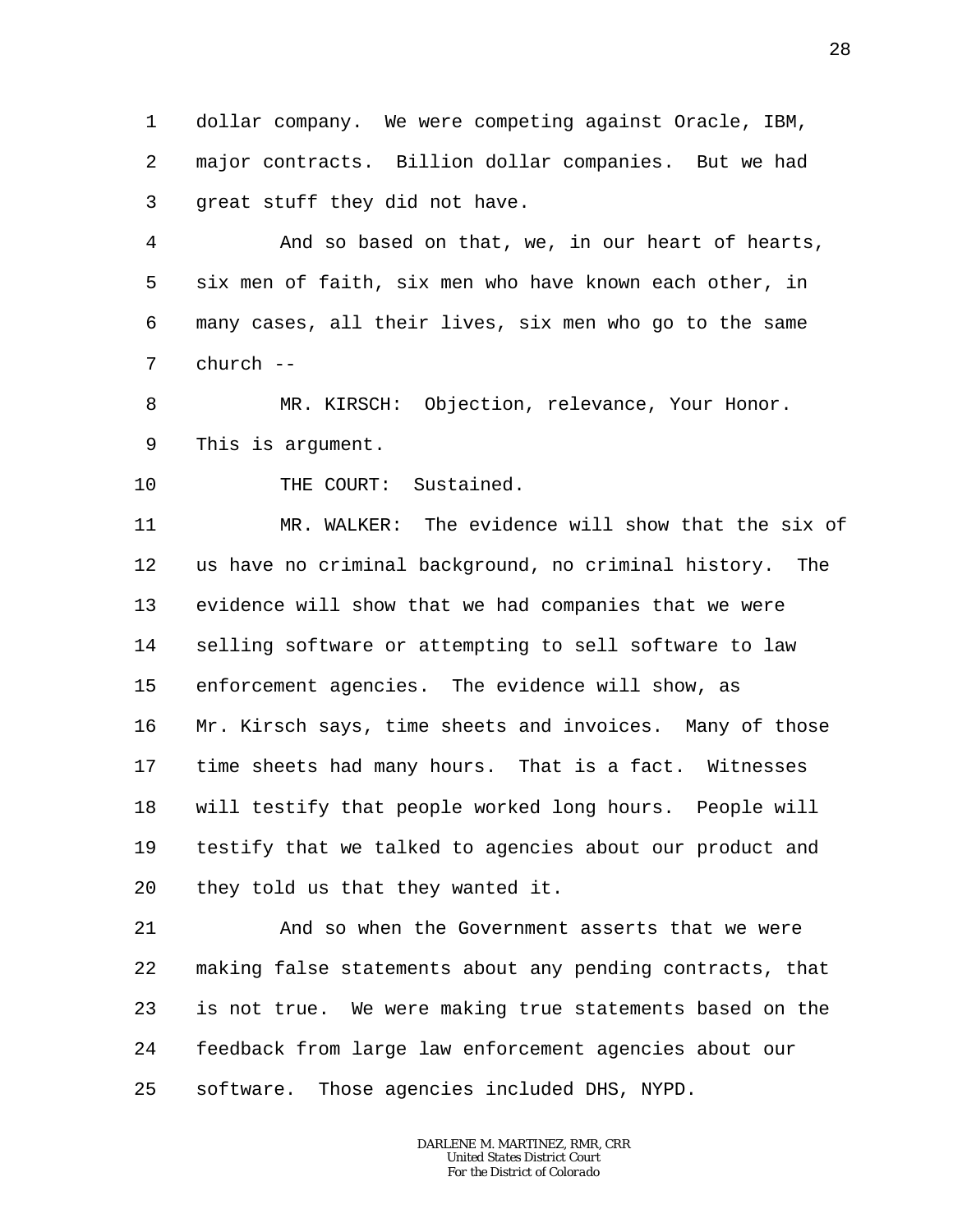1 2 3 4 5 6 7 8 9 You will see e-mails between our companies and NYPD. E-mails between our small company and the Department of Homeland Security. What you won't see is what happened in the demos and meetings we had with those people. You won't see any representations by those government officials that we're going to buy your software. And, in fact, they did not say verbally to us that they would buy our software from DHS, but they gave a strong indication that this was the best they had seen.

10 11 12 13 14 15 16 17 But we had to find a way to sell it to them. You will see evidence and e-mails with us talking to large companies about partnering. You will see evidence between us and companies like Deloitte, and other billion dollar companies about our software. Why? Because there was a contract waiting out there by the government for over half a billion dollars. I did say half a billion. Not million, half a billion dollars.

18 19 20 21 22 23 24 25 You will see in evidence that the government let contracts of that amount of money for the type of software we were dealing with. And given the statements from many DHS people that this is the best they have seen, but we can't contract with you. We talked to those companies about a relationship, whereby they would be the subcontractor, we would be the prime -- they would be prime contractor, we would be the subcontractor.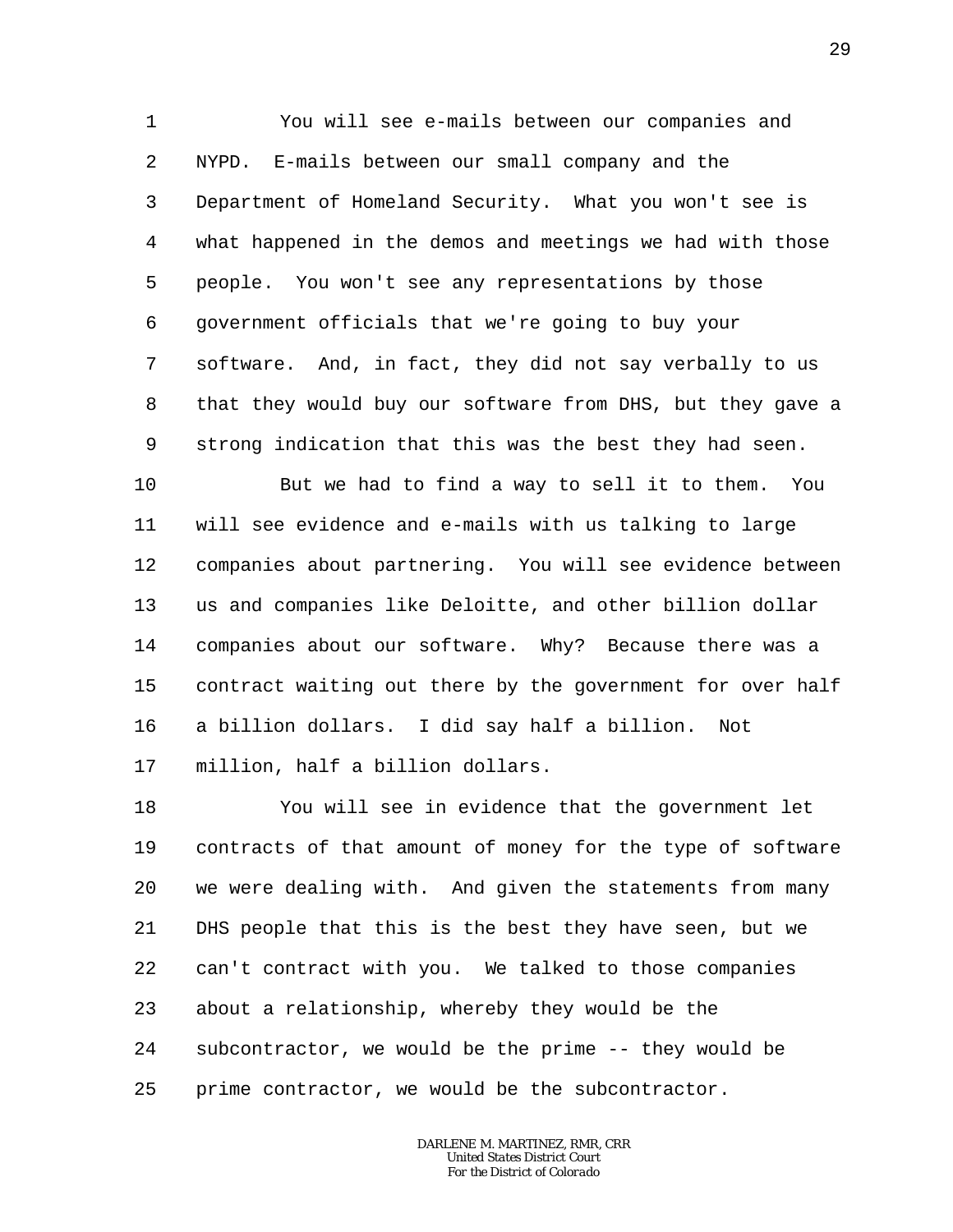1 2 3 4 5 6 7 It is true we had that. It is true that that rose to the level of \$5 million. But it is also true that one sale wiped out all of that debt to a lot of agencies. It is true that ten sales to medium size agencies wipes out that debt. That is what we were working on every day. We not only worked on software, we worked on ways to make sales to pay debt.

8 9 10 11 12 13 14 15 Now, one reason that we had that much debt, being a small company, we had to prove to DHS, NYPD that we could deliver. So we would have meetings with these law enforcement agencies. You will see evidence of our meetings. And they will tell us exactly what they wanted. That was our benefit to them. We could provide them exactly what they wanted, and we could show we could. We had to show we could do it.

16 17 18 19 20 21 22 23 24 25 So when you see the e-mails between us and the NYPD, between IRP Solutions and DHS, it is for the reasons that we had to show them we could deliver. And before that we would get their feedback. They would say this is very good. So I would have you to look at the evidence in this case being hoofprints. You have to be the judges of whether those hoofprints are from the horse; being that we were working to sell our software to pay debt, or you have to believe that the footprints are from the unicorn. And to believe that, you will have to believe we entered into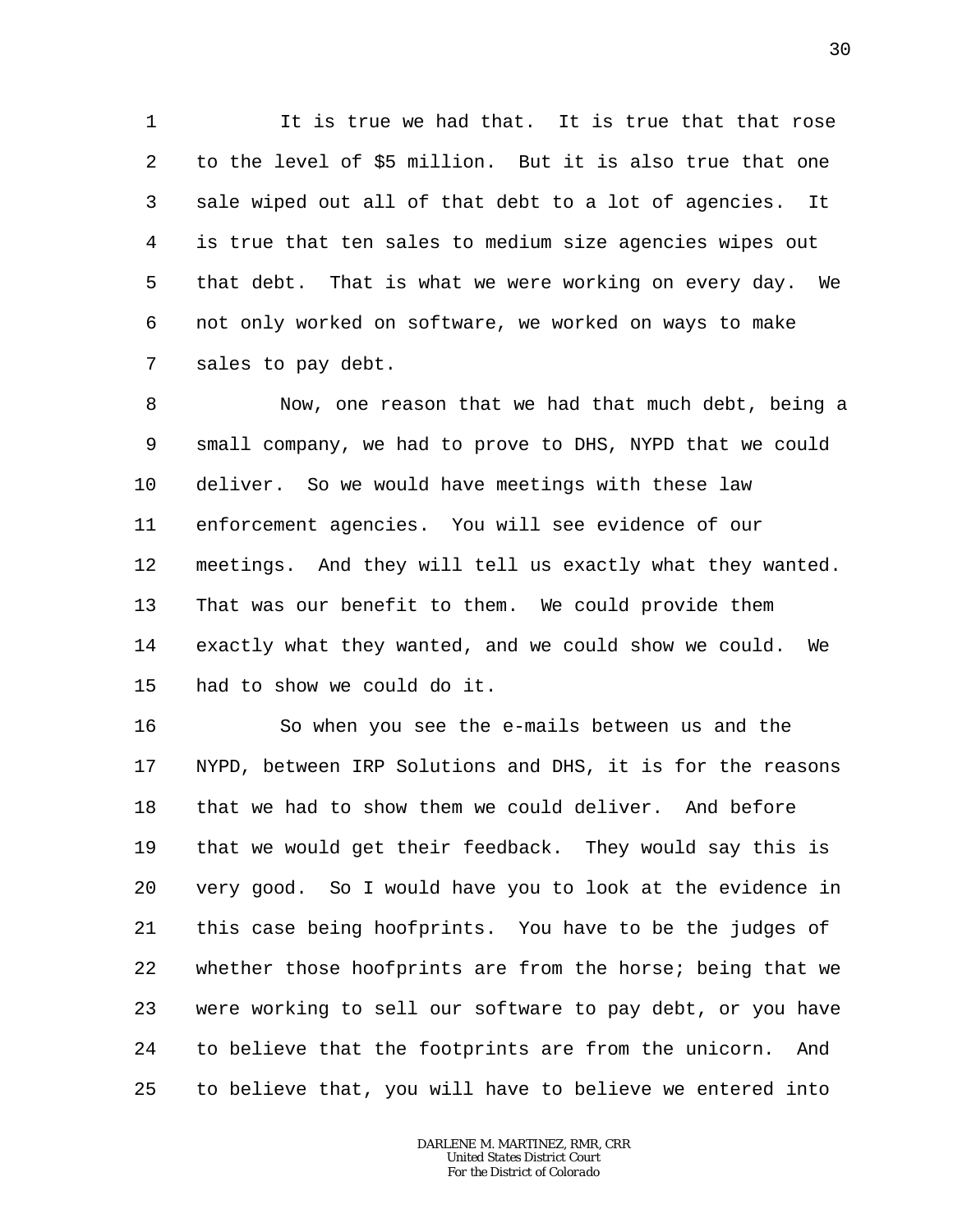1 2 a scheme to get money from these staffing companies free labor. That is what you have to believe.

3 4 5 6 7 8 9 10 11 12 13 14 15 16 17 18 19 20 21 22 23 24 25 When we go to our closing statements, we are going to recap, and we will show you that the hoofprints are from the horse, not the unicorn. Thank you. THE COURT: All right. Before we go on, I think what I would like to do -- we have been sitting for awhile. So if you don't mind, we will break early for lunch, so you don't hit the lunch crowd. We will break at this point. And if you can be back at 12:30 ready to go, we will continue with the defendants' opening statements. Thank you very much. I want to remind you not to discuss this case with each other or with anyone else, and not to do independent research. Go out, have a nice lunch, come back at 12:30. Court will be in recess. (A break is taken from 11:19 a.m. to 12:30 p.m.) . THE COURT: You may be seated. (The following is had in open court, outside the hearing and presence of the jury.) THE COURT: Is there anything that needs to be brought to the Court's attention before we bring the jury in? MS. HAZRA: Not from the Government, Your Honor. MR. BANKS: Not from us, Your Honor.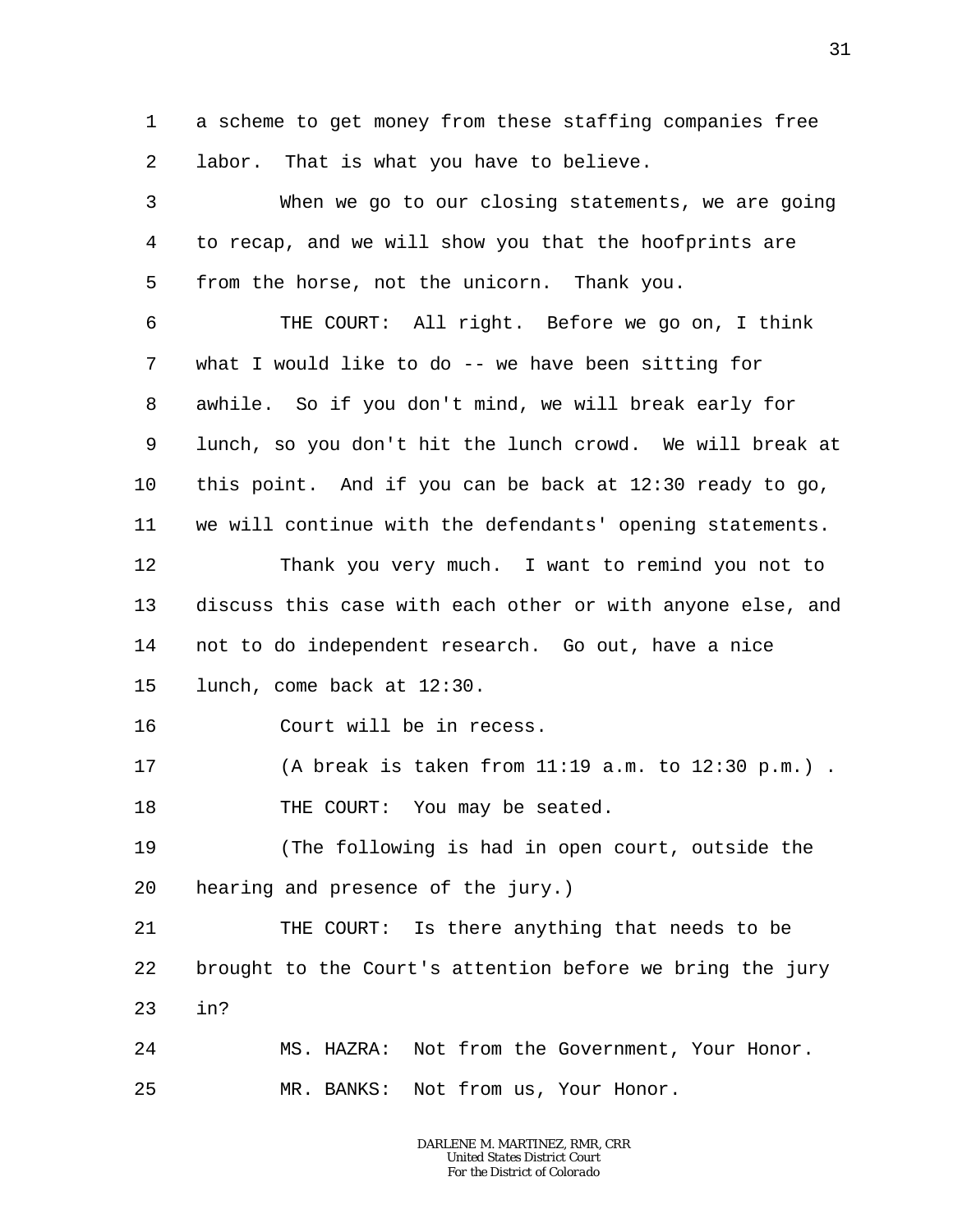1 2 THE COURT: All right. Ms. Barnes, would you please bring in the jury.

3 4 (The following is had in open court, in the hearing and presence of the jury.)

5 THE COURT: You may be seated.

6

### **OPENING STATEMENT**

#### 7 **BY MR. HARPER:**

8 9 10 11 12 13 14 Please the Court. Good morning, ladies and gentlemen of the jury. My name is Demetrius K. Harper. I am representing myself pro se today and throughout the duration of this trial. The Government alleges that myself and my five defendants wanted to scheme or defraud staffing companies. These allegations are not founded. They are not true.

15 16 17 18 19 20 21 In the opening statement of Government said that the staffing companies would do business with us off of those false statements. In fact, the evidence will show that the staffing companies were told that we were looking to wrap up a project. It is not a contract. We were looking to wrap up a project with the NYPD or DHS. At no time did we tell them we had a contract.

22 23 24 25 We will also present testimony from expert witnesses in the staffing industry that will help explain motivation by a recruiter or account manager; that they would be told one thing, we were working on a project and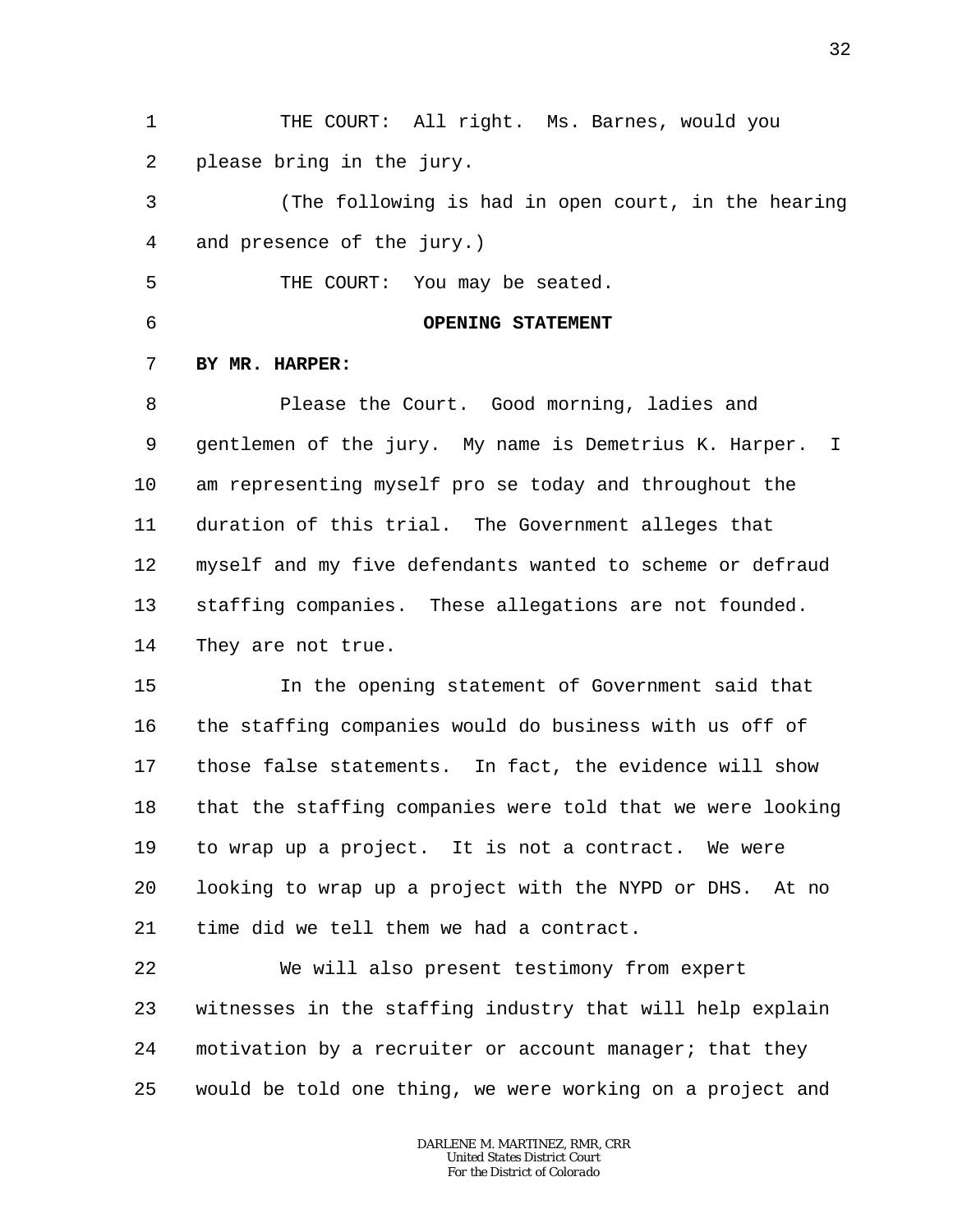1 2 3 4 5 6 7 they would go to their superiors, whether that be the decision maker on the staffing to say they have a contract. So we will have experts to speak to that, why that motivation is. These staffing people make money off of the contractors which they hire. The more contractors, the more consultants, the more money the staffing company gets.

8 9 10 11 12 13 14 15 16 I would like to tell you a little story, a little story about a company, men at that company, a dream, a vision. That dream is about helping law enforcement do their jobs even better; to get the data out in the field, collect the data, and report back on that data. One of the things that we learned through 9/11 was that the data was out there, right. The data was in databases, but was not being able to get back. Meaning there was data over here, data over there in different buckets, if you will.

17 18 19 20 21 22 So my good friend, Gary Walker, came to me. I'm an Oracle database administrator or DBA. So I understand the value of data and what that means. I have worked with several companies; IBM, Qwest, Comcast. And I was entrusted to secure that data, that data being worth millions and millions of dollars.

23 24 25 So when he came to me with this idea, this vision about collecting data, helping law enforcement become even better than they are, to get that data and to report that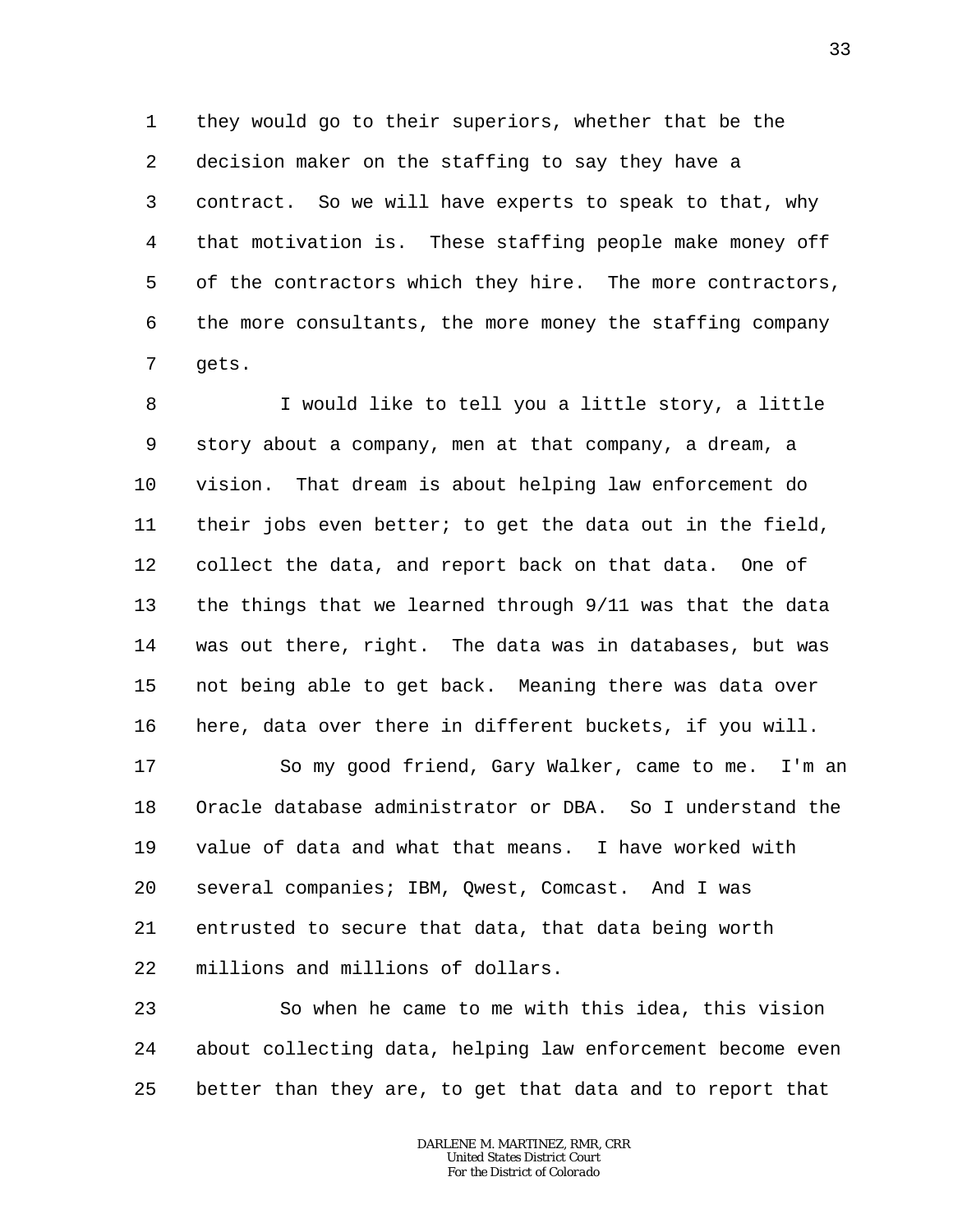1 data, I was very, very interested.

2 3 4 5 6 And I started my company, DKH, LLC or DKH Enterprises. I started college in 1993, and I left in 1998, because in the true entrepreneurial spirit, I said, I want to work for myself. So in 2000, July of 2000, I started my company DKH Enterprises.

7 8 9 10 11 12 Now, during this time, I worked, as I mentioned, with several Fortune 500 companies. Some of the larger companies. And the skills that I had acquired in being a database administrator, I was able to ensure that their company's data was being managed, being reported, backed up, things of that nature.

13 14 15 16 17 18 19 20 As I mentioned, the five defendants and myself, there was no scheme to defraud. I took a vision, I took the dream, because I believed in what we were doing to help law enforcement. I cannot stress that enough. What we were doing is we were building a solution that would help our men and women on the front lines against terrorism, against cyber crimes, to help them do their jobs better. So there was no scheme.

21 22 23 24 25 I would like to also educate on the terms "staffing" and "payroll." Now, if you or I went to get a loan for a car or something like that, you wouldn't walk in the front door and say, hey, I need a loan. I've got a great job, they give you a loan. It is not how business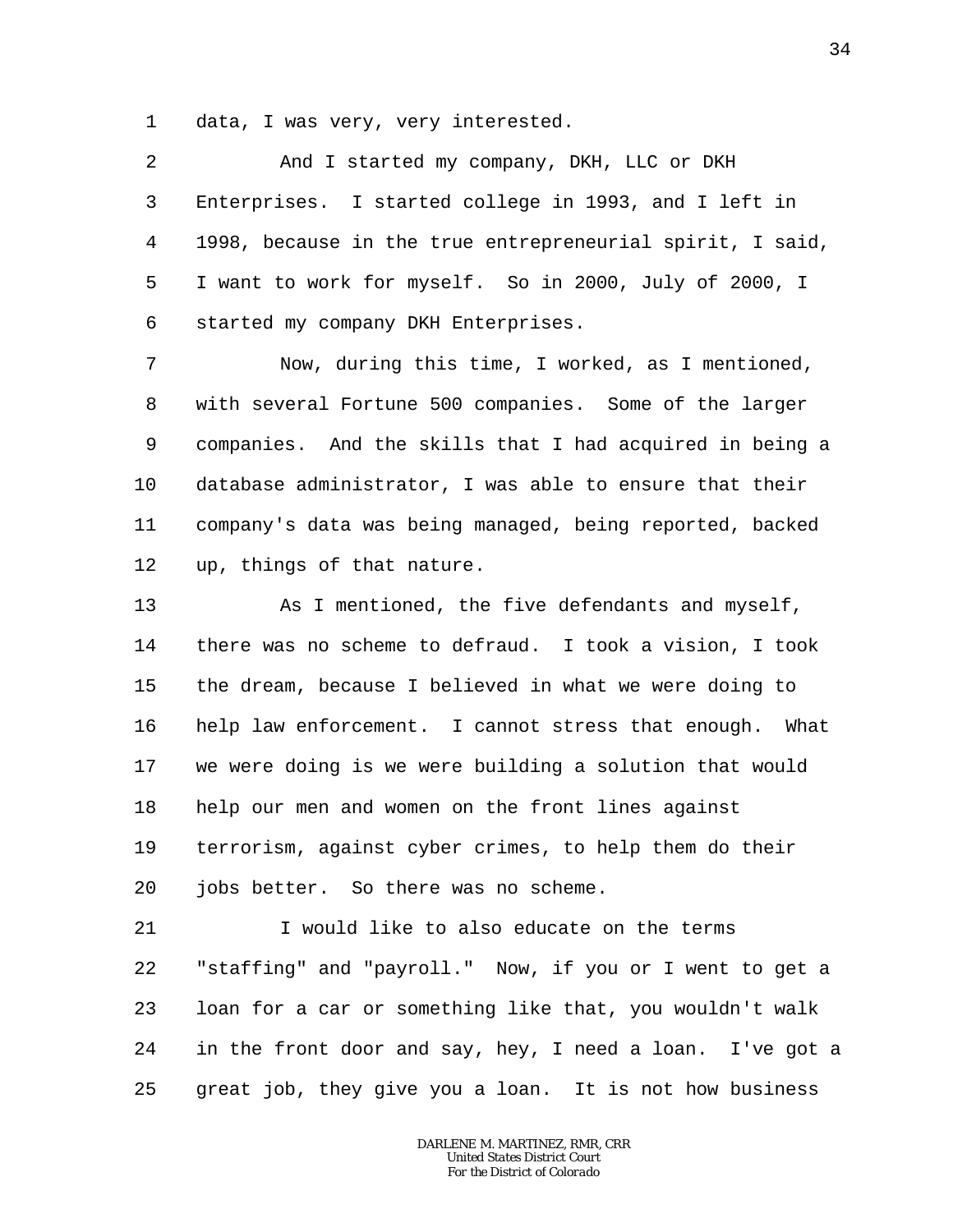1 2 is done. If we use that example, the same thing in the staffing industry.

3 4 5 6 7 8 9 10 11 12 So, for instance, the Government alleges false statements were made and the staffing company went off of that statement to enter into agreement. The reason why I bring that up, when we go to get credit or get a car or something, they fill out a credit profile or credit report on you; TransUnion, Equifax, Experian. Same thing happens in the business world. They look at my company, DKH Enterprises, and see if I am worth enough to be extended credit. They run a term called D & B, or Dun & Bradstreet.

13 14 15 16 17 18 So just like the situation when you go get a car or get a loan for your house, same thing in the business world. So regardless of what statement was said, they run your credit. And we will show in evidence and testimony that this is how a staffing company engages and does business, not off of a statement.

19 20 21 22 23 24 Evidence will also show, as owner of DKH Enterprises, I sign these contracts and I agree to the terms of the agreement. In those agreements, at no point, the evidence will show, that the contract was signed with the departments that we mentioned; the New York Police Department or DHS.

25

I admit, I owe money. Who doesn't owe money? The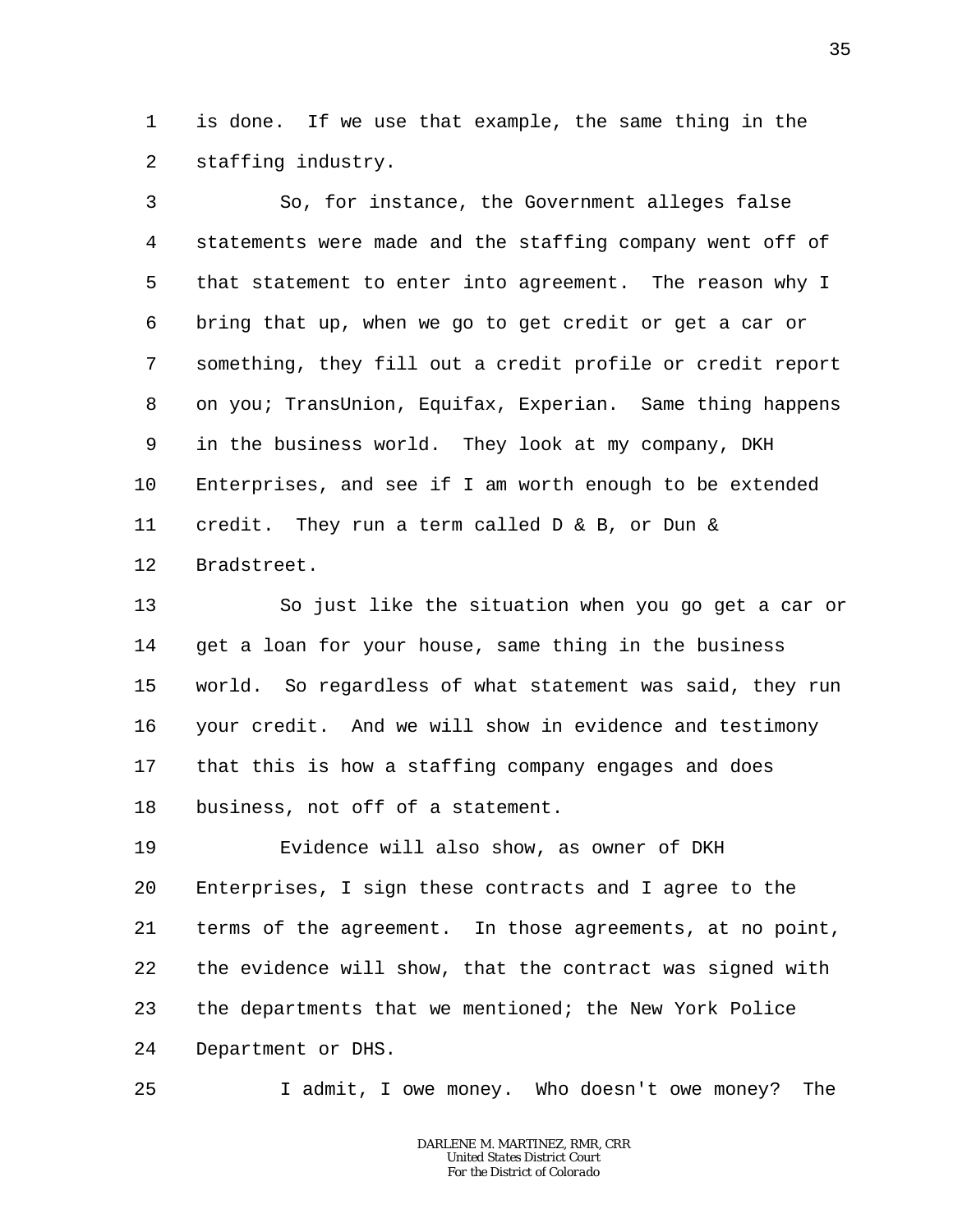1 2 3 4 5 6 7 8 debt was incurred. It is 5 million. I'll never run away from that debt. I so believed in the vision set forth by Gary and the others that I signed my name as a personal guarantee. Two things my father taught me; the measure of a man. He was a sharecropper from Georgia. He taught me, "Demetrius, work hard." I have done that. Last 13 years, I have been a database administrator and I provided for my family, my wife and my two children.

9 10 11 12 13 14 15 16 17 Second thing, is the value of your name. I take that very, very seriously. So when I put my name down to say I guarantee that I will pay this money back, I was contracted by IRP Solutions to provide a service, meaning they sell their software, the staffing that DKH Enterprises incurs will be paid back. That is how much I believed in the vision. That is how much I believed that what we were doing to create software for our law enforcement community, would better them.

18 19 20 21 22 23 24 25 So I signed my name. And the contracts, as Gary mentioned, they didn't go. We didn't get those contracts. We did the projects. We did the work. We made the modifications for those agencies. It just didn't happen. Just like in most businesses. The true entrepreneur believes that at any moment, any moment, you can get a sale. Any moment you can sign a deal with our prospective agencies, and the \$5 million of debt is wiped away clean.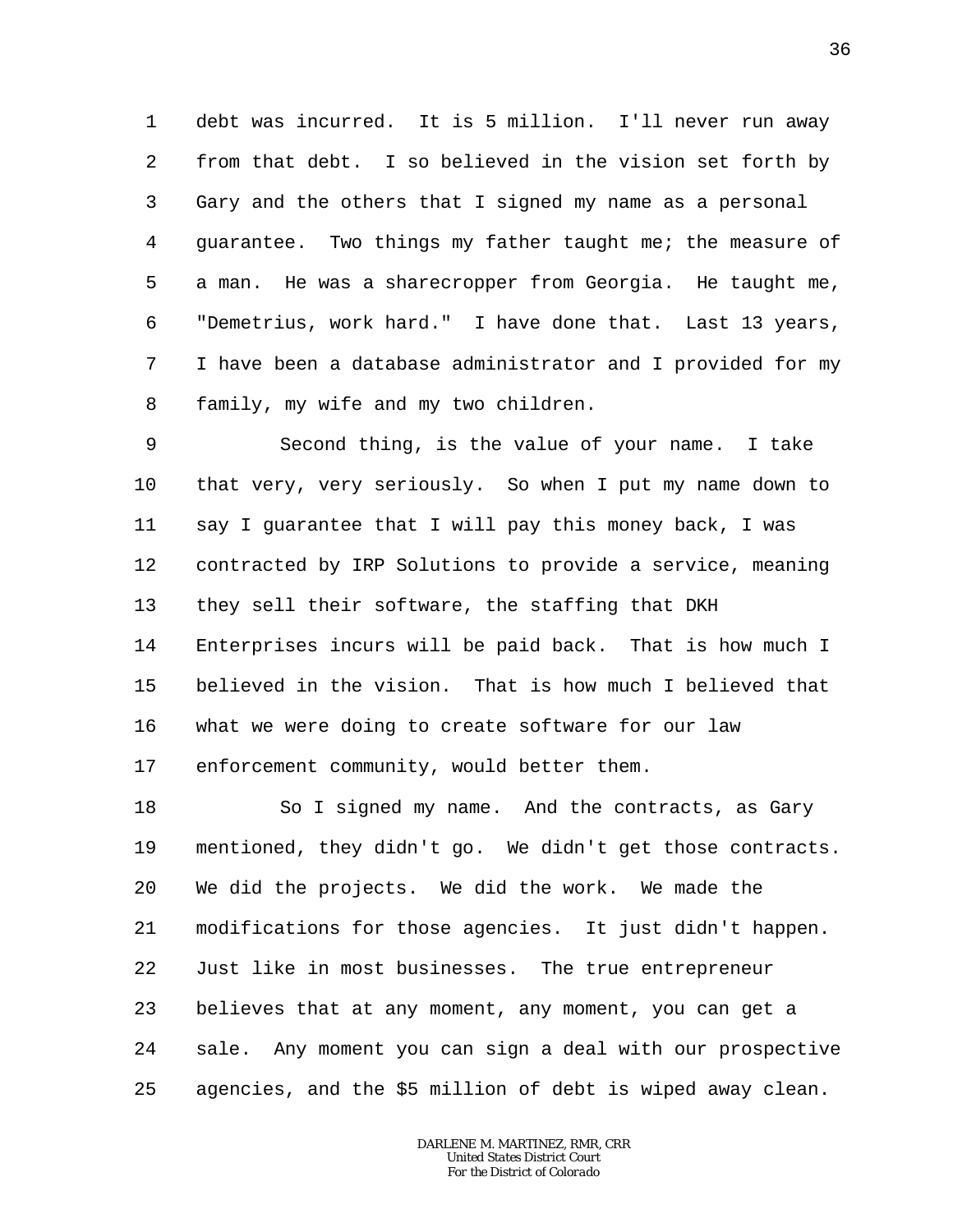1 2 3 4 5 6 7 I was not a part of meetings, but I believed, and my belief is to this day, that we were very, very close. As an entrepreneur, you always have that mindset; that mindset that in one moment, your fortune can change. And this is what happened in our situation. We did the work. We put in the time, long hours to get this solution where it needed to be.

8 9 10 11 12 13 14 15 16 So now, back in 2005, IRP Solutions was raided by the FBI. Now, the only way that we, IRP, the relationship with DKH, providing staffing for IRP, could pay our debts, was to sell the software. So if the software doesn't get sold, we can't pay our debts. FBI comes in, raids the business and, in essence, shut us down. So the only way that we can pay the outstanding debt is to sell the software. But, yet, the agency standing in the way is the Federal Bureau of Investigation.

17 18 19 20 21 22 Having knowing that fact that we can't pay our debt with an investigation centered. So the very agency that we are marketing ourselves, trying to get our software sold to, hey, we don't want to do business with you, you are under investigation. The FBI knows that. But no one would do business with us with that investigation.

23 24 25 So having that fact that we can't pay our debts, and then saying we didn't intend to pay the debt, is a self-fulfilling prophecy. They are going to say, you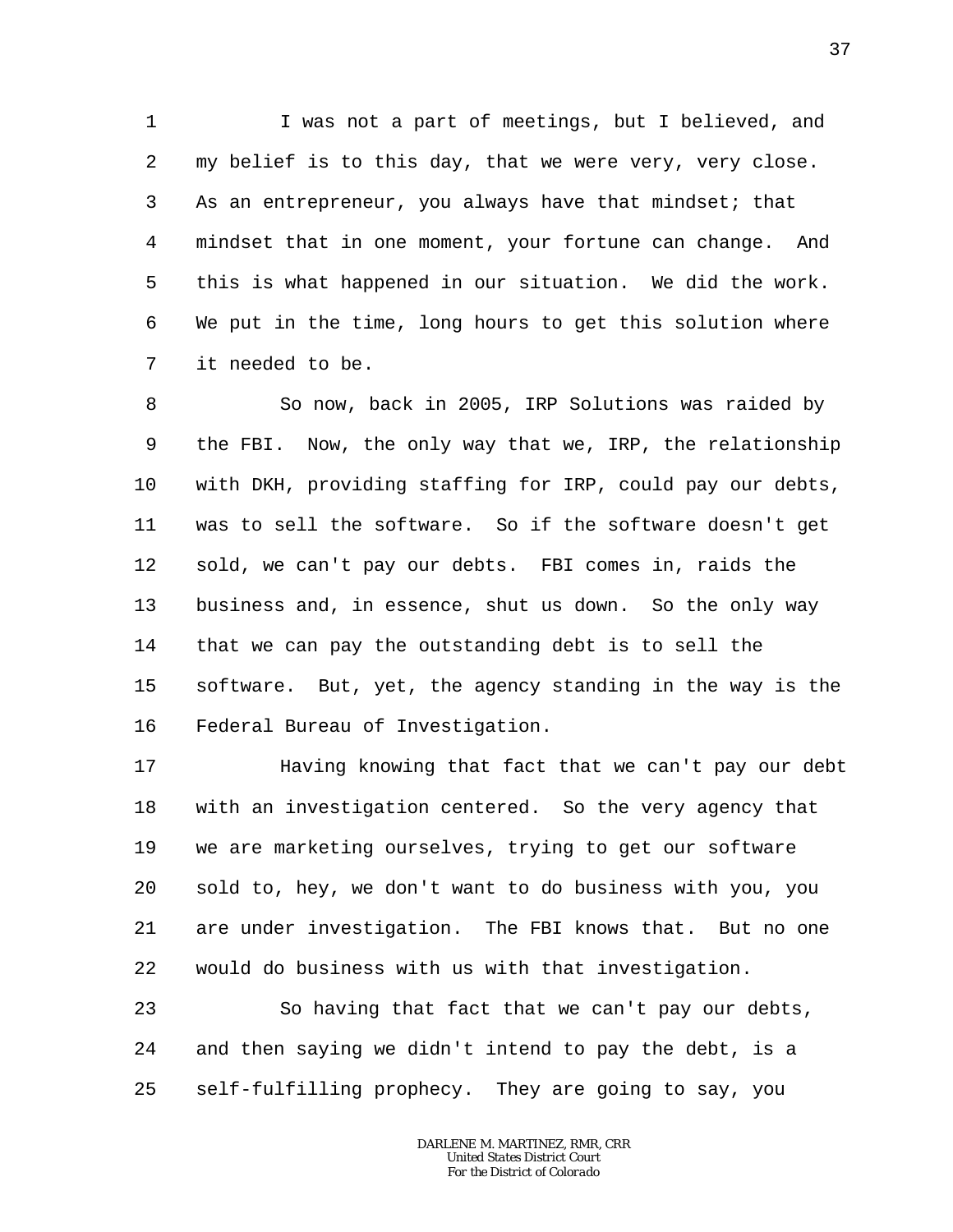1 2 3 didn't intend to pay the debt. You are sitting there right in the way of us making our dream, our vision come true for law enforcement.

4 5 6 7 8 9 10 I don't sit before you -- I don't stand before you today as a rich man. I am bankrupt now. All those personal guarantees that I signed, I couldn't meet the obligation, because the only way to fulfill that, as I said, was getting the software sold. My car was repossessed. I was foreclosed on my house. Basically, lost it all.

11 12 13 14 15 16 But today I stand before you with no criminal record. I stand before you as a man that believes in the vision that IRP Solutions has. And the only way we can get our debts paid is to get past this period, sell our software, and get our debts in order. That is very important to me.

17 18 19 20 21 22 I didn't sign my name as a technique, as the Government alleges. I signed my name because I believed. I believe in what we are doing. I believe that we can make a difference if we are allowed to sell our software and move forward. Keep one thing in mind, this is a civil matter, not a criminal matter.

23 24 MR. KIRSCH: Objection, Your Honor, this is argument.

25 THE COURT: This is a criminal case. And that is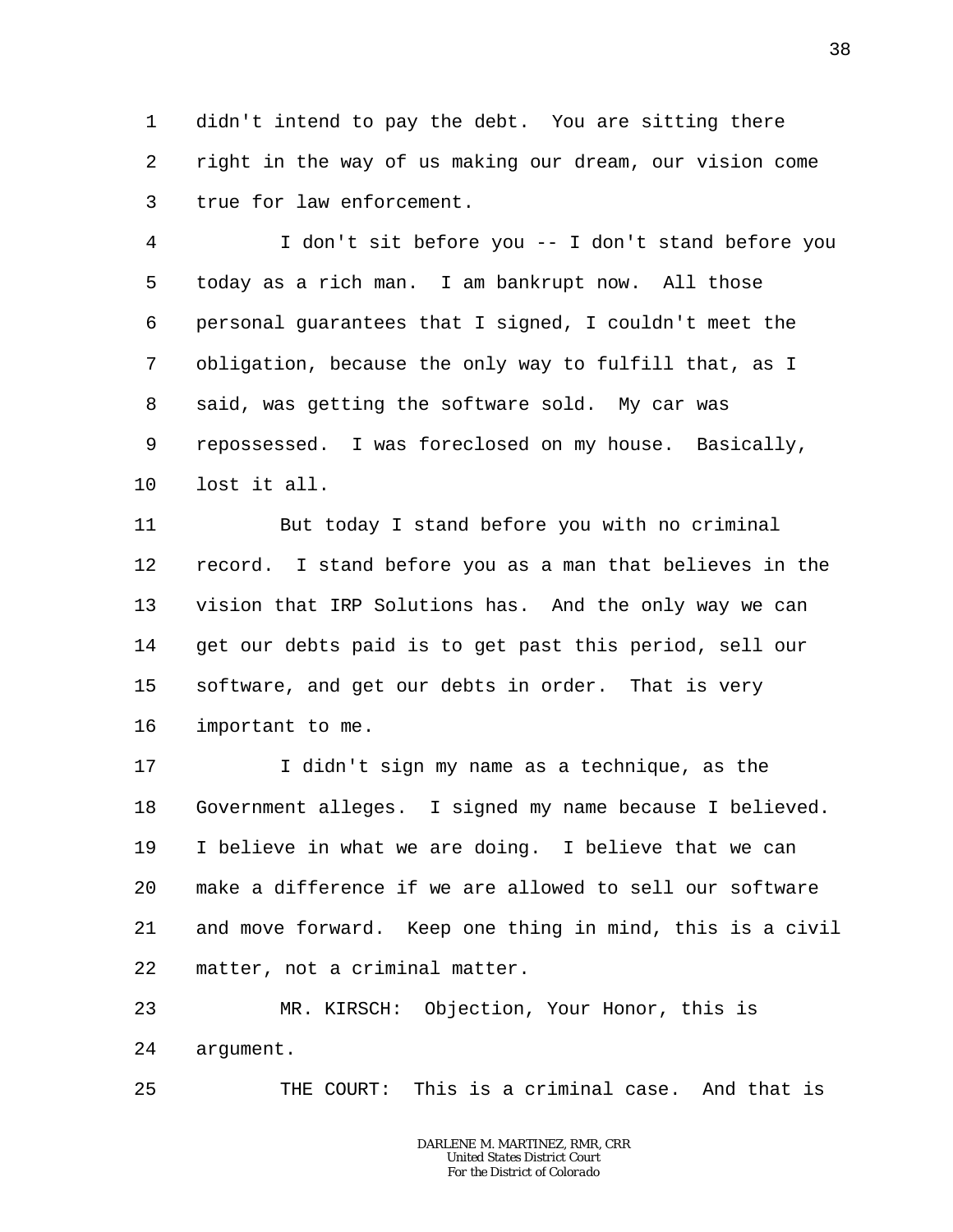1 argument. Sustained.

| 2       | MR. HARPER: The case is about debt that I                 |
|---------|-----------------------------------------------------------|
| 3       | acknowledge, and I intend to pay. You must keep in mind   |
| 4       | that the statements that the Government alleges were      |
| 5       | false, are not true. No false statement, there is no      |
| 6       | case. The statement was never made, there is no case. I   |
| 7       | leave that with you. Thank you.                           |
| 8       | THE COURT: Thank you.                                     |
| 9       | MR. KIRSCH: Your Honor, I am sorry, could we              |
| $10 \,$ | approach very briefly?                                    |
| 11      | THE COURT: You may.                                       |
| 12      | (A bench conference is had, and the following is          |
| 13      | had outside the hearing of the jury.)                     |
| 14      | MR. KIRSCH: Your Honor, two of the defendants have        |
| 15      | stated they have no criminal record in their opening      |
| 16      | statements. That is improper. I would ask the Court to    |
| 17      | instruct them that they cannot make those references in   |
| 18      | the remaining opening statements or in the rest of the    |
| 19      | trial for that matter.                                    |
| 20      | THE COURT: The rule is essentially, unless your           |
| 21      | character has been challenged, you cannot rehabilitate,   |
| 22      | because there is nothing to rehabilitate. You can't bring |
| 23      | in good character evidence unless they have already       |
| 24      | entered evidence that challenges.                         |
| 25      | So I will instruct you that it is improper for you        |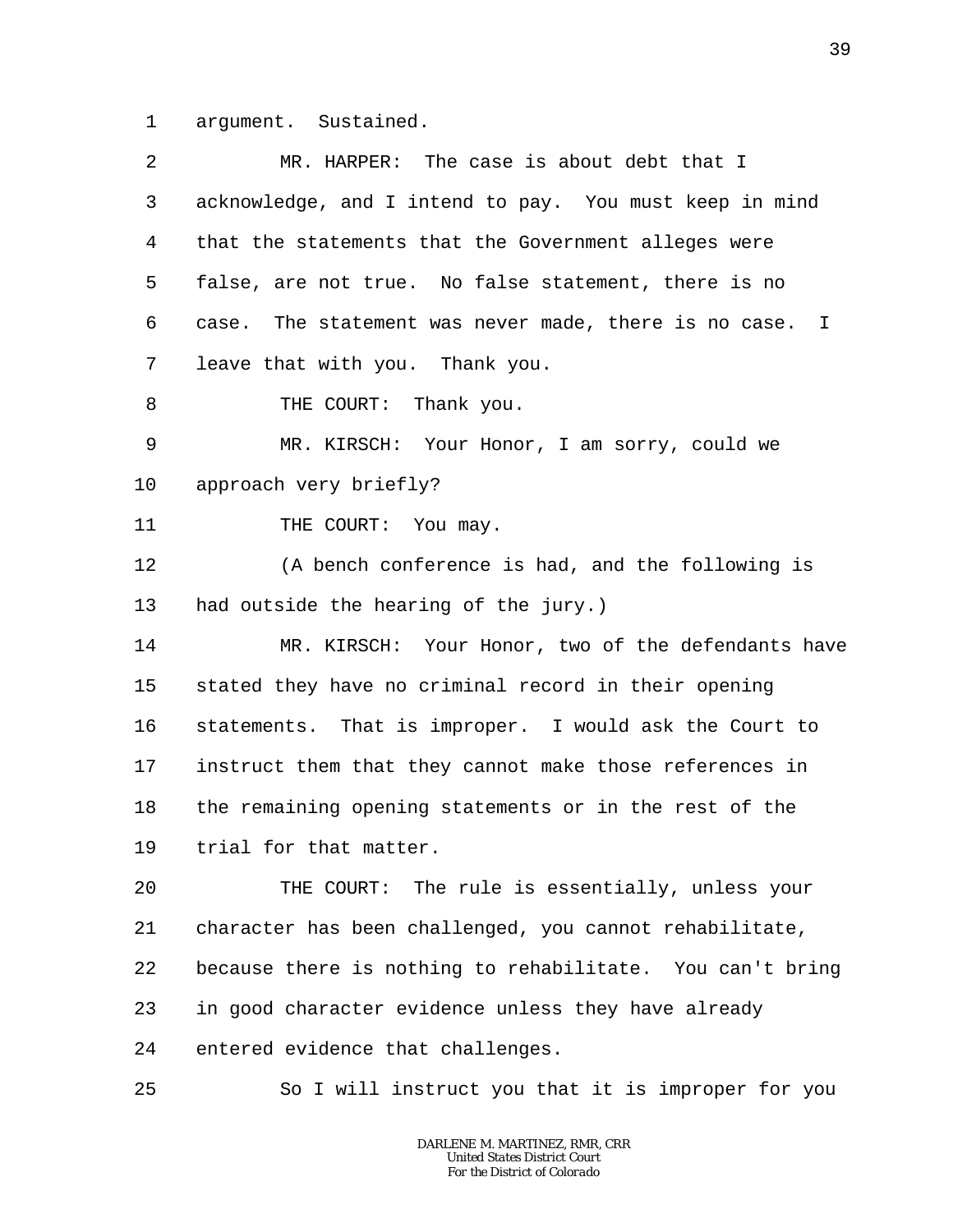1 2 3 4 5 6 7 8 9 to state the fact that you have no convictions or you have good character. Remember, I need you to keep in mind this is opening statements. It is what the facts are going to say. What the witnesses are going to say. There is a lot of argument going on. And Mr. Kirsch has been very lenient with you on that, because I would have sustained it. You need to keep it to what the facts will show. MR. BANKS: Absolutely, Your Honor.

10 MR. KIRSCH: Thank you, Your Honor.

11 12 13 (The following is had in the hearing of the jury.) THE COURT: All right. Who wishes to give the next opening?

14 MR. BARNES: Me.

15

## **OPENING STATEMENTS**

#### 16 **BY MR. BARNES:**

17 18 19 20 21 22 23 24 May it please the Court. Ladies and gentlemen of the jury. My name is Kendrick Barnes, and I will be representing myself throughout the duration of this trial. And why I am doing that, because that's the way that the truth can be sent out, and that when you make your deliberation you can make a well-informed decision. I'm being accused of participating in an alleged scheme to commit mail and wire fraud. Before that charge

25 was put to me, I didn't know what it was. It is I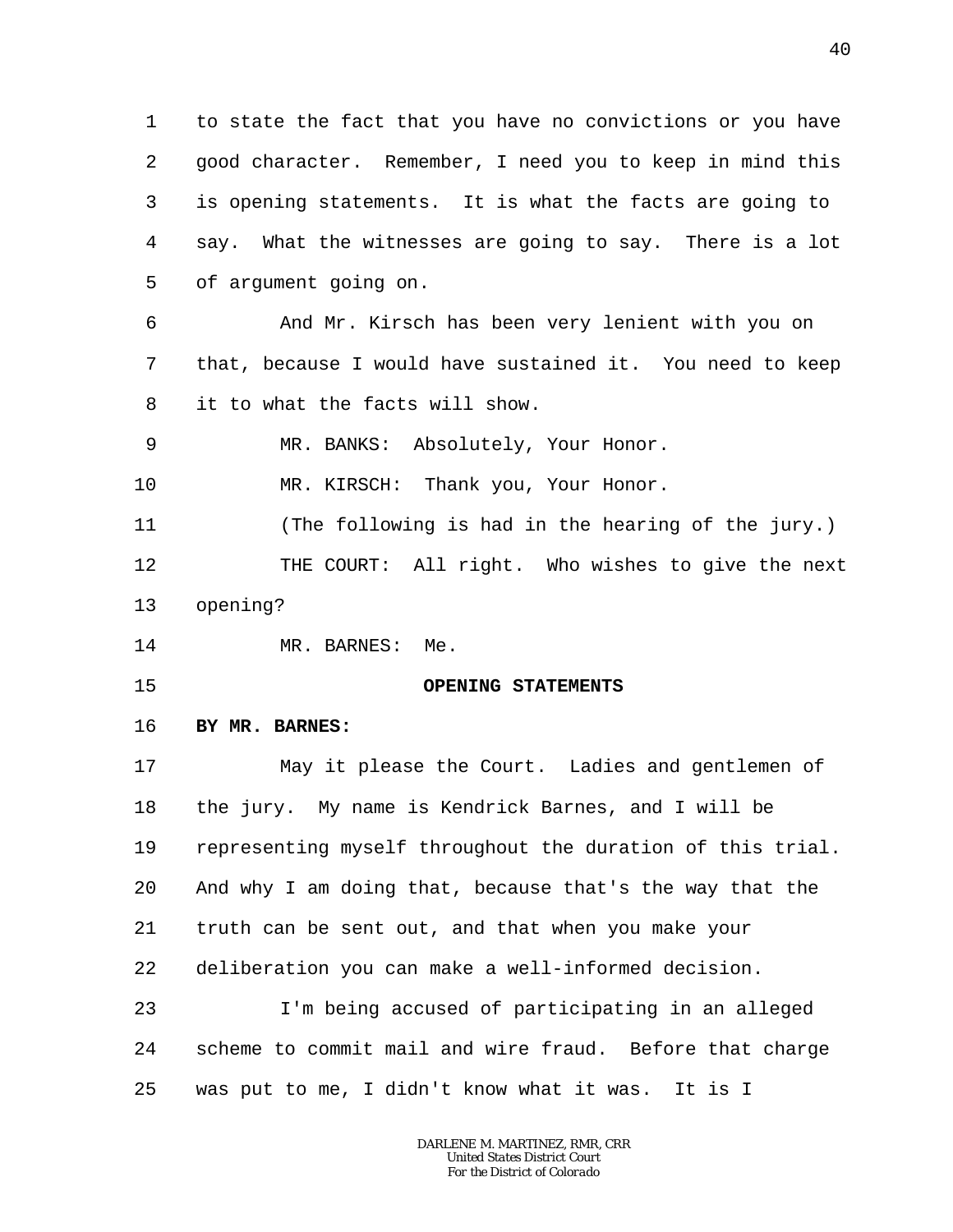1 knowingly and willfully set out to make false

2 3 representations; basically lie. That is what they are asserting.

4 5 But this case, as it comes down to, is about the evidence. Like many other cases --

JURY: I can barely hear you.

6

7 8 MR. BARNES: You can't hear me? Okay. I'm sorry. I will speak up for you.

9 10 11 12 13 14 Again, this case is about, like any other case, it is about the evidence. And that evidence is who has that evidence and who does not. And the evidence that they show you, what does it mean? Because you can take a lot of things out of context, and a lot of things, if you don't understand, can look a certain way.

15 16 17 18 19 20 21 22 But our job is to put that into the context of the truth of what really happened, and what do certain statements that the Government may show for you really mean. Now, they may show you e-mails. They may show you communications back and forth. But without any context, it can look very damaging. And the question you have to ask is what did that mean when you put it in context of the evidence we provided for you.

23 24 25 Now, me and six other defendants, we'll provide you with that evidence. You will get that evidence. Not only e-mail evidence, you will get it in the testimony, and you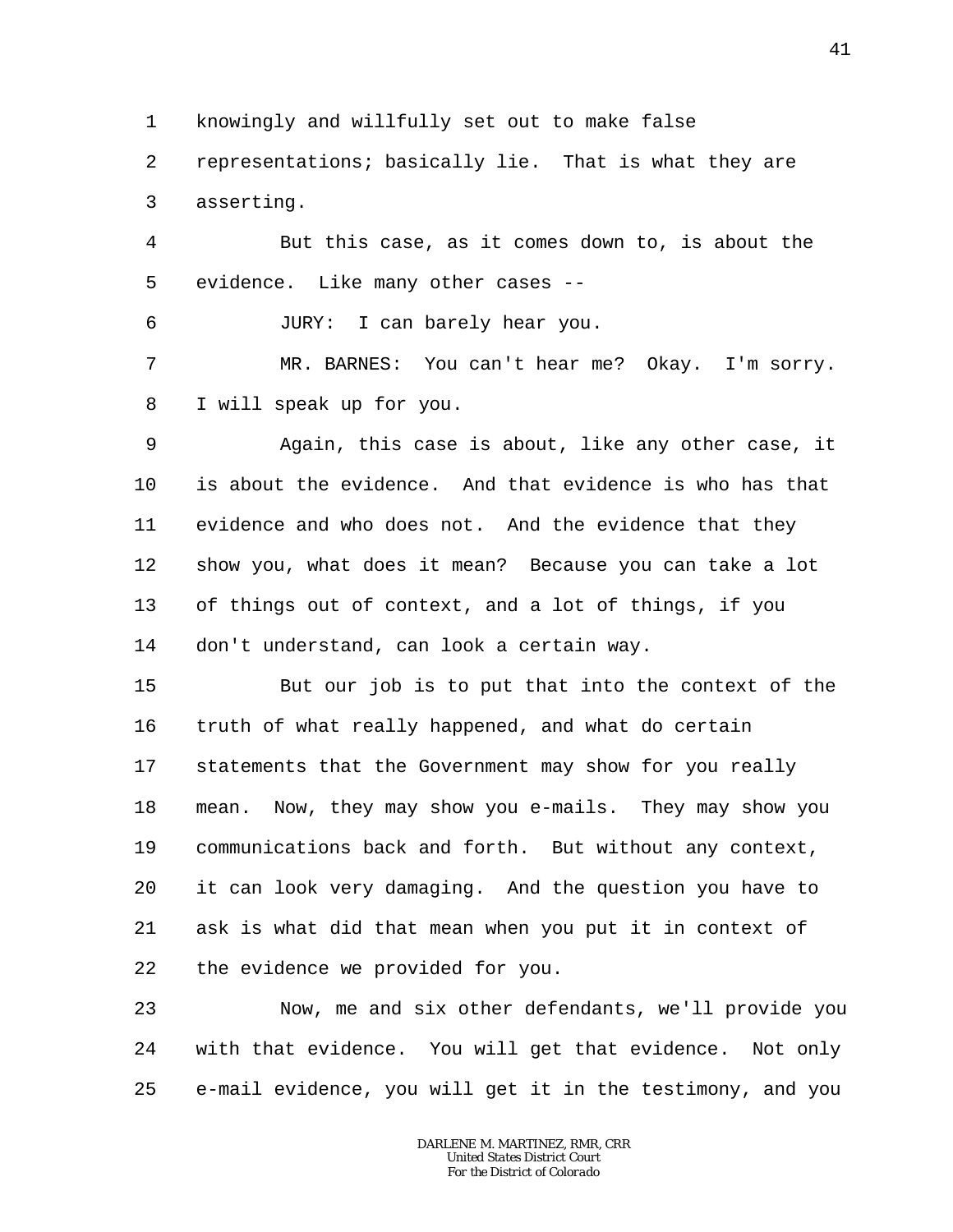1 2 3 will get it in contracts that clearly state the agreement made by IRP Solutions, DKH Enterprises and Leading Team beforehand, before any business can be conducted.

4 5 6 7 8 9 10 11 12 13 14 15 16 A little history about me. I have been in the IT field for 15-plus years. The bulk of that time I have been an IT contractor. It is pretty much all I know. I have three years of college. Dropped out early because I really wanted to get started. It was kind of going slow for me. I wanted to get finished and get started. So I worked during that time with a lot of major companies, maybe companies you are familiar with; Comcast, Oracle, Western Union. And in that time I have done many types of IT jobs; software programs, I've done systems administration. I have done database administration. Really, I don't turn down any type of work. I like to learn. I do my job.

17 18 19 20 21 22 23 24 25 Again, I have actually worked in a lot of places, as I said before, but I never was excited any more than when I was asked to work with these men at Leading Team, first around the 2000, 2001 time frame. I had my own job. When I found out Gary Walker was starting the company, I was very excited. I don't know if you remember, but around the 2000, 2001 time frame, that was when the big internet bubble was about to hit. Every company was out there trying to start a software business.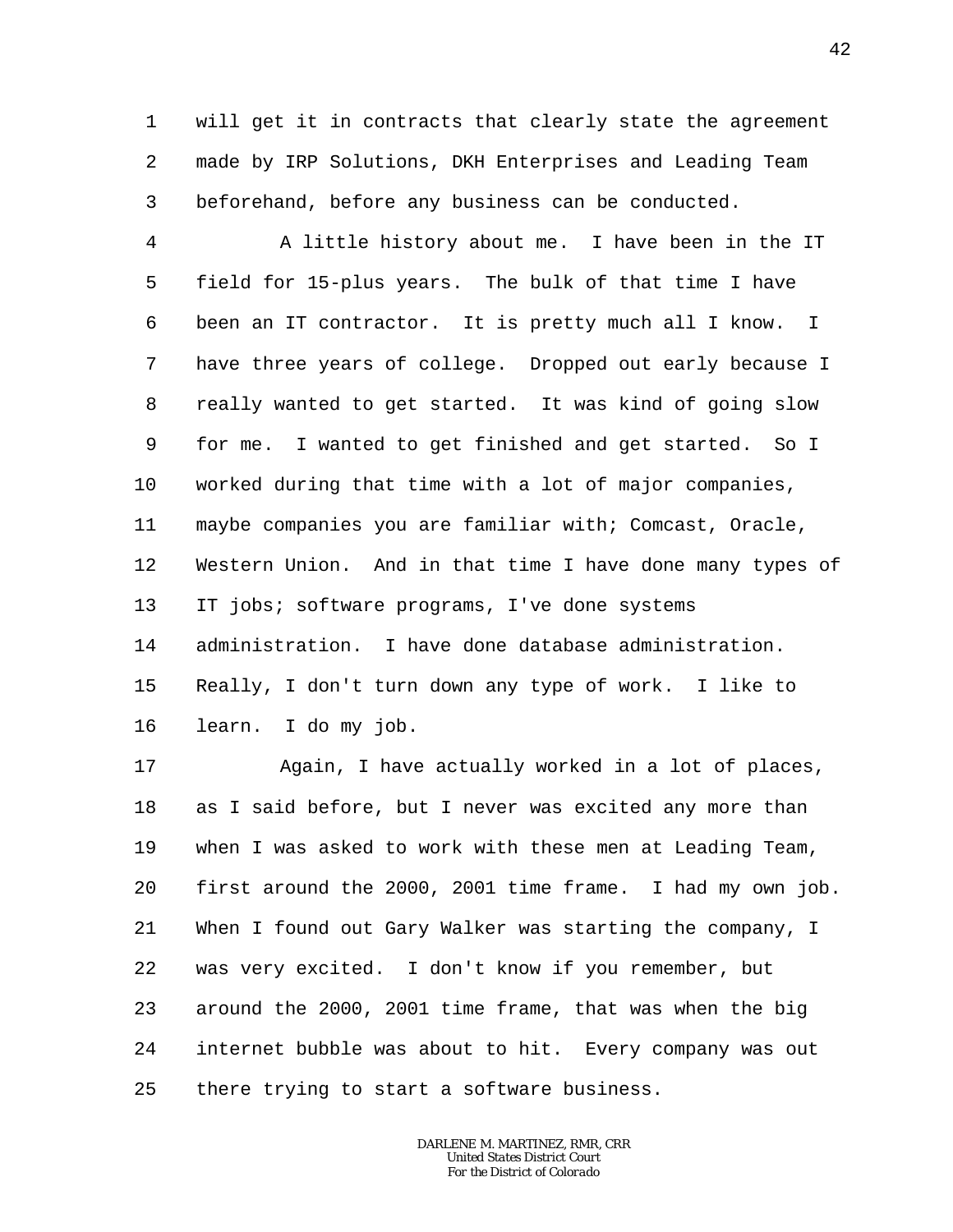1 2 3 4 5 6 It was exciting. So to find out that a friends of yours was doing something like that, and you could be a part of that, I wanted to do that. Whether it be working for free -- I had my other job -- or helping donate, you know, money toward that cause, it didn't matter to me. I wanted to be a part of what he was doing.

7 8 9 10 Some of these men I have known. We have attended church together. Some I have literally grown up with. I have known them, I mean, for years. And never have any of us ever, that I can remember, been in any major trouble.

11 MR. KIRSCH: Objection, Your Honor.

12 THE COURT: Sustained.

13 14 15 16 17 18 19 20 21 MR. BARNES: Now, when IRP Solutions was formed, the focus on law enforcement. And if you are familiar with the IT field at the time, it was a new, like, technology going out there. There was not a lot of software companies doing this. And it was the opportunity to get on the ground floor, just like if you were trying to get Google. If you get on the ground floor, that thing takes off, you know, where can you be at? And that is the excitement that came from IRP in my mind.

22 23 24 25 But when the Government -- one of the things they have to prove for you, though, in their evidence as they complete the case, is how can a person such as myself go to work one day, do his job, four years later find out the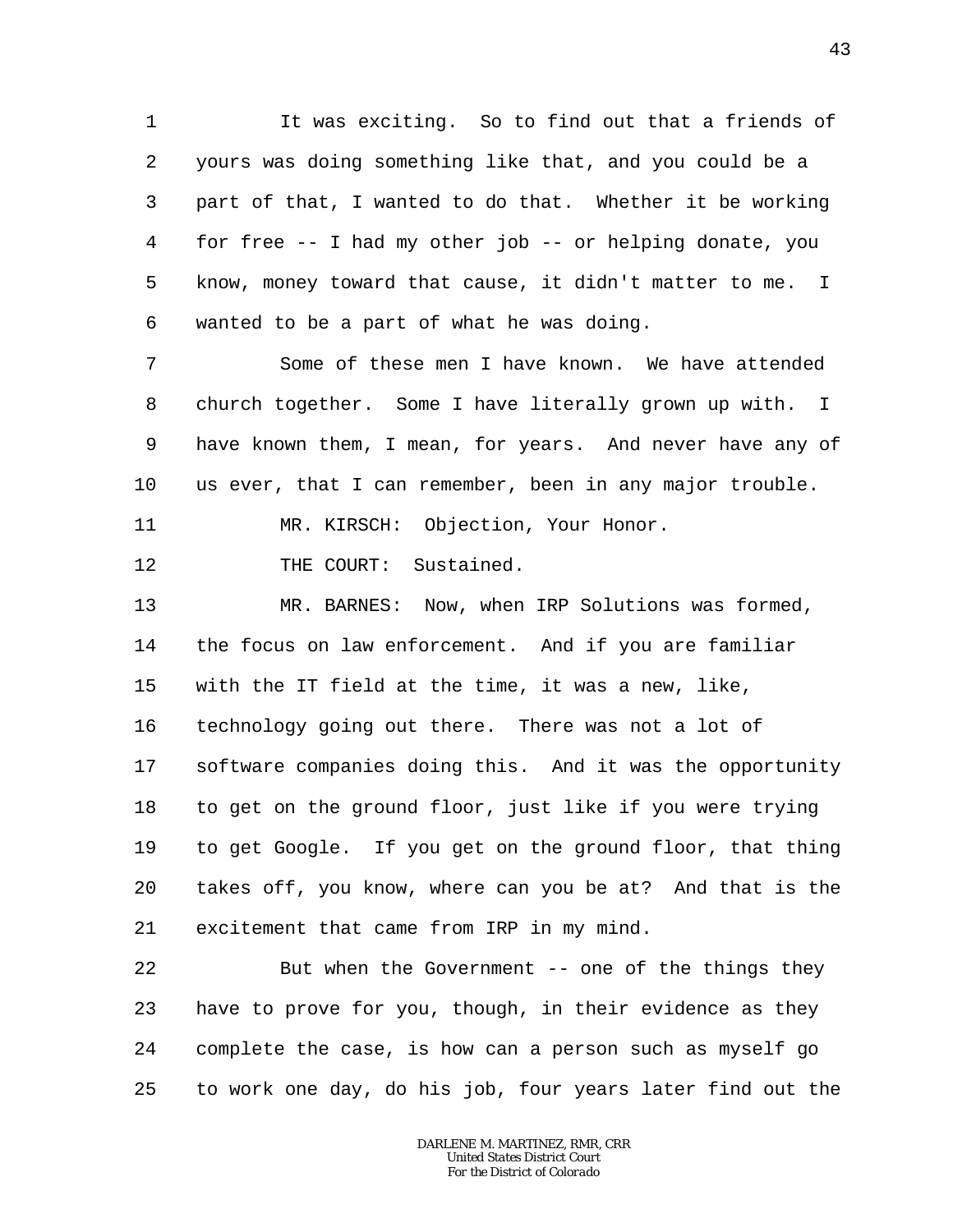1 2 3 4 work you did was under question, and that you are part of an alleged scheme to commit mail and wire fraud? That all of the hard work and all of the long hours that you put into it is fraudulent in their eyes.

5 6 7 8 9 10 And then not only that, but that now you are subject to basically prove all of the work you have done, everything you have done has been questioned at that point. We will have evidence -- we will show you evidence of work being done; that this was not just me sitting around not doing my job.

11 12 13 14 15 16 17 Now, the Government did allege that at one point I was working three contracts at one time. That is true. But we will have testimony from various sources, not only other IT contractors, but owners of staffing agencies who owned companies who will tell you that it is a common practice and very possible for a contractor to do multiple jobs at the same time, at the exact same time.

18 19 20 21 22 23 24 Now, that may sound, how can we do that, especially if you are not used to the IT field or understand the types of work that you can do in the IT field, how that is possible, and that is what we are going to spell out to you so that you can understand how can that be done? When you hear the testimony and you see the evidence you are going to understand.

25

Now, we live in a virtual world. I can basically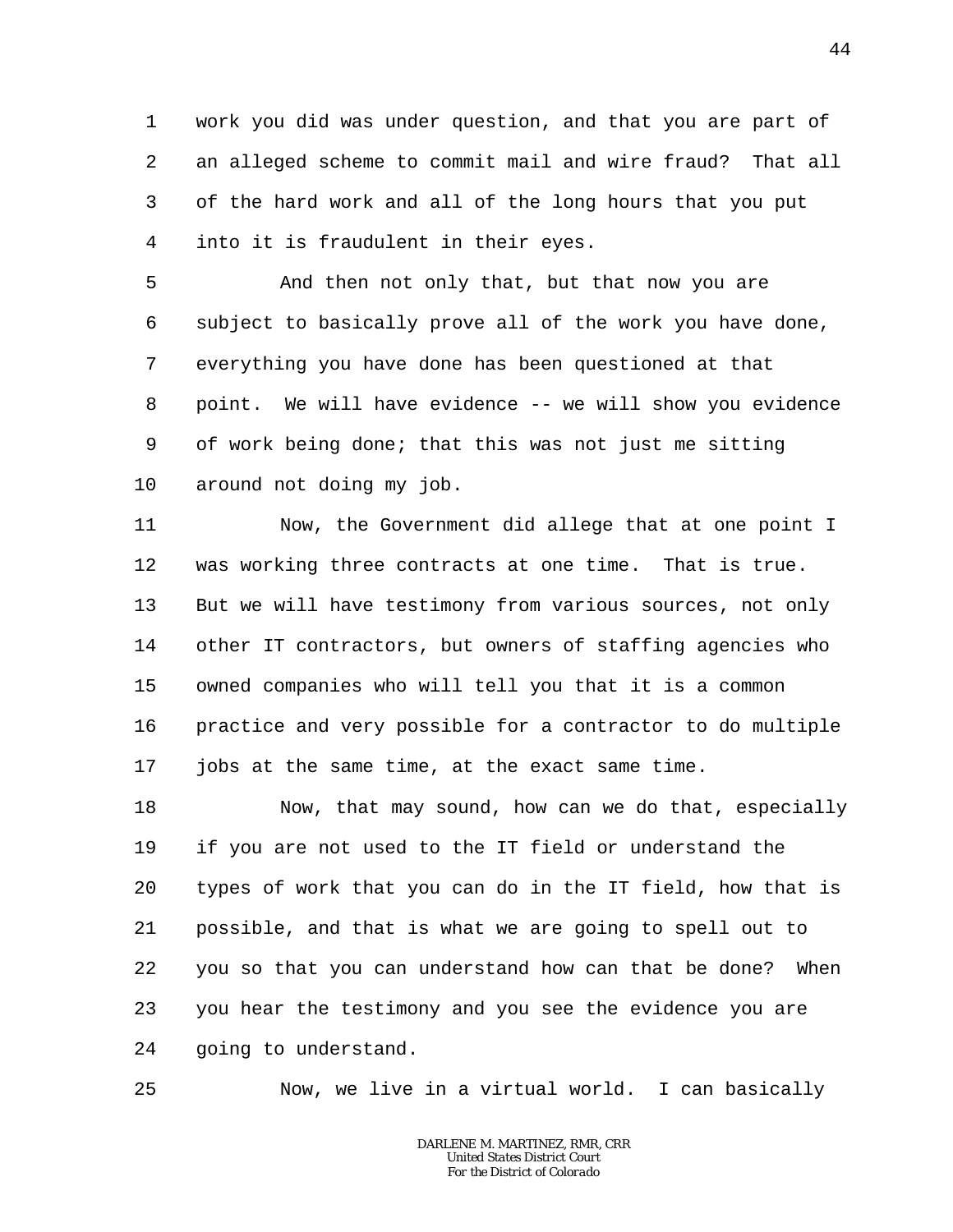1 2 3 4 5 virtually be anywhere by the power of the internet. And many companies allow to you work from home. Maybe some of you do that, I don't know. But that technology allows you to basically be sitting in one spot, doing work that basically is affected in another area.

6 7 8 9 10 11 12 13 14 And with that, if you're like myself, you are a go getter. You may decide, well, with this free time that I have, maybe I can be doing more work. And in that free time, if you still have more, maybe you can do more over here. But the Government will allege that that is impossible. They are going to give you a math problem. They will say, look at how many hours are in a day, and you just can't do that. When do you sleep? How do you do that?

15 16 17 18 19 20 21 22 And, again, that testimony -- and you will see, they will not just be testifying about this, but they will show evidence of time slips, of maybe possibly W2 slips that will show that they're working hours, multiple hours at the same time. And many of these contractors that worked at IRP Solutions did maintain other jobs while they were at IRP Solutions. I wasn't the only one that was working on multiple contracts.

23 24 25 But the Government has picked me to show to you that I was part of a conspiracy. And they are going to show e-mails to you that may look like something afoul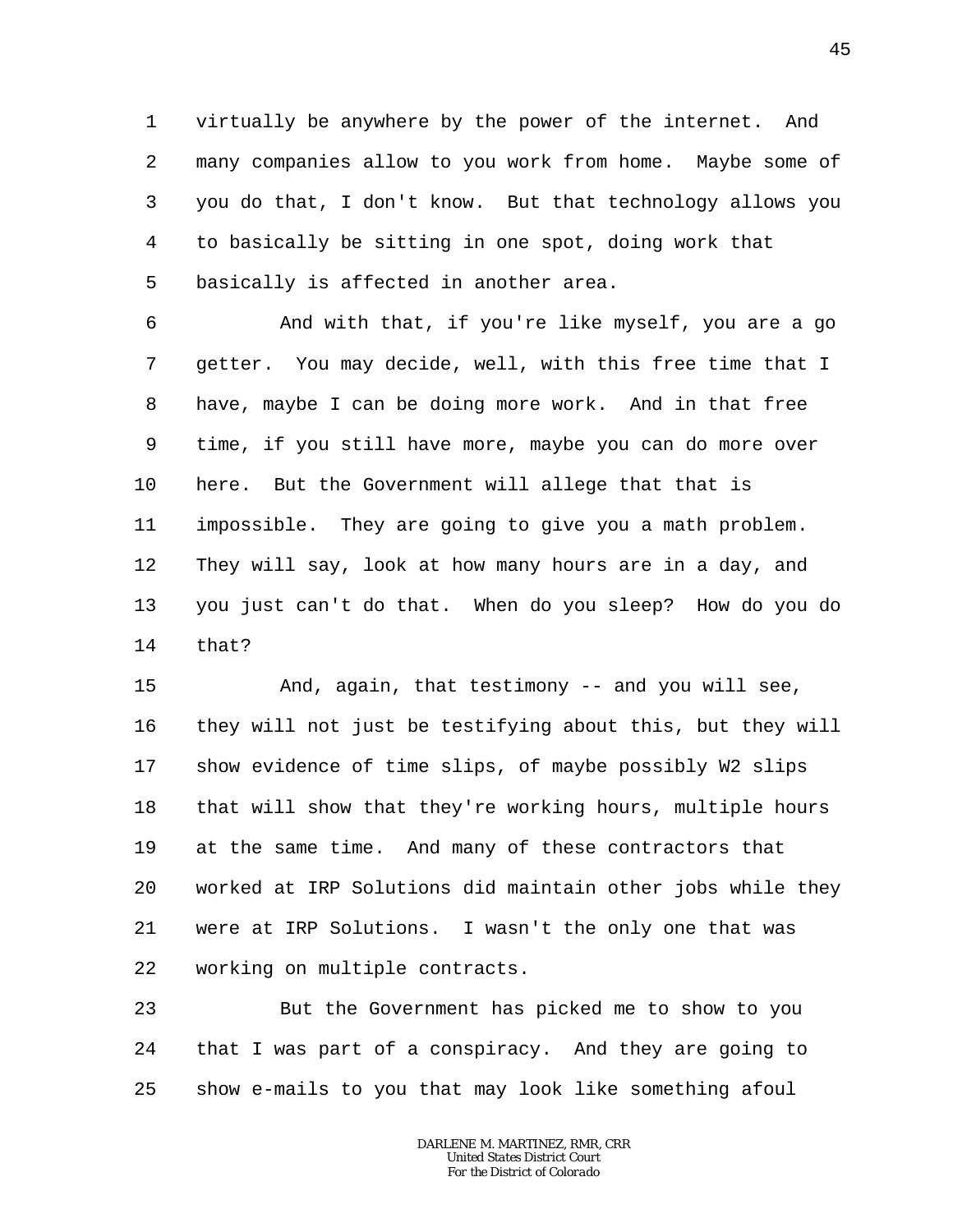1 2 happened, but they will show those e-mails to you with no context to it.

3 4 5 6 7 8 9 10 Now, in 2005, around February, getting ready for work, getting ready for our morning meeting, the Government executed a search warrant on the IRP Solutions' facilities. And what they were looking for was evidence. And they took a lot of artifacts. They took papers. They took things out of offices, desks. They even took a digital copy of every computer in the building in order to get evidence to build a case against IRP Solutions.

11 12 13 14 15 16 17 18 They didn't stop there. They got a lot of evidence. They will show you a lot of things. They didn't stop there. They got my bank records. They will probably show you some record of what happened to my financial account. They may show you records of what happened to the other five defendants here and their accounts, to get you to get evidence to support their claim that this was an alleged fraud.

19 20 21 22 23 24 25 But they will show you more evidence, possibly. They went as far as any other employee who worked at -any contractor that worked at IRP Solutions that was associated with me or any of the five defendants in however manner, that those associates, they went and got their banking records. And they looked and said they want to investigate to see what their crime is. Where could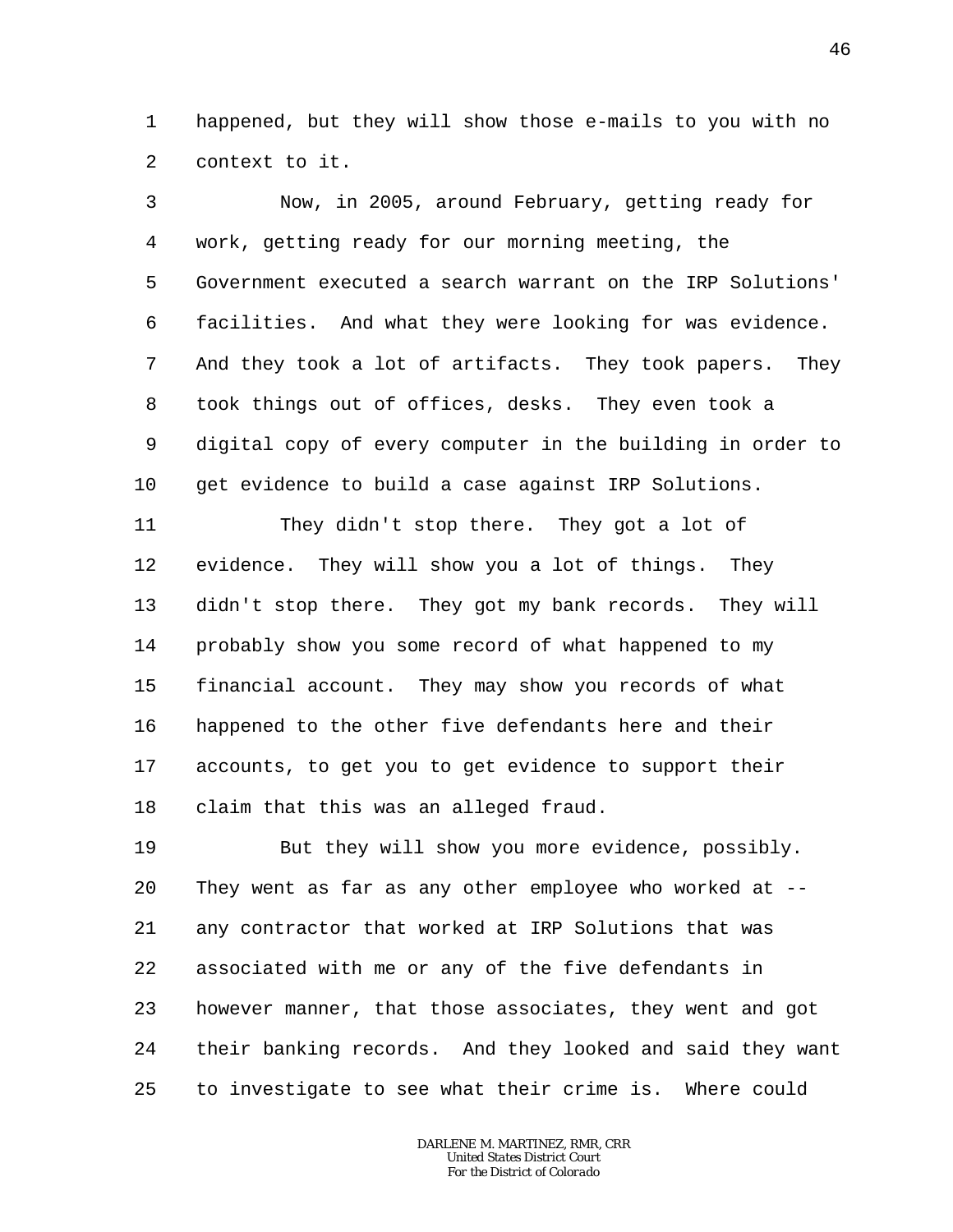1 2 3 they prove something? It didn't stop there. As I mentioned earlier, we do attend church together, and they felt that maybe there was a window --

4 5 MR. KIRSCH: Objection, Your Honor, this is improper.

THE COURT: Sustained.

7 8 9 10 11 12 13 14 15 MR. BARNES: Again, they are going to show you a lot of evidence. I will make a bold statement here. Not one shred of evidence that they will show you is going to support their claim of a conspiracy to commit mail and wire fraud or to support their claim that any fraudulent time was ever reported and caused any staffing agency to do anything that was improper, or basically, not knowing the true knowledge behind what work was being done at IRP Solutions.

16 17 18 19 20 21 22 23 24 For us to have committed that fraud, there couldn't have been any product produced. We couldn't have been working and there was nothing. But we will show you evidence that there was something, and it was a good something. It was a product not just -- you can take my word for it, but there will be testimony to attest of what they saw, what was accomplished, what was worked on, and what all hard working and hours went into making something of that nature.

25

6

So what I challenge you is when at the end of this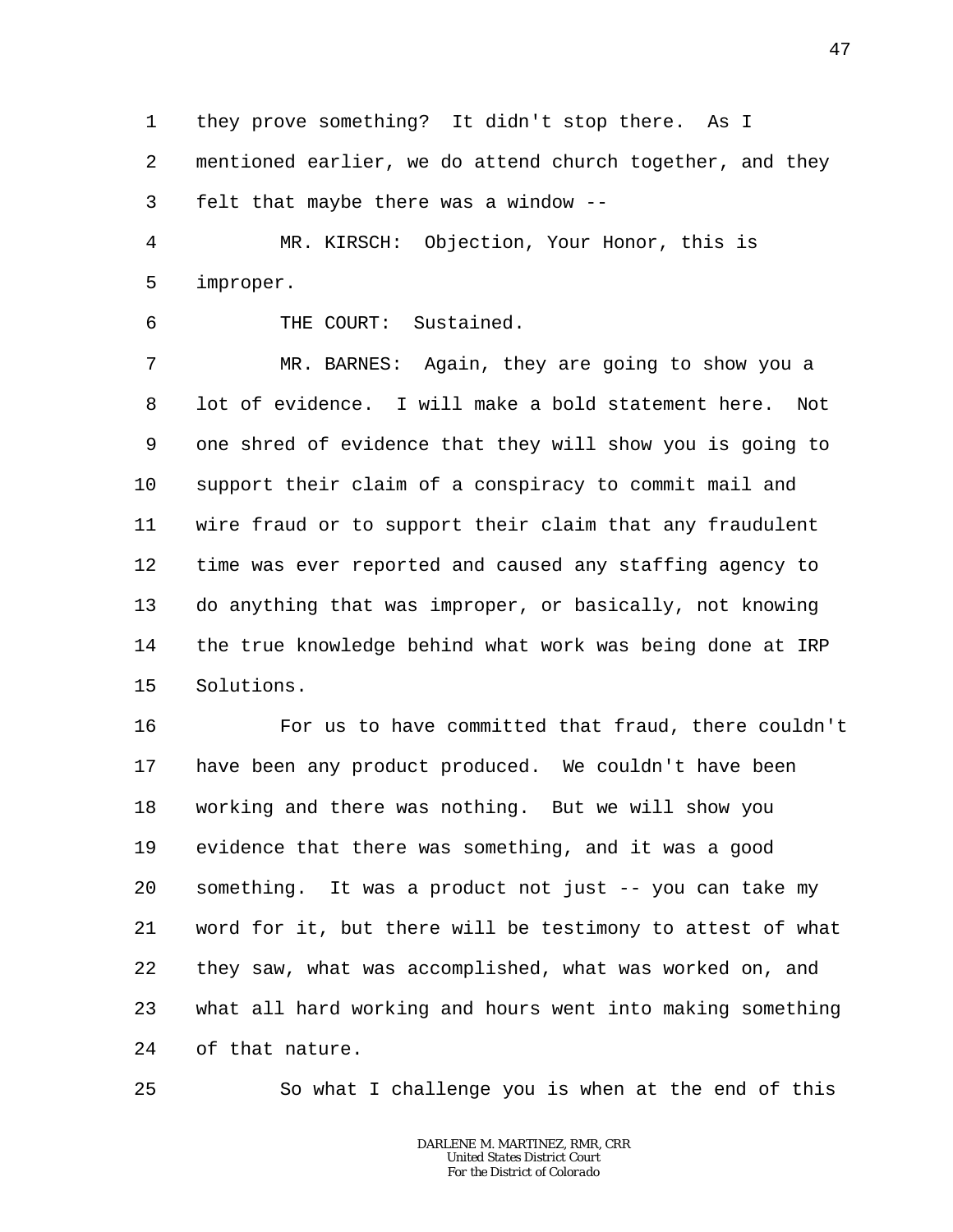1 2 3 4 5 6 7 8 9 case and you deliberate, I challenge you to look at the evidence. Look at it closely in its context. Study it. Do what you need to do. But when you see the evidence that does not -- in the proper context of what it really is, you will see that there is no wrongdoing here. And when you get to that conclusion, I would ask that you return a verdict of not guilty, not just for myself, but the other five defendants representing this case. Thank you for your time.

- 10 THE COURT: Thank you.
- 11

## **OPENING STATEMENT**

#### 12 **BY MR. STEWART:**

13 14 15 16 17 18 19 Please the Court. Ladies and gentlemen of the jury, good afternoon. My name is Clinton Alfred Stewart, and I am one of the pro se defendants in this case. I will be representing myself. And I would like to start by offering an apology to the Court for some of the misstatements that Mr. Kirsch has had to direct during the course of our opening statements.

20 21 22 23 24 25 We are not professional attorneys. None of us have law degrees. We are all amateurs. We are just businessmen her representing ourselves. We feel very unfairly accused by the Government in this matter. Again, I was one of the executives at IRP. I am an Honorably Discharged Veteran of the United States Air Force. I was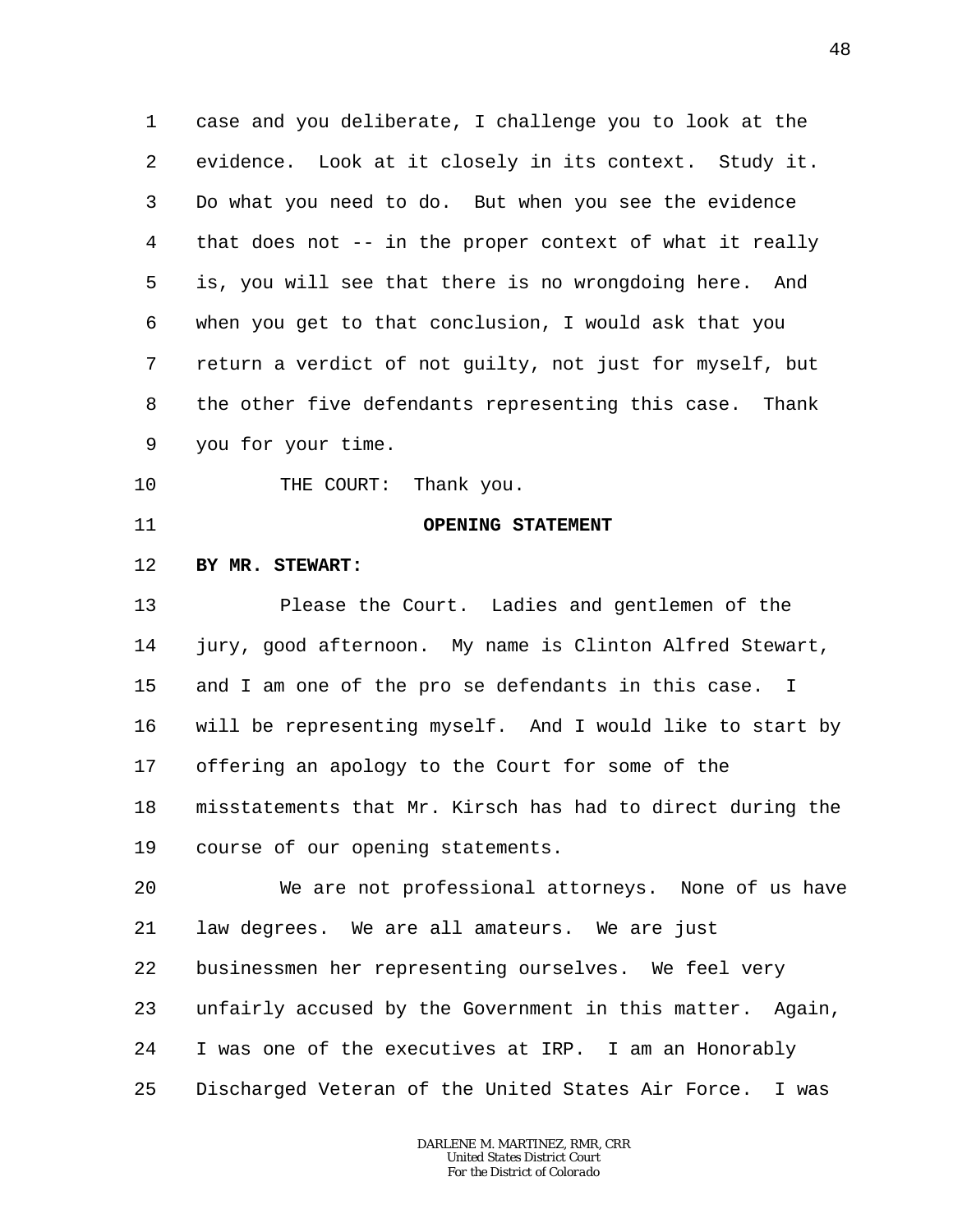1 an honor graduate --

2 MR. KIRSCH: Objection, Your Honor.

3 4 THE COURT: Mr. Stewart, we talked about that up here.

5 6 MR. STEWART: I am just going to background, how I got to IRP.

7 8 THE COURT: Get to the substantive part. We talked about conduct and character.

9 MR. STEWART: Thank you, Your Honor.

10 11 12 So please imagine for me, if you will  $--$  oh, I want to let you know, I am a single parent. I have a teenage daughter. I wanted to tell you a little bit about myself.

13 MR. KIRSCH: Same objection, Your Honor.

14 15 16 THE COURT: I will give him some leeway with respect to who he is. I will give you some leeway, but remember what my statements were.

17 18 MR. STEWART: Yes, Your Honor. Yes, Your Honor. I am single parent. I have a teenage daughter, and

19 I'm trying to raise her.

20 21 22 23 So please imagine, if you will for me, an executive in the computer software field. You helped to develop the market for new capabilities in solving a really difficult problem in the field of law enforcement.

24 25 During the company's market research, IRP executives discovered that the criminal investigative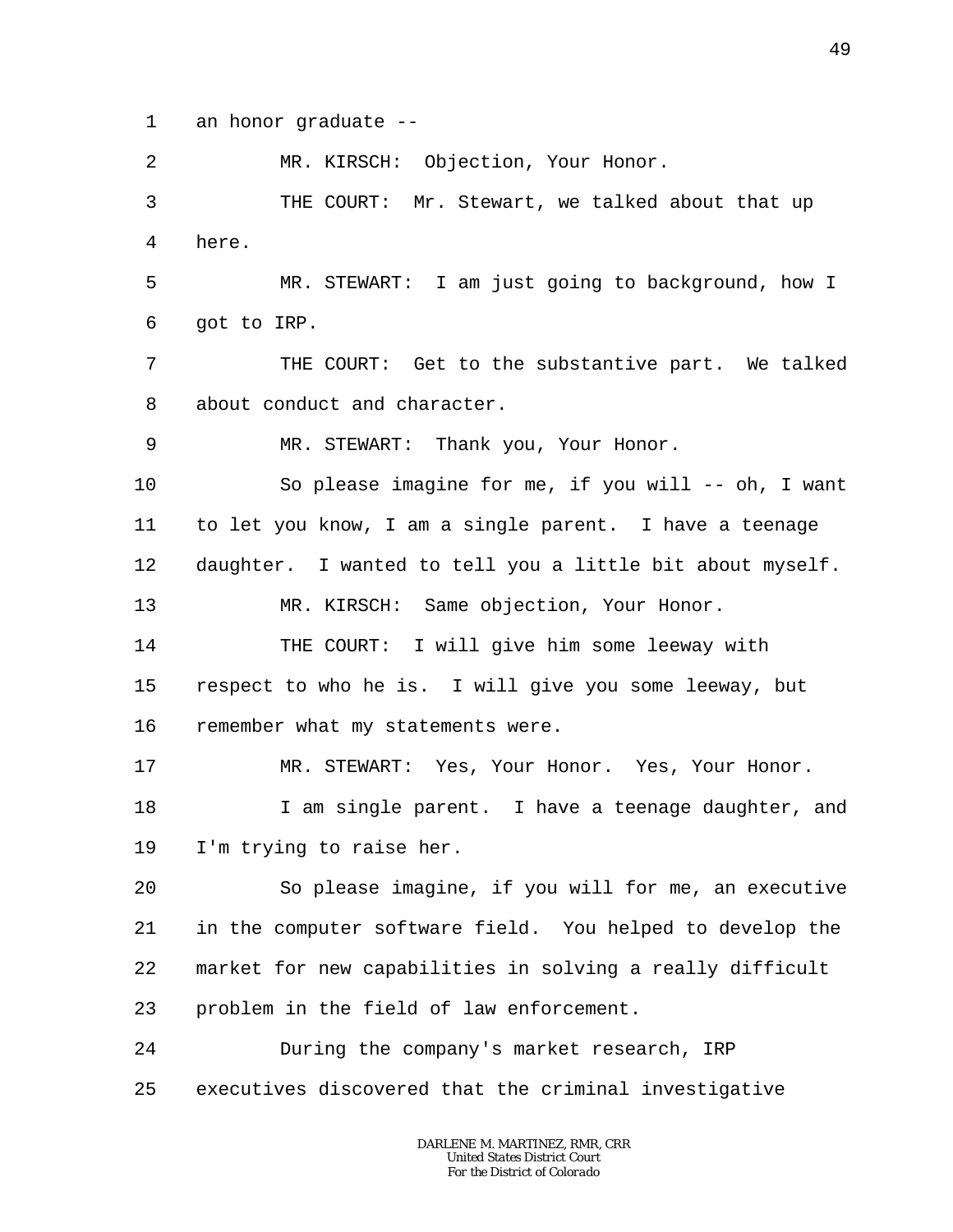1 2 3 4 5 6 7 process; meaning the series of activities involved in solving crimes of efficiency and workflow, we discovered that this process had not changed since the discovery of fingerprinting. And that looked to be a challenge for us; that we could help that to be changed. Also, the lack of adequate training in the process is another frequent complaint of new investigators.

8 9 10 11 12 13 14 All of a sudden, we realized that we can provide a tremendous benefit to our country by helping law enforcement investigators perform their job in a more efficient manner using the computer programs developed by our company. At about the same time, the World Trade Center in New York was struck with terrorist attacks on 9/11.

15 16 17 18 19 Now, you heard Mr. Walker's opening statement talking about how software came about and so forth. I wanted to tell you a little bit more about my background, but I don't want to go against the Judge's instruction here.

20 21 THE COURT: You are not precluded from saying what your background is with respect to computer work.

22 23 24 25 MR. STEWART: Yes, ma'am. Thank you, Your Honor. So just a little bit about that. I was educated as a cryptosystems engineer in the Air Force, and that is how I got my initial training in security and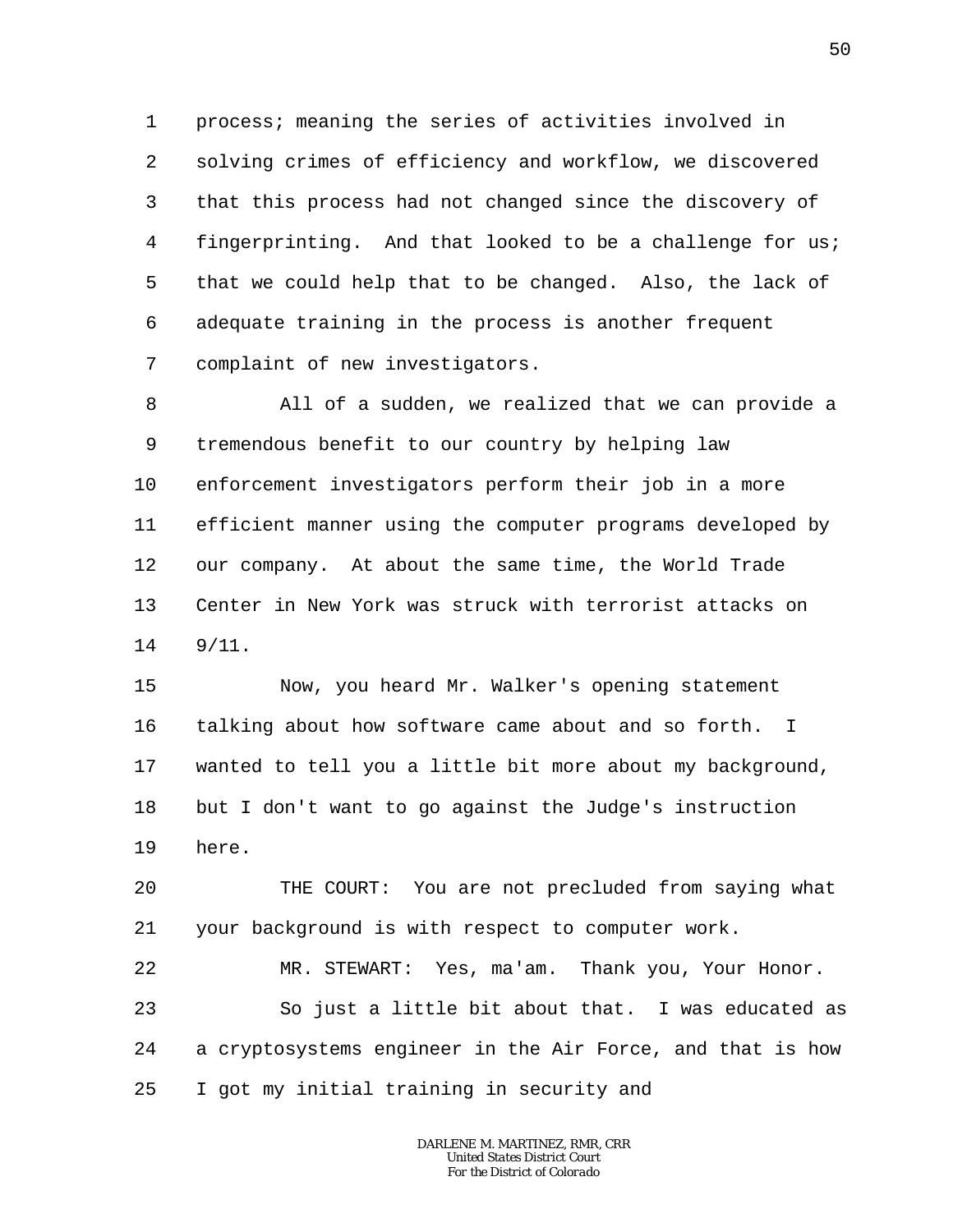1 2 3 4 5 6 7 8 telecommunications. I served in NORAD Cheyenne Mountains as a trusted agent to the President of the United States as an operator of the emergency broadcast system, okay. This is a system used any time America is attacked. It is the President's number one priority to address the American people in the event of a national emergency. So I have carried national security secrets on my person as a United States courier, okay, entrusted by Generals --

9 MR. KIRSCH: Objection, Your Honor.

10 11 12 MR. STEWART: Is that too much, Your Honor? MR. KIRSCH: This is not about his computer background.

13 14 15 MR. STEWART: This is my computer background. THE COURT: Talk about how this is related to the computer work that you do.

16 MR. STEWART: Yes, Your Honor.

25

17 18 19 20 So I was asked to assist in the understanding of the criminal investigative process and also the software because of my background in security and emergency type of situations that would need to be met.

21 22 23 24 So we had done our homework after 9/11. So let's move on. We knew that if we could get a computer program that we developed in the hands of law enforcement investigators, there would be more process -- there would

> *DARLENE M. MARTINEZ, RMR, CRR United States District Court For the District of Colorado*

be no more process inefficiencies, like the ones that law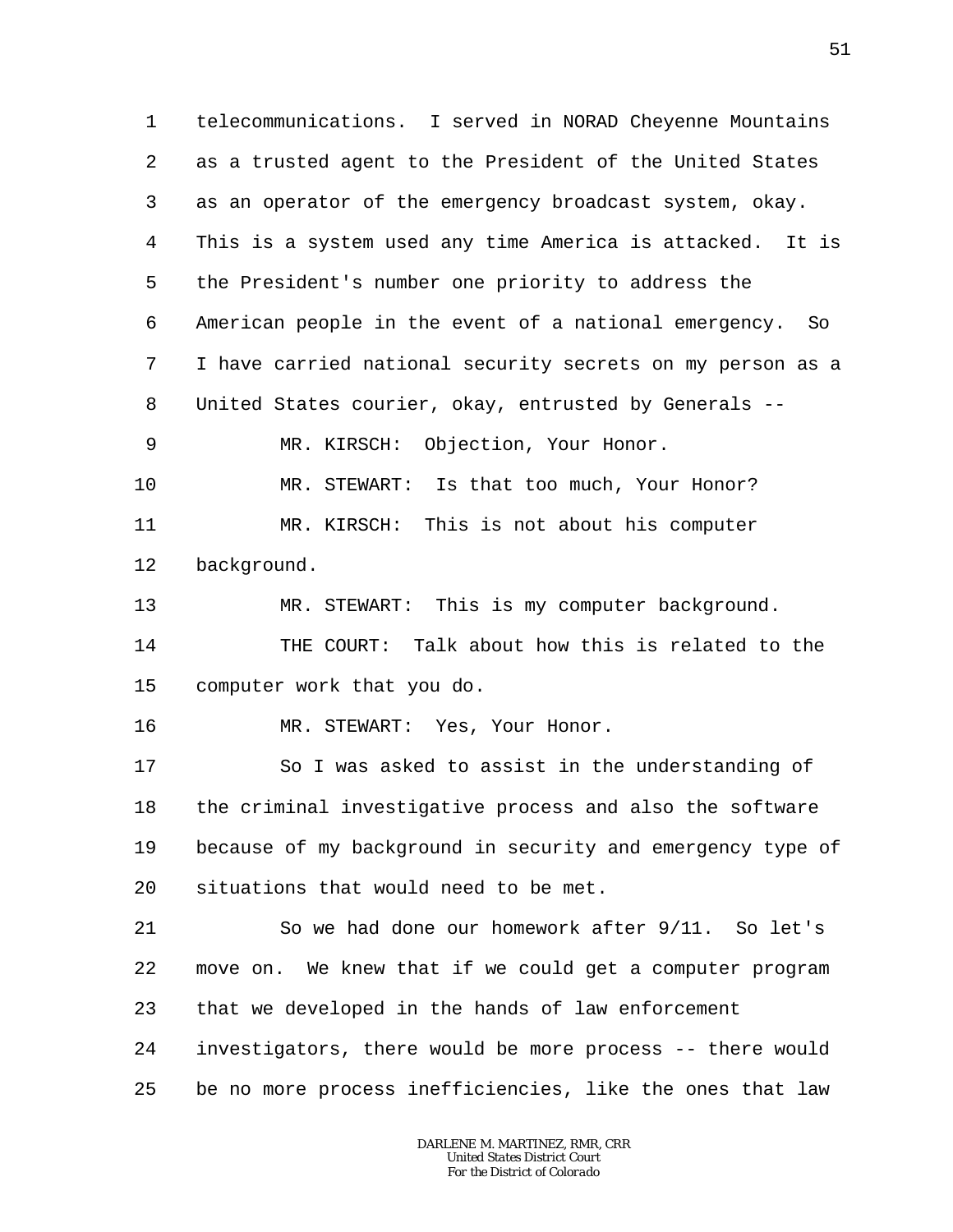1 2 3 4 enforcement officials did not connect the dots from one piece of intelligence information to another, which was the route that caused 9/11, okay. So our software actually fixed that problem.

5 6 7 8 9 10 So we found ourselves squarely in the middle of capturing best practices and wisdom and experience from seasoned law enforcement officers retained by the company as subject matter experts using this process that we were able to create new capabilities for law enforcement investigators, okay.

11 12 13 14 15 16 17 18 19 So we also focused deeply on the training complaint that law enforcement investigators complained about frequently. At the police academy, on investigative techniques and best practices for capturing case information, analyzing the relationships of this information, sharing the information with other associate parties within the investigation, and presenting that information for effective case resolution. That is what our software did.

20 21 22 23 24 25 And our computer software gained very favorable reviews, as you heard talked about by Mr. Walker, by many law enforcement agencies all over the country, from the police academy level to the rural county sheriff's department, to the largest metropolitan police department in the country, New York Police Department, and the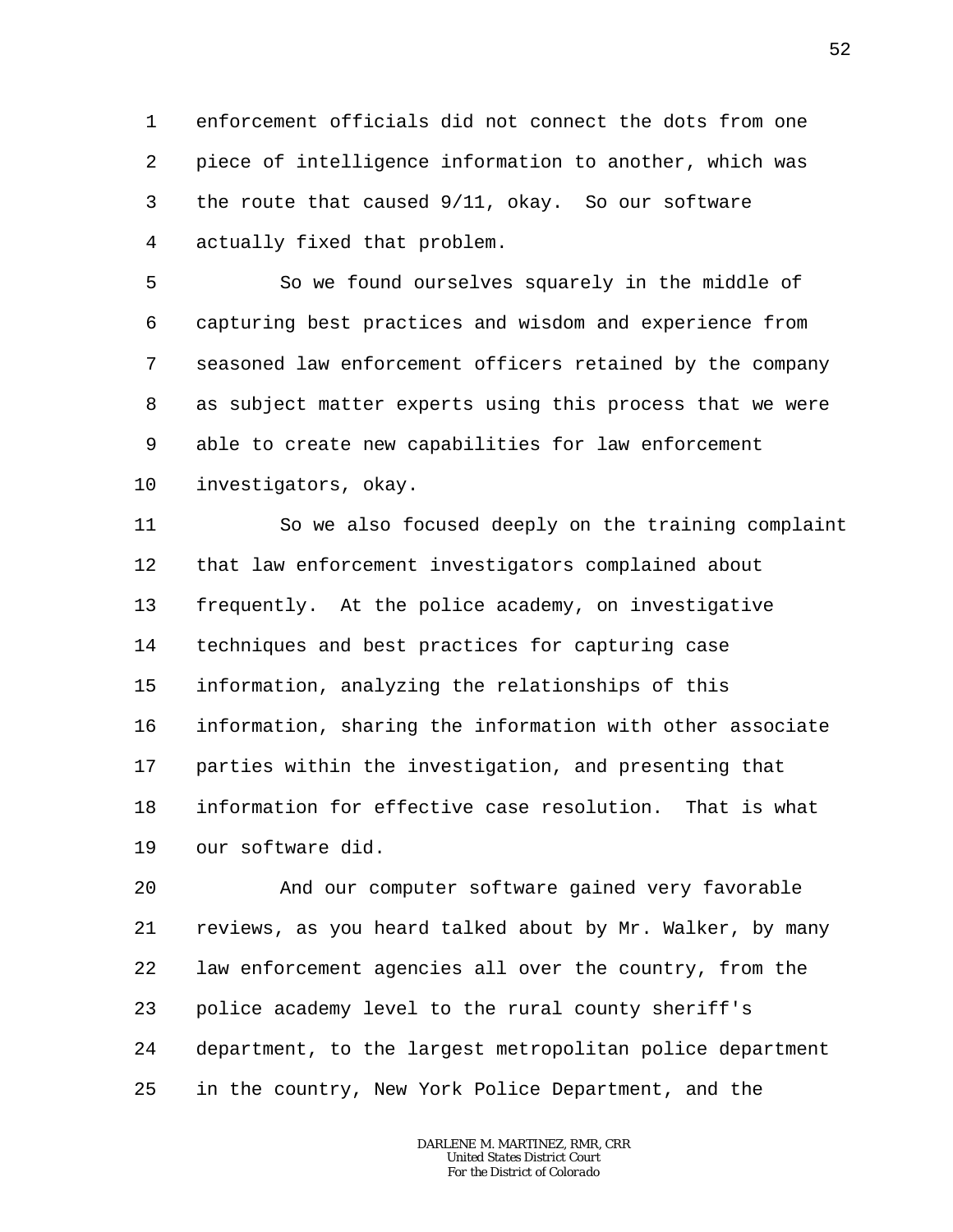1 Federal Government's law enforcement investigators.

2 3 4 5 6 7 8 So we became members of international associations of chiefs of police and the International Homicide Investigators' Association because of this capability, as well as the industry working groups to define standards for criminal investigative process and associated database architecture providing these capabilities. Our missions, as we saw it  $-$ 

9 10 THE COURT: Mr. Stewart, could you slow it down just a bit so Ms. Martinez can keep up with you.

11 MR. STEWART: Yes, ma'am.

12 13 THE COURT: When you read, it just makes it very difficult for her, so just kind of slow it down.

14 15 MR. STEWART: I was getting a little bit excited. Please pardon me.

16 17 18 19 20 21 22 23 24 Okay. So our mission, as we saw it, was to make this capability available to all law enforcement agencies. We recognize that many, many innocent people are in prison today, not so much because of the lack on the part of many conscientious and dedicated law enforcement professionals, but because of the inadequacies of some of the government computer systems, similar to the shortcomings that missed vital clues leading up to 9/11. We had a solution, a computer solution that would solve that problem.

25 For example, in one very high profile case of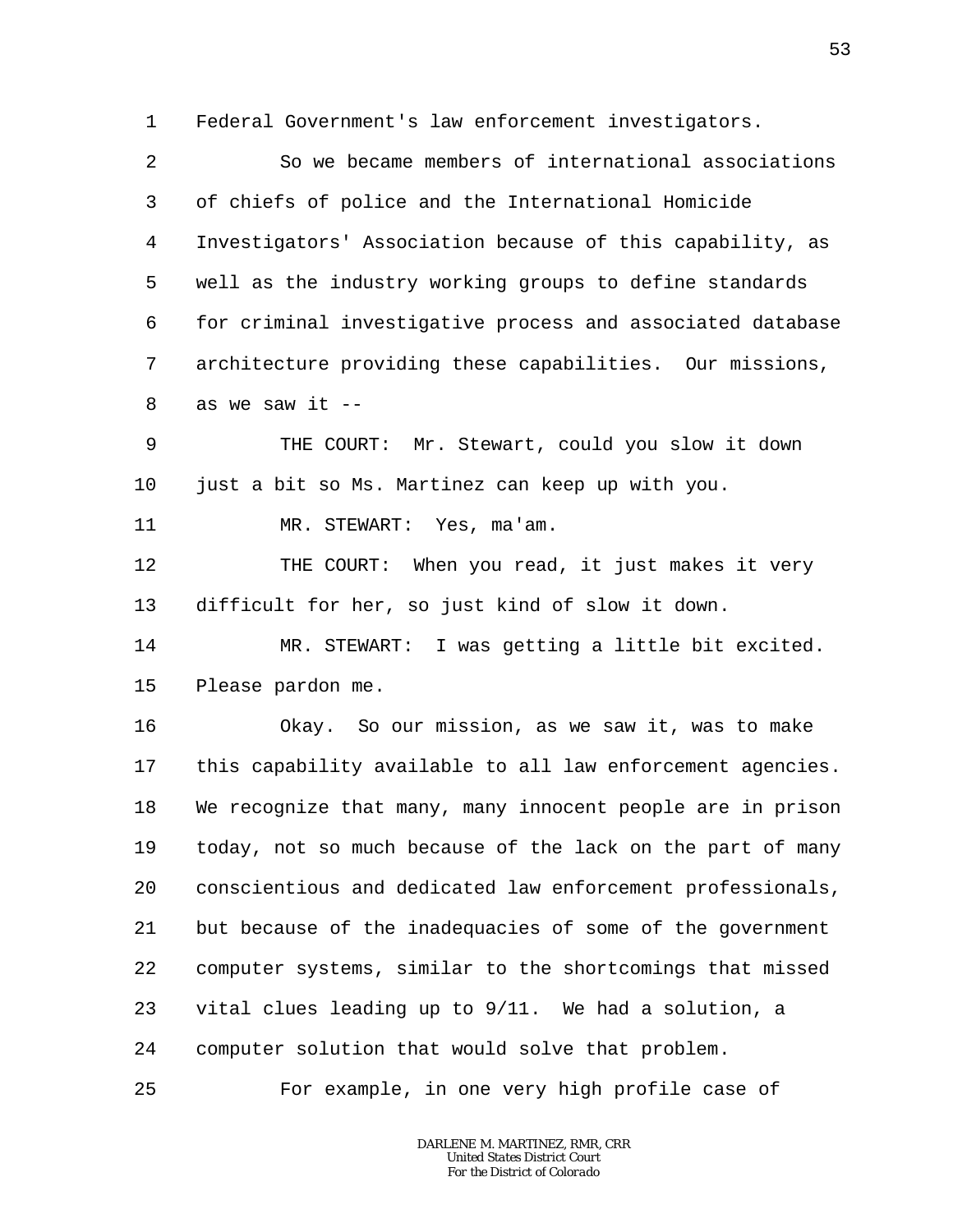1 2 3 4 5 6 7 8 9 10 11 12 13 14 15 16 17 18 19 20 21 22 23 24 inadequate government computer systems, the Inspector General of the FBI was ordered to testify before Congress to explain how they had spent several years -- MR. KIRSCH: Your Honor, I am going to object to this. THE COURT: That is not really relevant to this case. MR. STEWART: Okay. Too much detail? THE COURT: Yes. MR. STEWART: All right. I will move on. Okay. So in that software capability, we filed 17 patents. Not the thing that's a fraud. Okay. We registered three trademarks. Not the things that a fraudulent company would do. And maintained intellectual property assets, okay, of trade secrets, cataloging many, many trade secrets related to the unique capabilities of our software products. The capability of our software where written about in police magazines, okay, and law enforcement technology magazines. Investigators were writing up the capabilities of our software, which had never been seen before. This was new. So this is actually a true story. A tremendous story that came about at a time when America had suffered tremendous loss due to the government's reliance on

25 computer systems that provided isolated, disconnected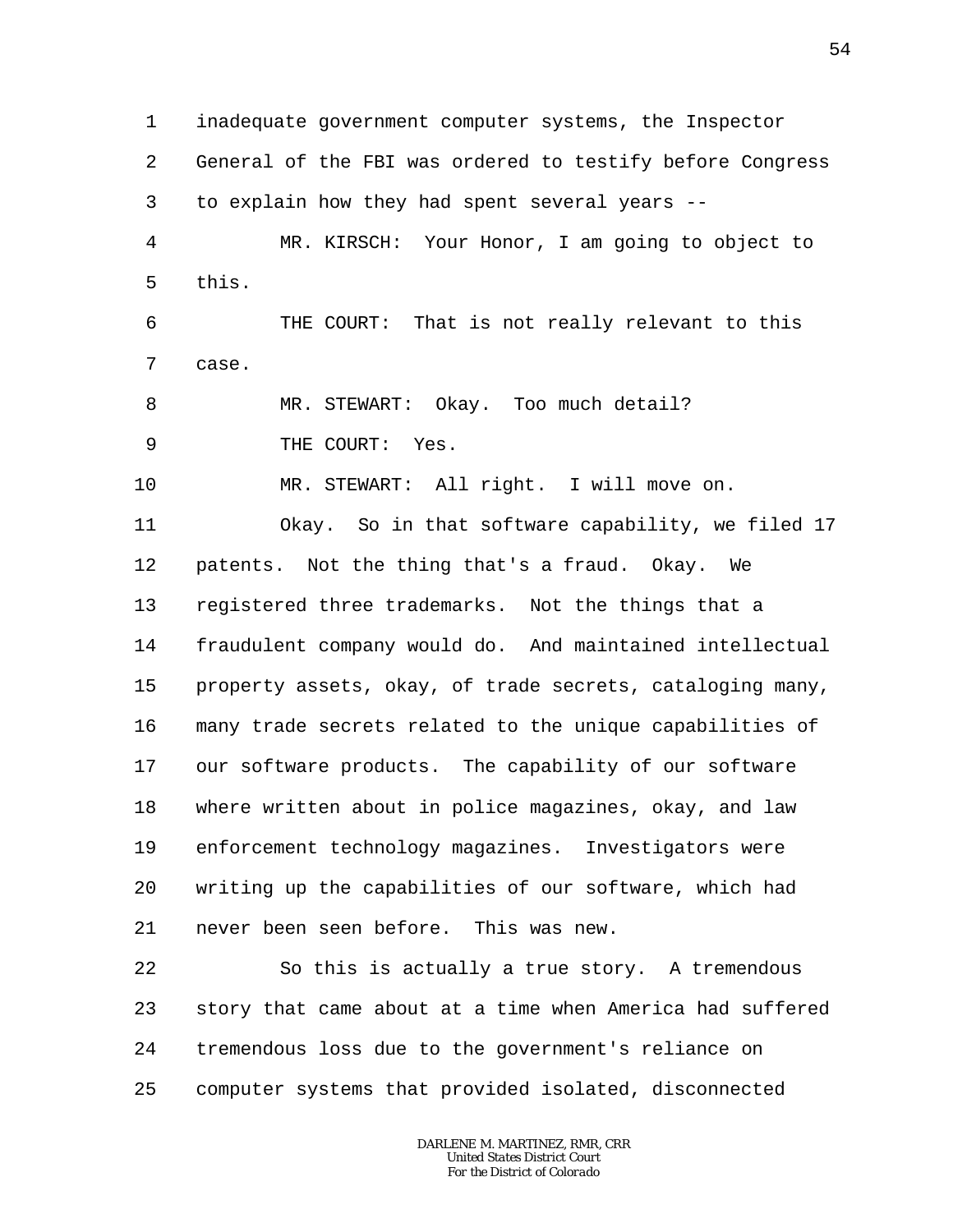1 2 3 views of intelligence information that could be used to help the investigative process, and our company sought to change that.

4 5 6 7 8 9 10 11 12 13 14 Now, the Government says we devised a scheme, but there was no scheme, only a dream to help law enforcement avoid another 9/11. They say we created fraudulent time sheets. As Mr. Barnes has pointed out to you, we can understand why they think those time sheets were fraudulent. If you don't know that a person can work that many things and the capabilities of what a man can do, maybe, yeah, you would think that would be a fraudulent time sheet. But we will show that, through evidence and witness testimony, that it is commonly done in the industry.

15 16 17 18 19 20 21 22 23 They say that we made fraudulent statements to induce the staffing companies to sell us their payrolling services. Think about that for a minute. You are making a statement to get somebody to sell you something. Been to a car dealership lately? You walk in, you have to make any fraudulent statements? They come to you right away. They want to sell you their services. They want to sell you their product. This is very similar in the staffing industry.

24 25 They say that we caused invoices to be sent to the company obligating it for millions of dollars. We accept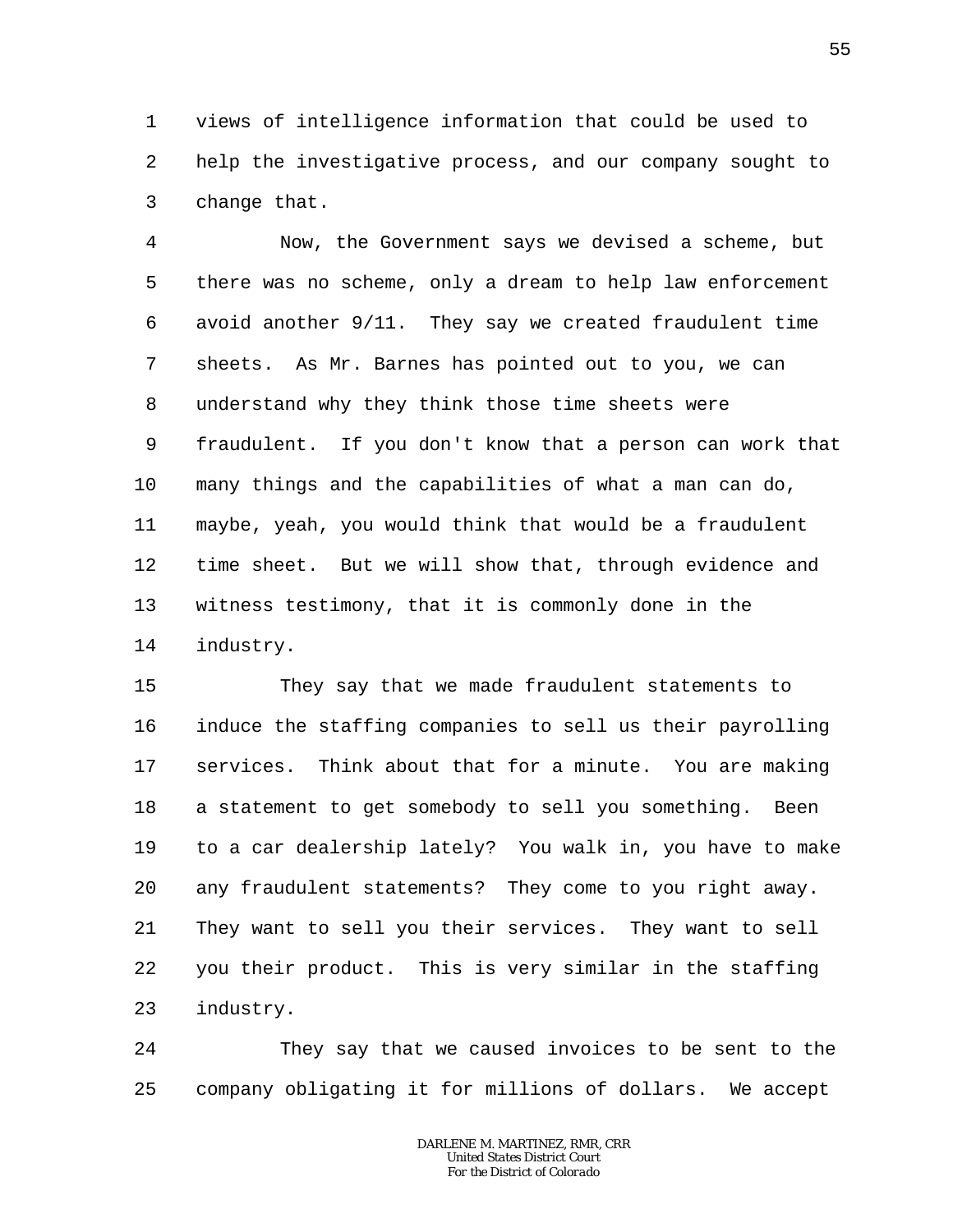1 2 3 4 5 6 7 the debt that we signed the contracts to do services for the companies to provide services for us. We accept that debt, and we will continue to pay it. The Government says that they will show you facts to support their Indictment. Okay. I submit to you today they don't have any facts. The time sheets are legitimate. The invoices are accepted as an obligation to pay for services rendered.

8 9 10 11 12 13 14 15 16 And they certainly do not have any basis in fact for indicting us with making fraudulent statements. We didn't make any fraudulent statements. There were no fraudulent statements made to induce staffing companies to sell their services to our company. Absolutely none. They have a profit motive to do that, and they go out and beat the bushes every day to find out if they can get customers. That is how it works. You will see that in testimony.

17 18 19 20 21 22 23 As a result of having no basis in fact, the Government will show you a series of innuendo, gossip and hearsay; their opinions to put into your minds the way that they think. But you are free thinking jurors. You are the ones who have been entrusted and chosen to choose your own opinions of how you see the facts and call it as you see it.

24 25 So the Judge, I really appreciate, having read -- I have never been through one of these cases before. I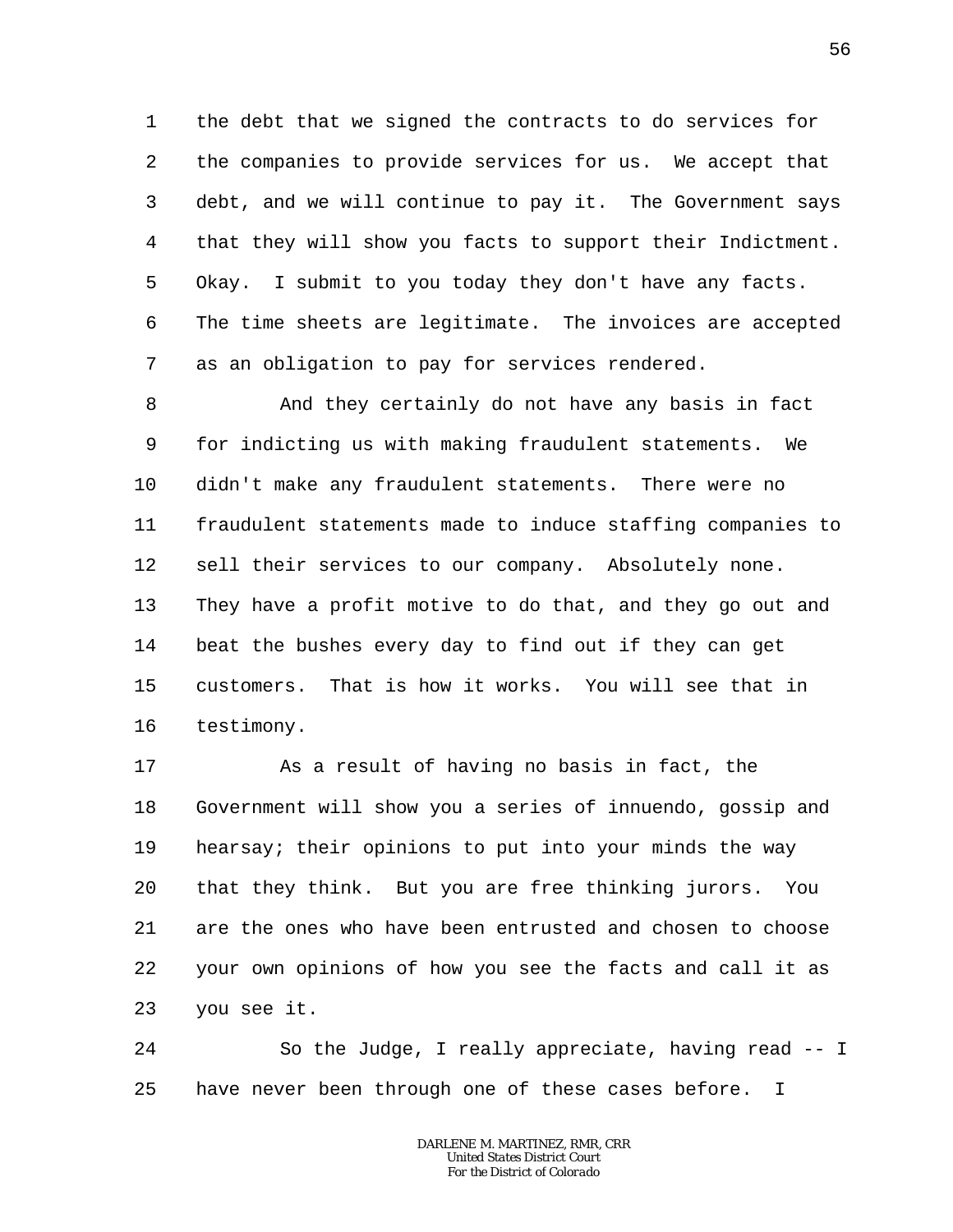1 2 3 4 5 6 7 8 really appreciated the Judge this morning reading all of the instructions of how the case is to be conducted. And that was very, very clear. The Judge's instruction on what evidence is. It is not the Government's opening statements. It is not their opinions. It is not statements. It is not questions. It is not objections. Those aren't evidence. You call the evidence the way that you see it. You tell what is evidence. That is your job.

9 10 11 12 Also, the Judge pointed out about considering witnesses that the Government will put on the stand. Is that witness credible? Does that person have a personal interest?

13 14 MR. KIRSCH: Your Honor, I am sorry, this is argument again.

15 16 17 THE COURT: Mr. Stewart, you are making argument. Please stick to what your facts and your evidence are going to show.

18 19 MR. STEWART: Yes, ma'am. Again, I apologize. I am not a professional. All right.

20 21 22 23 24 25 So, contrary to what Mr. Kirsch says, referencing that this case is causing not to pay, have you ever had a bill that you couldn't pay? That is where we are at. The bill collector called and you said, well, I know I owe you \$5,000, but I only got \$350 today. I will send you that, and I will send the rest when I get it. Because you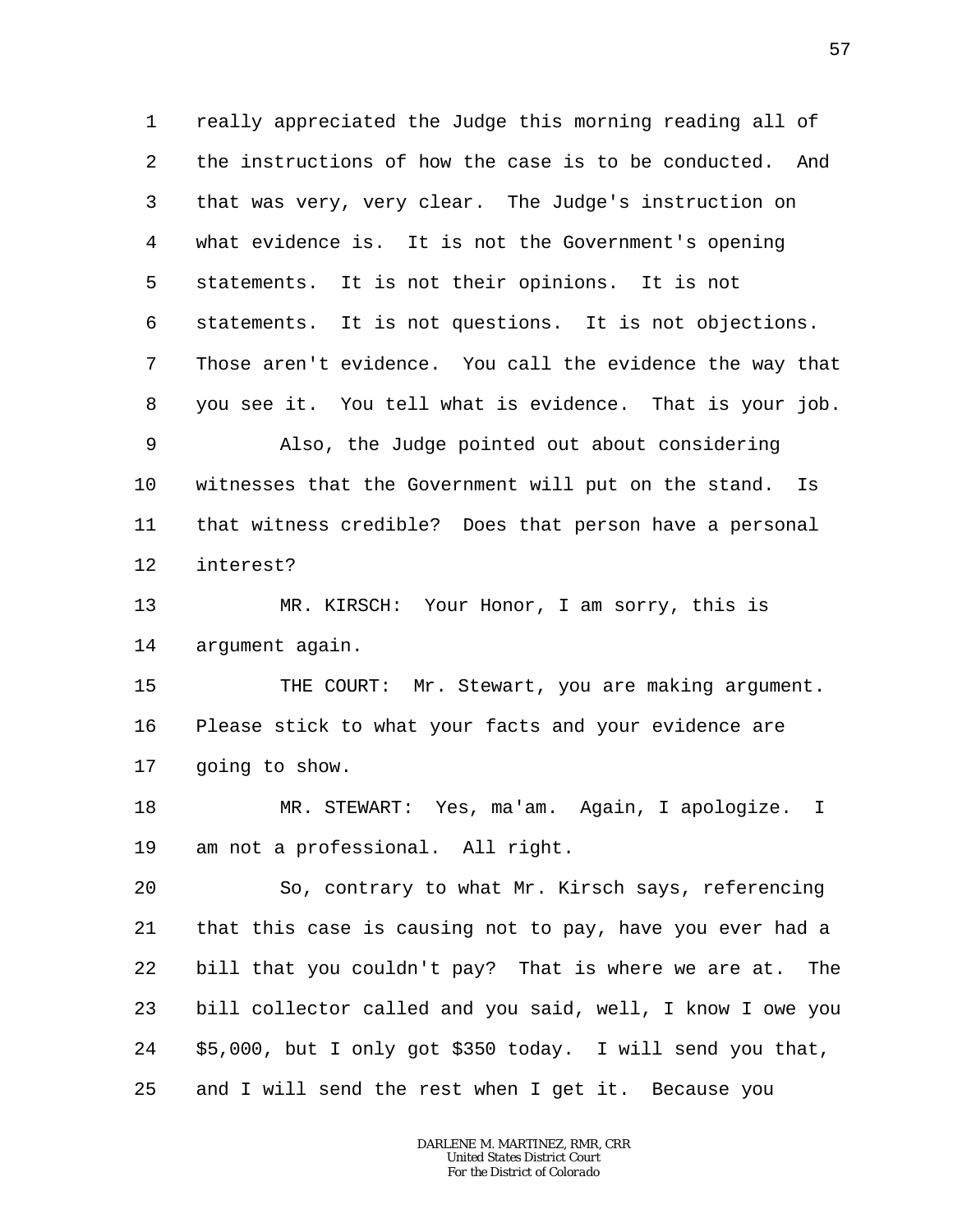1 2 3 didn't pay, is that a conspiracy? Because you didn't pay the bill collector, is that mail and wire fraud? You get to determine that.

4 5 6 7 8 9 10 11 12 You get to make that call in this case. And whatever you decide will go forward as the law, and future cases will be judged on this case. You have that power. So our company entered into legitimate creditor agreements governed by the Uniform Commercial Code in the State of Colorado. That is a fact. We entered into these agreements with staffing companies, extending credit to our company to pay individuals working for the company. That is what actually happened.

13 According to the Colorado Revised Statute --

14 THE COURT: Mr. Stewart --

15 MR. KIRSCH: Objection, Your Honor.

16 17 THE COURT: -- you are getting into argument at this point.

18 19 20 MR. STEWART: Okay. Okay. I will skip that. THE COURT: And I will be the one to instruct them on any law that is applicable.

21 MR. STEWART: Okay. Okay. Good.

22 23 24 25 So -- well, ladies and gentlemen of the jury, I want to personally thank you for being here, for listening to our case, for listening to me with all my mistakes that I have made in this opening statement. Again, I am not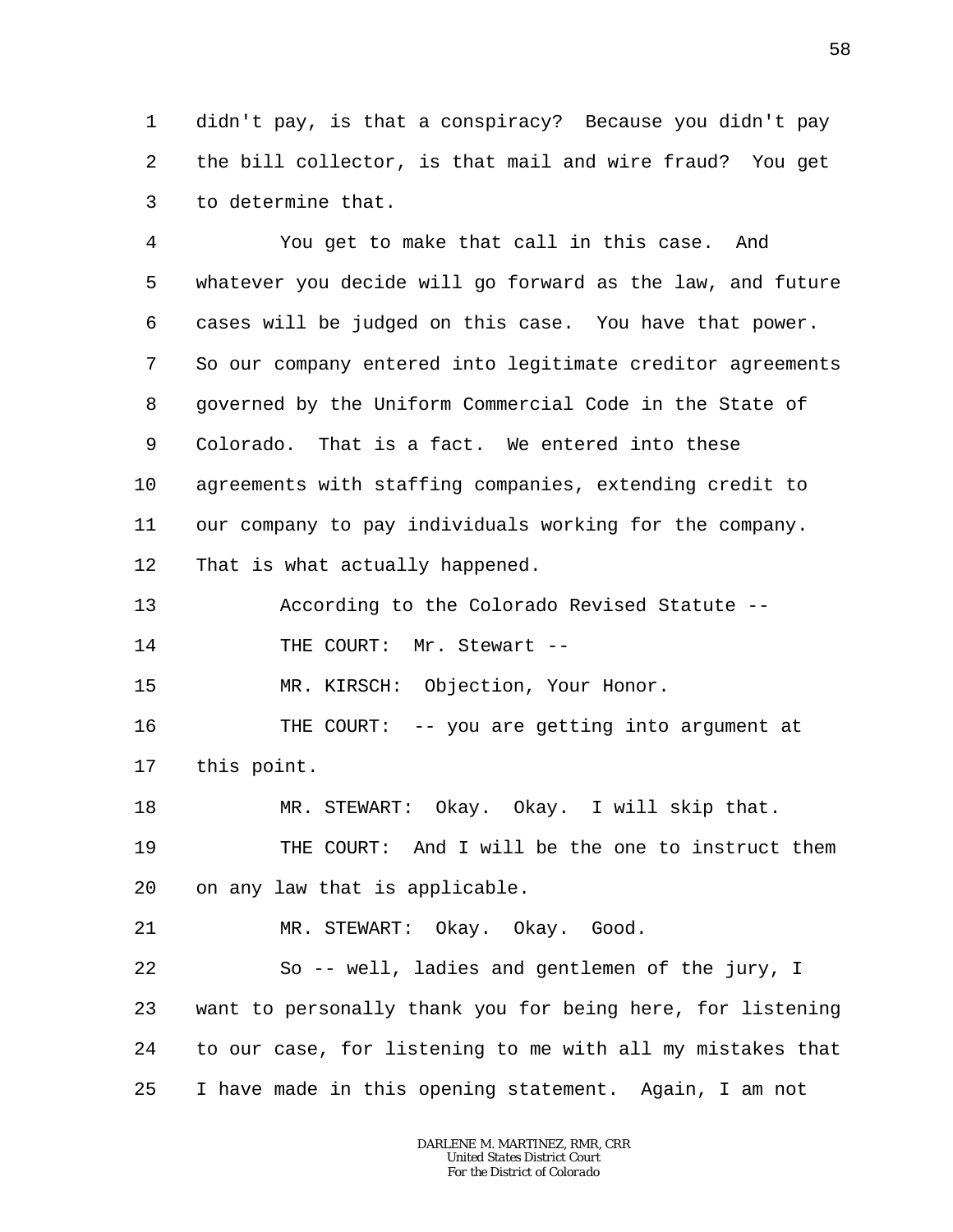1 2 3 4 5 6 professional attorney. We just have a passion about where we stand and being falsely accused. And we appreciate you hearing this case to make a determination of what the facts are in this case. We appreciate you serving as a juror. Thank you. THE COURT: Thank you.

**OPENING STATEMENT**

7

8 **BY MR. ZIRPOLO:**

9 10 11 12 13 14 15 Ladies and gentlemen of the jury, my name is David Zirpolo. I come before you today as a defendant in this case with these gentlemen here, my friends. It is very difficult for me to stand here and talk to you about this. This is something that I'm very passionate about; the company that I worked for, the software that we built and what we did.

16 17 18 19 20 Mr. Kirsch is here telling you what we did was fraud, was a conspiracy, was illegal; that pretty much he is saying we are criminals, and that is not true. One of the things that you are here to decide is our guilt or innocence.

21 22 23 24 25 The Judge told you when she was discussing the jury instructions, or discussing the jury yesterday, she said that there is innocent and not guilty. And your decision is not guilty, and they are not the same thing. And that is something that resonates with me, because in everything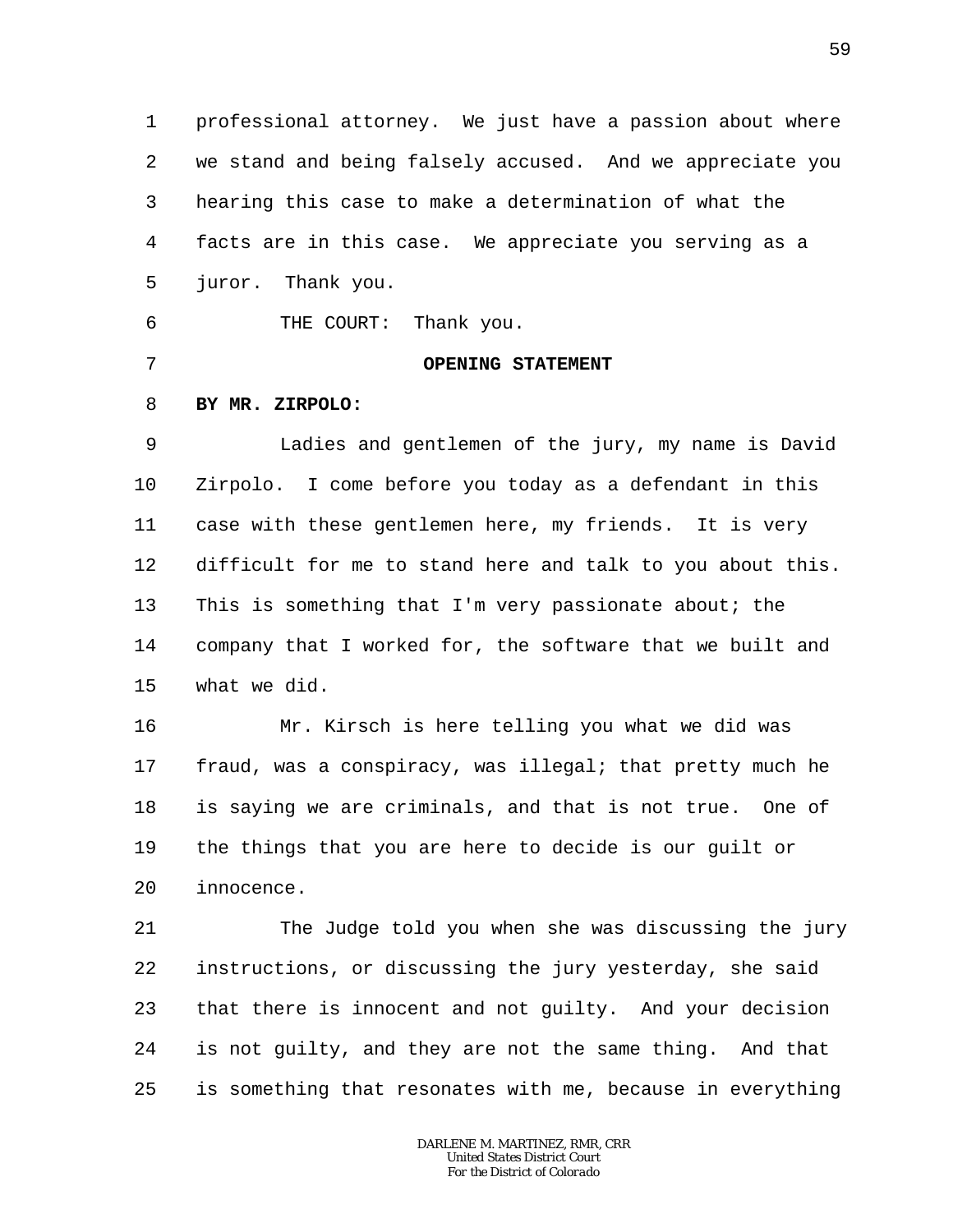1 2 that we have done, we are going to show you that there were no false statements made.

3 4 5 6 7 8 9 There were no time sheets that were put forth that had false time on them. There were no -- what was the word he used? The identities of the employees were not true. So you have people working, that were putting through time sheets that didn't do any work, but we had other people doing the work. That's ridiculous. That is not something that happened.

10 11 12 13 14 15 16 He says that we ripped off the staffing companies. I mean, he uses a lot of inflammatory terms. Your job is to look at the evidence we present. And we are going to be presenting a lot of evidence. We are going to be showing you that the time sheets that went through were valid. We are going to be showing you that the time sheets were for people that actually did the work.

17 18 19 20 That -- when I heard that, when we were going through all of the discovery, that was one of the things that really surprised me. And we are going to show you the evidence that proves that that is not true.

21 22 23 24 25 Mr. Kirsch is going to come back and say that this case is not about a debt, because my friends, my colleagues, we talked about the \$5 million. Mr. Kirsch brought that up. We, again, acknowledge that we had invoices that did not get paid. We had expectations that,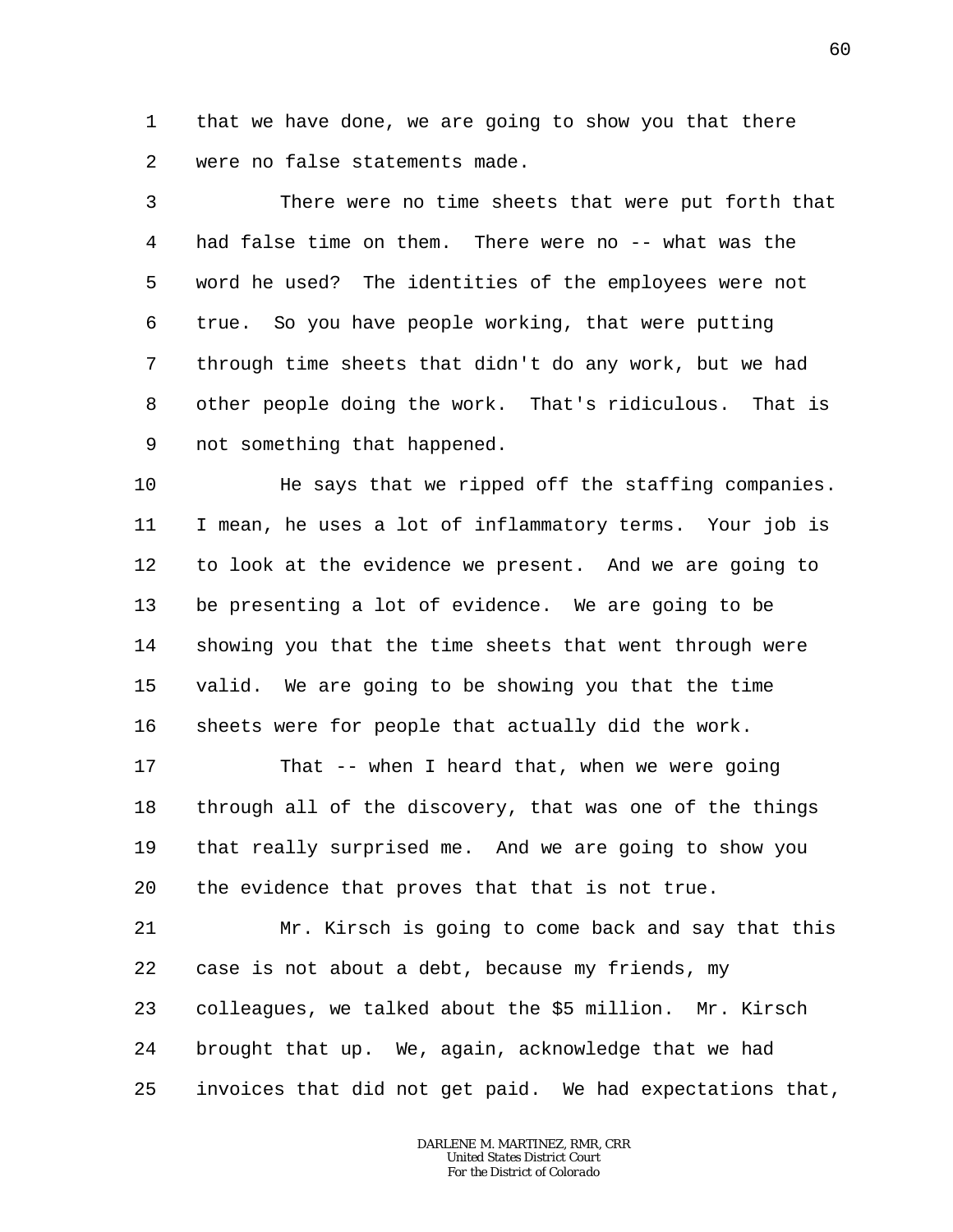1 2 because of the excitement -- you have heard the passion that my friends have and I have for the software.

3 4 5 6 7 8 We heard the same passion, the same excitement from the people that we presented the software to. "This is the best thing we have ever seen." "We have never seen anything like this before." "This is exactly what we need." We heard that over and over again, and you are going to hear testimony about that.

9 10 11 12 13 14 Well, when you hear something like that, you start to think, we have got this. This is in the bag. We are excited. We are going to tell people. We have a contract coming. It has to be coming. Look at everything people are saying to us. It is happening. And we honestly believed that.

15 16 17 18 19 20 21 Even today, I believe that if this was not hanging over our heads, we could go out and we could start marketing this software and have it sold fairly quickly. It is just something that is not there today. You have advances that have happened since we originally built the software in the industry, but they still don't have everything that we have.

22 MR. KIRSCH: Your Honor, objection.

23 THE COURT: Sustained.

24 25 Remember, stick to what your evidence and facts will show.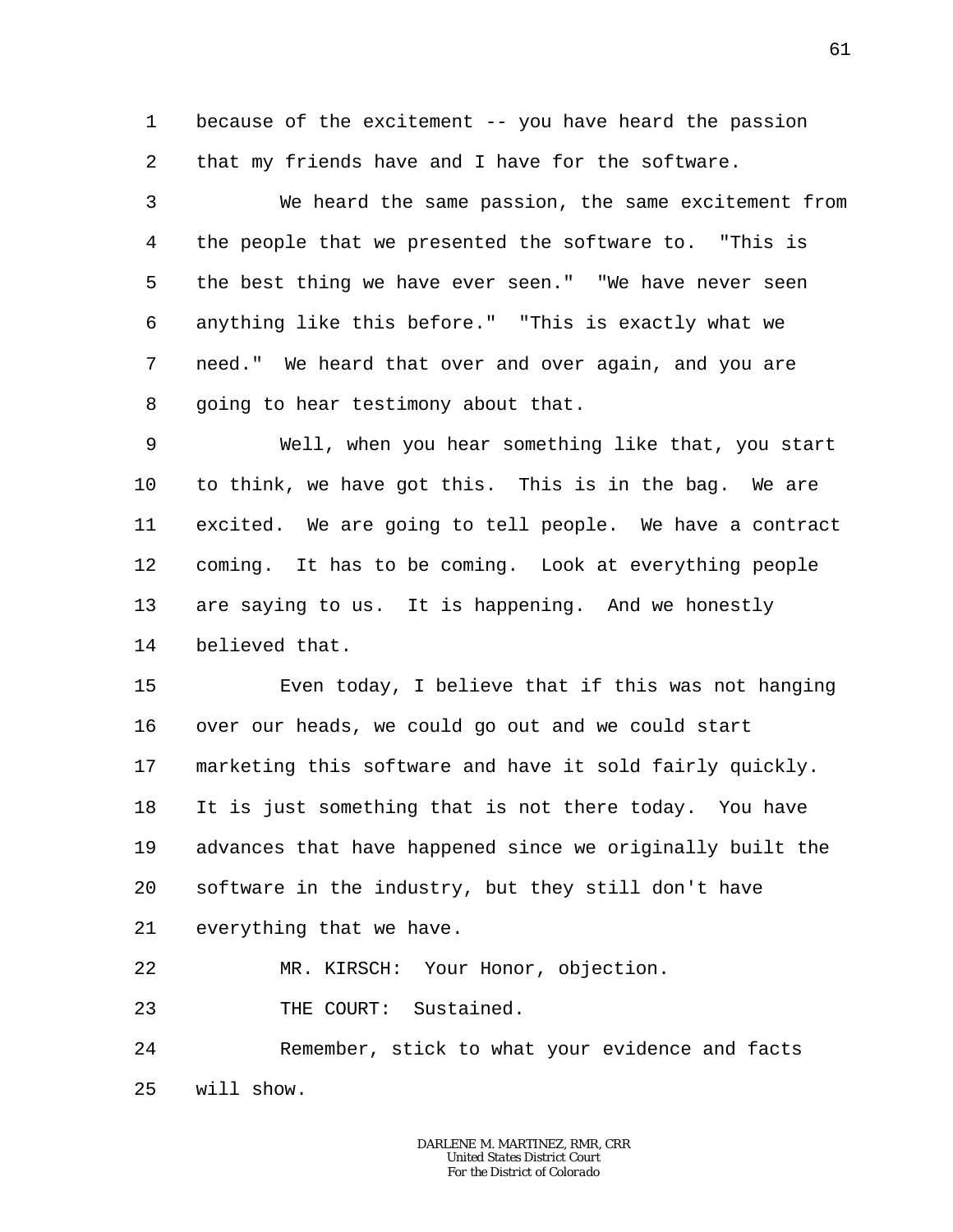1 2 3 MR. ZIRPOLO: And that is what I am doing. We are going to show evidence that people were very excited about  $--$ 

4 5 THE COURT: That is fine. But we are talking about today, and we talked about that.

6 7 8 MR. ZIRPOLO: I apologize. I am sorry. And I do not mean to disrespect the jury by that. And I am very sorry.

9 10 11 12 We have a situation here where Mr. Kirsch, again, is saying that we made false statements, that we committed fraud, mail and wire fraud. I am accused of conspiracy, mail and wire fraud. And none of it happened.

13 14 15 16 17 18 19 20 I come before you today as someone that has an IT background. I have been working in computers since 1984. I have been working in businesses across the country doing many different things; computer programming, computer support, project management. So helping people that are developing software manage that project so it gets completed to fruition and gets completed efficiently and effectively.

21 22 23 24 25 I have that type of a background. I don't have, as Mr. Stewart said, a law degree. And I am going to strive to not have to have the Judge admonish me for saying something incorrect. And I apologize to you for already having done that.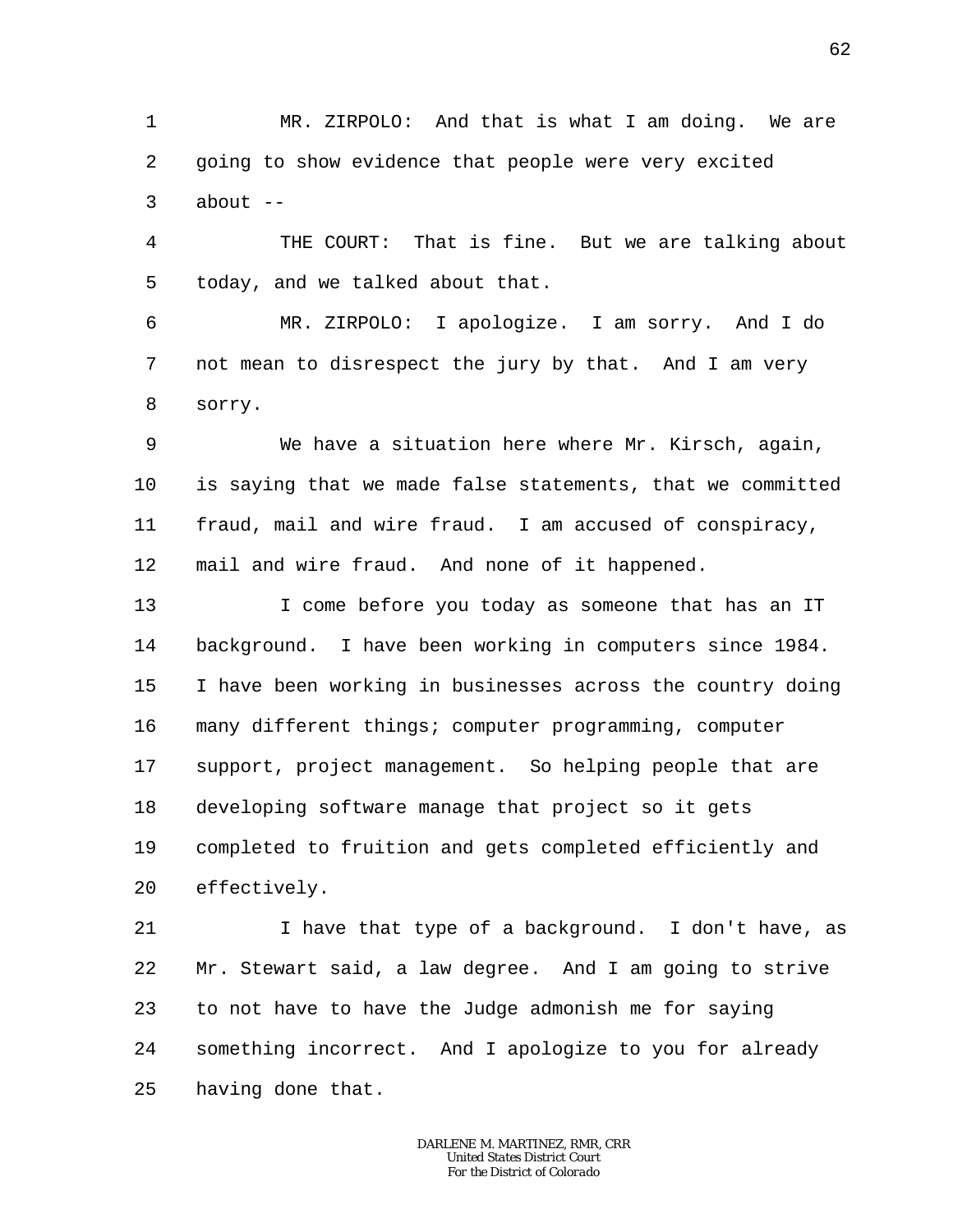1 2 3 4 5 6 7 8 9 10 11 But we are going to show you, through evidence and testimony, that what Mr. Kirsch is accusing us of is not true. You are going to look at that evidence, and you are going to look at it through some sort of a lens. You are either going to look at it through Mr. Kirsch's lens, or you are going to look at it through the defendants' lens. But you should look through it through your own lens, through all of the information that you receive from both the prosecution and the defense, because you are going to look through that, and you are going to see that we did not do what Mr. Kirsch said.

12 13 14 15 16 You are going to come back -- and I believe that when we come back and we give our summary of closing arguments, you are going to come back and say not guilty. I mean, I wish that the word was innocent, because I truly believe that is what we are.

17 MR. KIRSCH: Objection, Your Honor.

18 THE COURT: Sustained.

19 20 MR. ZIRPOLO: Sorry. I don't mean to interrupt, but what -- I don't understand what is wrong with that.

21 22 23 24 25 THE COURT: Because you are not going to have testimony that is saying -- you may have that, but you need to stick to just what the facts are going to show. MR. ZIRPOLO: Thank you. I apologize again. So when we come back and give our closing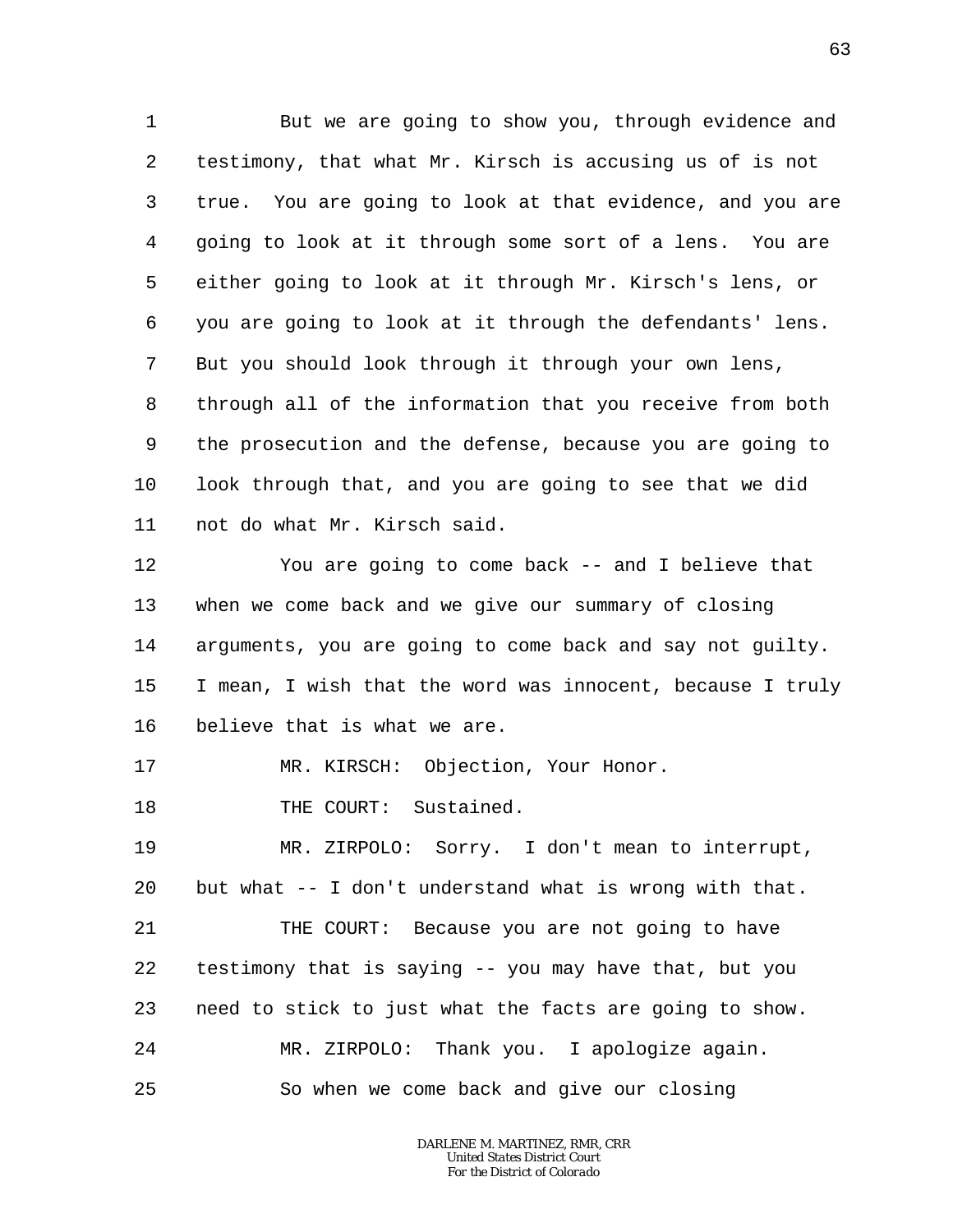1 2 3 arguments, we are going to show you, you will have seen enough evidence that you can come back with a not guilty. Thank you.

4 5 THE COURT: Thank you. Mr. Banks?

6

# **OPENING STATEMENT**

### 7 **BY MR. BANKS**:

8 9 10 11 12 13 14 Please the Court, ladies and gentlemen of the jury. I want to start off -- and I am going to try to clean up. You have seen some Power Point presentations from the Government talking about how this cycle of activity actually took place. I am going to simplify this for you in very, very common sense, where we can all understand exactly what this was about.

15 16 17 18 19 20 21 22 First and foremost, this is about people who worked and got paid. That is number one. People worked and they got paid. What the evidence will show, each and every person, not only the people mentioned here, each and every person that we put on the witness stand that worked for this company will attest to the fact that they were hired for a particular purpose, and that was to help develop software.

23 24 25 Now, let's talk about -- just like each and every member of a jury, goes to a job, they put in so many hours, they fill out a time sheet or they punch a clock,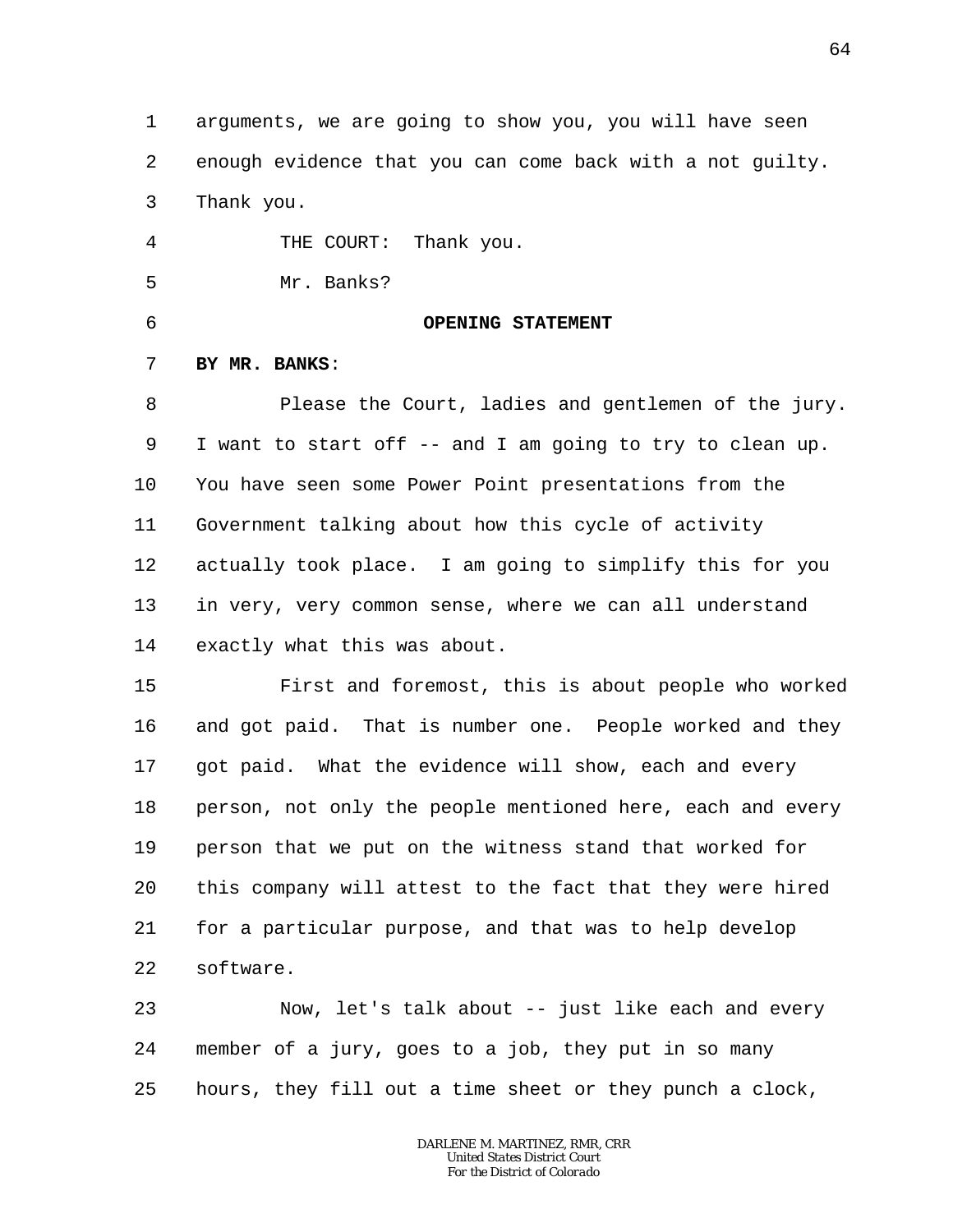1 2 3 they get paid for the hours worked. So, fundamentally, that is where I want to start. People worked and got paid. Everybody understands that.

4 5 6 7 8 9 10 Now, the question of the staffing companies, this is very, very critical. Each and every person that worked at IRP Solutions was an employee of the staffing company. That is one thing that we have to articulate effectively. They were not IRP's employees. They were not Leading Team's employees, nor DKH's employees. They were employees of the staffing company.

11 12 13 14 15 16 Now, we all know that if you are employed by company ABC, and you work for that company, you are going to submit a time sheet to that company, because that's who pays you. Now, so we want to put some sort of degree of separation between working for your company, and then the relationship between the two businesses.

17 18 19 20 21 22 23 24 25 Now, this is, at its most fundamental level, common sense, every day business. Two companies talk to each other. They agree that one will provide a service for the other company. After agreeing, they enter into a contract, just like every person in this world enters into a contract  $-$ - have entered into a contract for something; whether it be a car, one thing or another. That is two businesses getting together, they negotiate, and they enter into a contract.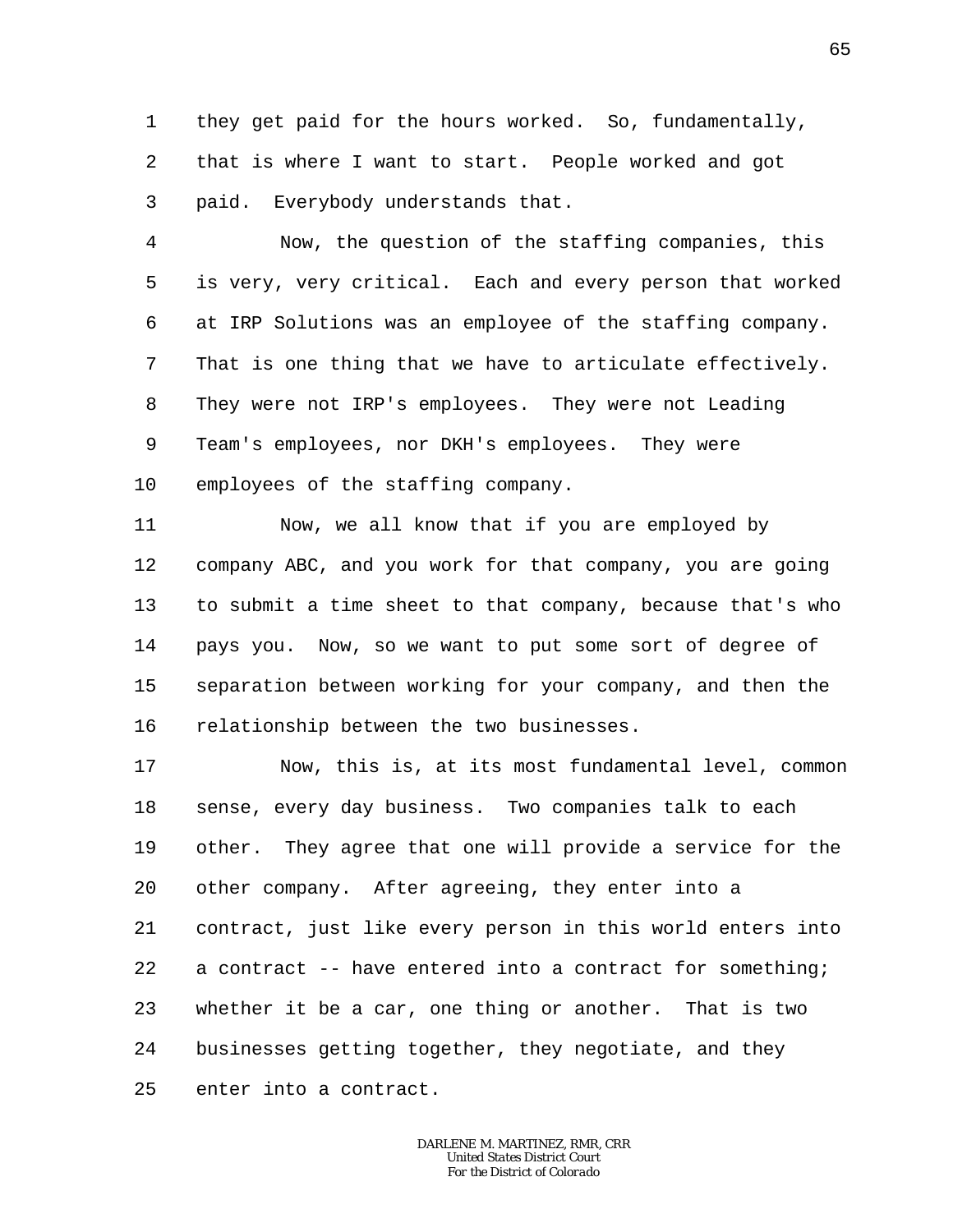1 2 3 4 5 The terms of those contracts are dictated and discussed between the two parties. Now, the contract is initiated, service is provided, and there are remedies underneath a contract if something is not paid. Basic fundamental common sense.

6 7 8 9 10 11 I want to get to a term called -- and the evidence will show, a term called a "billable consultant." Now, the Government has asserted that we all were executives, yet we were billing on projects at our company. One of the things the evidence will show, and the witnesses will testify to, is something called a "billable consultant."

12 13 14 15 16 17 18 19 20 21 Now, a billable consultant is a very common practice in the information technology industry. A software development company has executives or directors, managers, whatever. They get paid by their company to do the work in that particular capacity. But when there are projects to be done for a particular customer or a client, they become a billable consultant. They not only do their job, they do the job on the project. That's something that the evidence will show, and we will provide witness testimony that will show what a billable consultant is.

22 23 24 25 So all of this fanfare that has been brought forward so far regarding these guys are working for the same company and they are billing on all these different things, you are going to find out through testimony that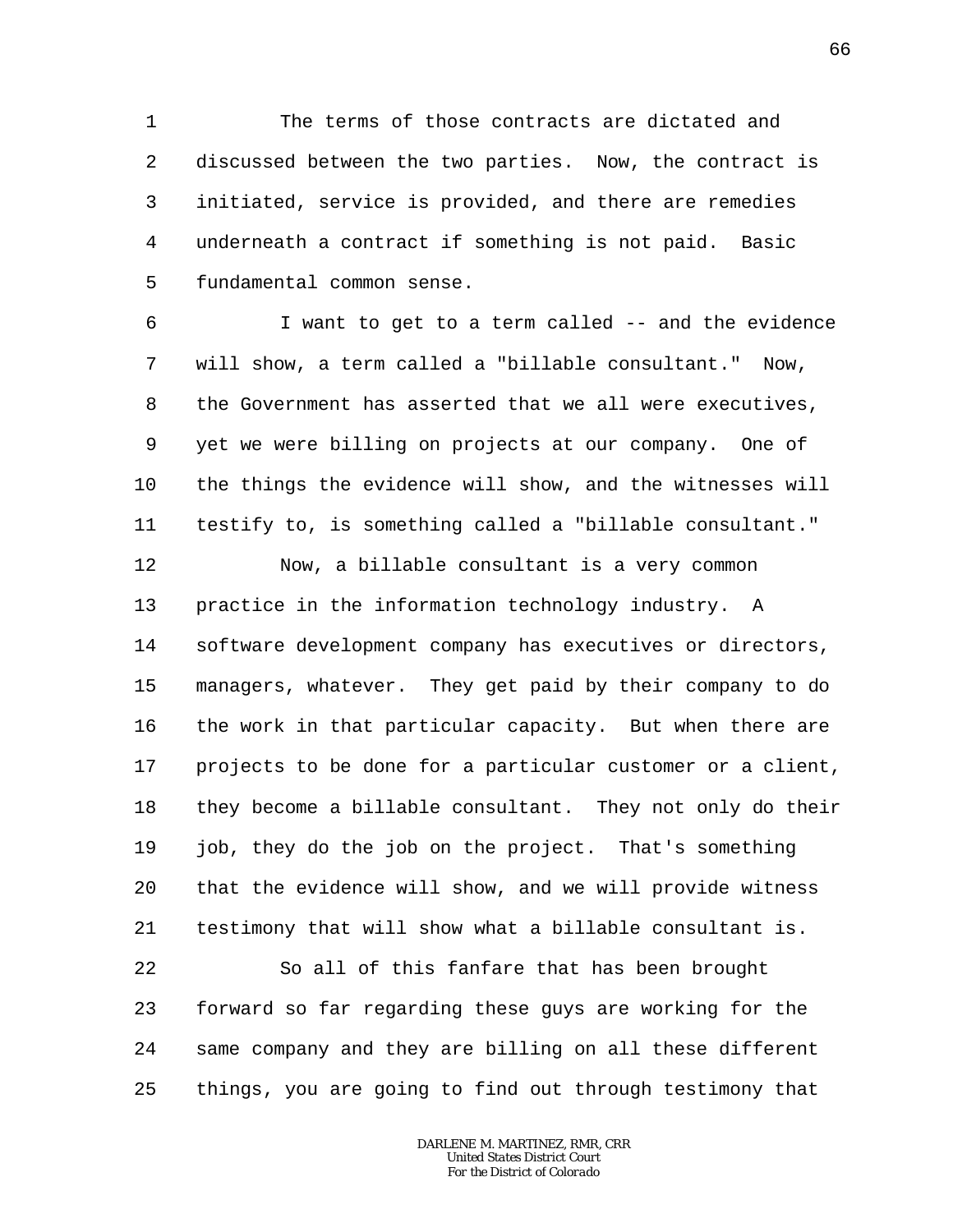1 that is common sense business practice.

| $\overline{a}$ | And what we will provide to the jury -- and some           |
|----------------|------------------------------------------------------------|
| 3              | people may understand information technology, other people |
| 4              | may not understand information technology. But we will     |
| 5              | provide a clear and convincing path to what the            |
| 6              | information technology world is and what is it all about.  |
| 7              | Everybody may not understand the staffing industry.        |
| 8              | We will bring in staffing experts that will testify to the |
| 9              | fact of how the staffing industry works, and that there    |
| $10 \,$        | was nothing uncommon about our business practices with     |
| 11             | regards to the staffing industry and business as a whole.  |
| 12             | Now -- and when you hear that testimony about              |
| 13             | payrolling and staffing -- before I get to that point, I   |
| 14             | want to articulate something. The Government has -- the    |
| 15             | Government will provide testimony of a number that shows a |
| 16             | number of people, including ourselves, that were billing   |
| 17             | on projects. There is a fundamental issue -- and this is   |
| 18             | what the evidence will show.                               |
| 19             | The evidence will show that the only people that           |
| 20             | the Government selected for this particular criminal       |
| 21             | Indictment were people that were affiliated with the same  |
| 22             | That is what the evidence will show.<br>church.            |
| 23             | Now, in this company, there were some individuals          |
| 24             | that we knew that came to work for the company or worked   |

25 as contractors for the company. But the evidence will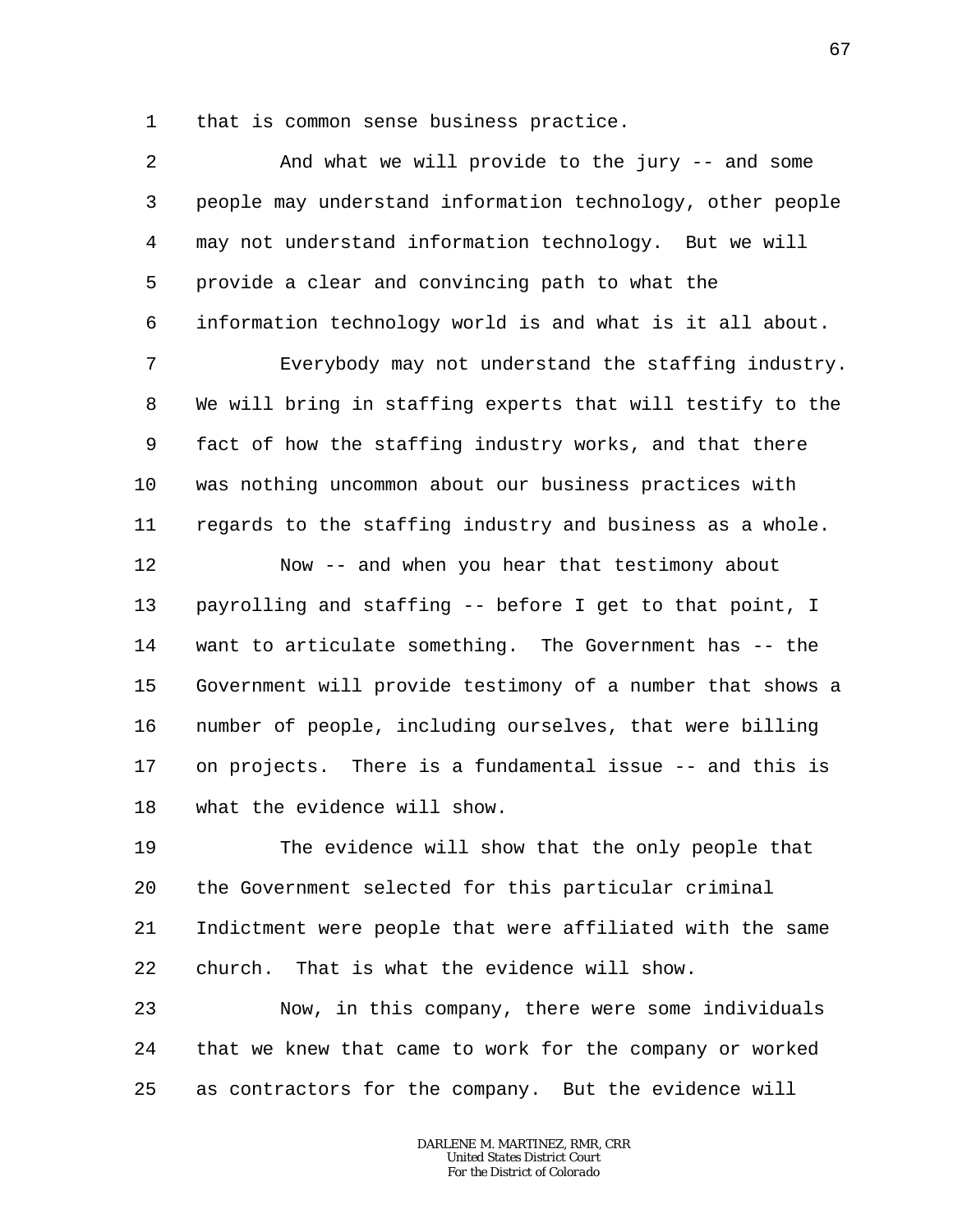1 2 show that the Government's investigation did not look at the rest of those people.

3 4 MR. KIRSCH: Objection, Your Honor, this is improper.

5 THE COURT: Sustained.

6 7 8 9 10 11 MR. BANKS: Okay. The evidence will show -- we will provide 10, 15, maybe even 20 witnesses that worked for the company, and they will come and tell you this; I am so and so. I developed software, or I did this particular job. I filled out a time sheet, and I got paid for the hours worked.

12 13 14 15 16 It is not isolated to these particular individuals. It is not isolated at all. And some of the other questions -- you know the old Radio Shack commercial, "We got questions; you have answers." We will have the answers. The Government will have theories.

17 18 19 20 21 22 23 24 25 Now, everybody knows that -- have probably heard of a business plan. Businesses plan activities. They actually put up a nice document, they said say this is how we are going to conduct business, we are going to go. We are going to put on an expert with regards to entrepreneurial studies; a Ph.D. in entrepreneurial studies. He will tell you more details how the business works. He will deal with the cognitive things of entrepreneurs, et cetera, and how they think.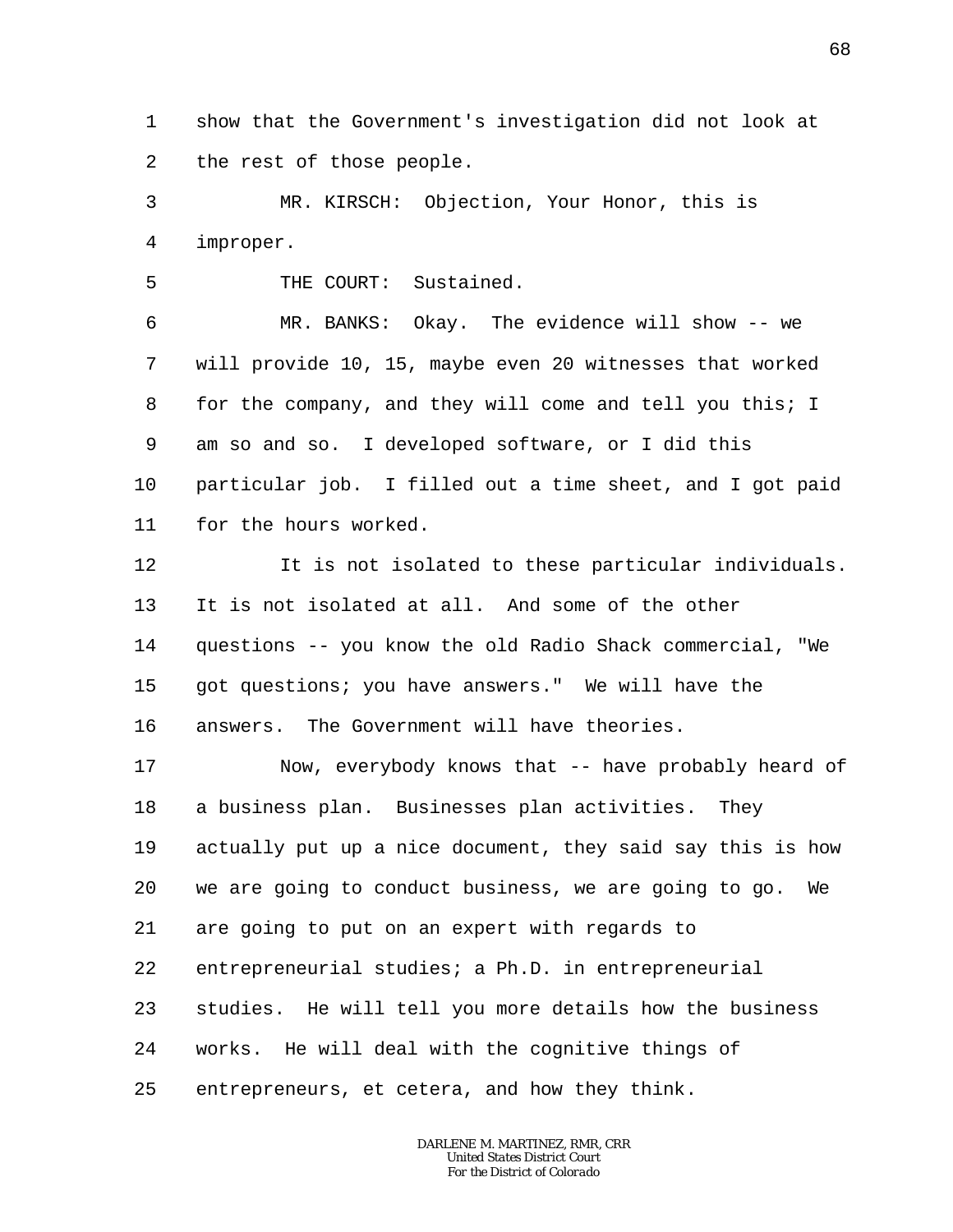1 Entrepreneurs are kind of different.

2 3 4 5 6 7 8 You know, the average person gets up every day, goes to a job. He will show you that that is not what - who the entrepreneur is. The entrepreneur has a little different mindset. In any case, he will also tell you entrepreneurs believe more than what they are doing than just the average person who gets up and goes to work. So that expert will provide that sort of testimony.

9 10 11 12 13 14 15 Now, the Judge, during the reading of jury instructions, talked about inferences of circumstantial evidence that either you can take directly from that or a lack of something existing. Now, what I am going to do next, I am going to put a couple of  $-$ - I am going to say a question, and then I am going to show you what the evidence will show from that question. And this --

16 17 18 19 THE COURT: Mr Banks, we are not into argument at this point. What is your evidence going to show? You are setting it forth as an argument. Just get to what your evidence will show.

20 21 22 23 24 25 MR. BANKS: Okay. The evidence will show that it is not common for individuals engaging in a criminal scheme to hire law enforcement professionals to work in the building. That is what the evidence will show. The evidence will show that these individuals met with congressmen, senators, who referred FBI agents to come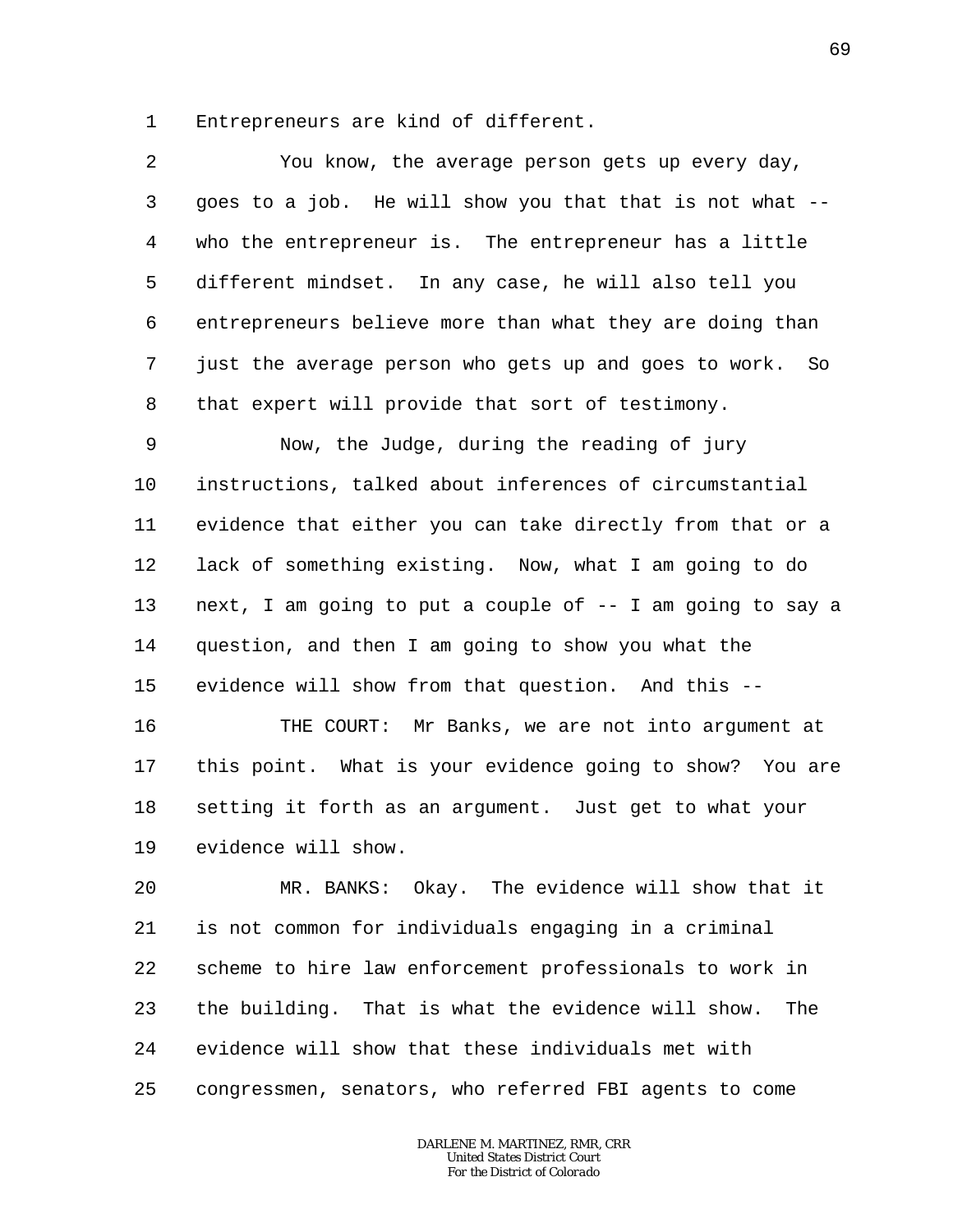1 2 3 4 5 participate in what we were doing with our company. And when we say, as far as our software, when we say who they referred, we are talking FBI. We are talking Immigrations and Customs. That is what the evidence will show. These were the type of people involved in this company.

6 7 8 9 10 11 12 13 It will also show -- you will hear testimony from a 20-plus year veteran of the New York City Police Department. That veteran, who worked with us, will attest to the fact -- and the evidence will show in the records, in the report, FBI reports, et cetera, the evidence will show that he, from his mouth, that he said he was hired or worked with IRP to gain them a contract at the NYPD. That's what the evidence will show.

14 15 16 17 18 19 20 21 Now, another key component -- and we roll back through the common sense perspective. And that is the notion of benefits. Mr. Kirsch articulated that none of us got rich off of this alleged scheme. That is an understatement. The evidence -- the evidence will show - again, and I am going to repeat this, a number of \$5 million has been thrown out there to the jury as far as the amount of fraud.

22 23 24 25 But if people  $-$ - I am getting ready to argue again, forgive me. People who worked hours will testify, if they worked hours -- fraud -- I worked the hours. That is what they are going to say. I worked the hours. How is that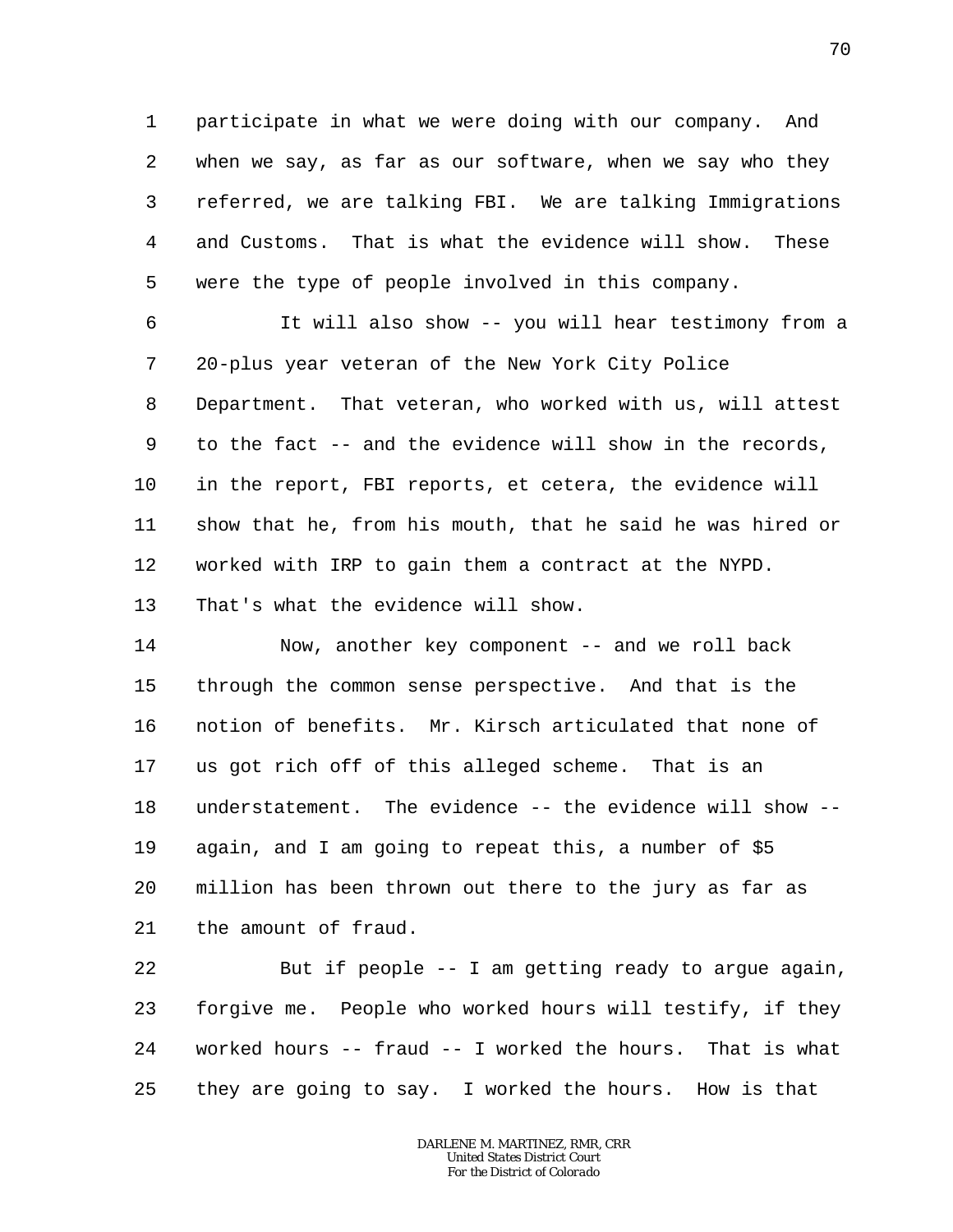1 2 3 4 5 6 7 fraud if numerous individuals who testify, I worked on software and I worked the hours, the evidence will show we never received a benefit from that. The evidence will show they received a benefit. The evidence will show they used that money for their families, as everybody else does, and to live their lives from the work that they put in.

8 9 10 11 12 13 14 15 16 And which is only fair that they receive money from the work that they put in. Now, the Government has asserted that there was never an intention to pay. Not true. What we will show during various portions, not only through witness testimony, I am talking about law enforcement, who expected us to gain business at a certain point, but gain revenue at a certain point. Law enforcement will provide that testimony to you; that they expected what we expected.

17 18 19 20 21 22 23 24 25 Through the years of 2002 and 2003 and 2005  $-$ - we will go down to 2002 to 2005, you will see various points -- the evidence will show various points where we had the term "reasonable expectation of revenue." Now, all of us, based on reasonable expectation of revenue, will commit themselves to -- maybe I will buy a new car. And the same fashion that as a business, when you are expecting revenue, the evidence will show, commit yourself to some more debt. Commit yourself.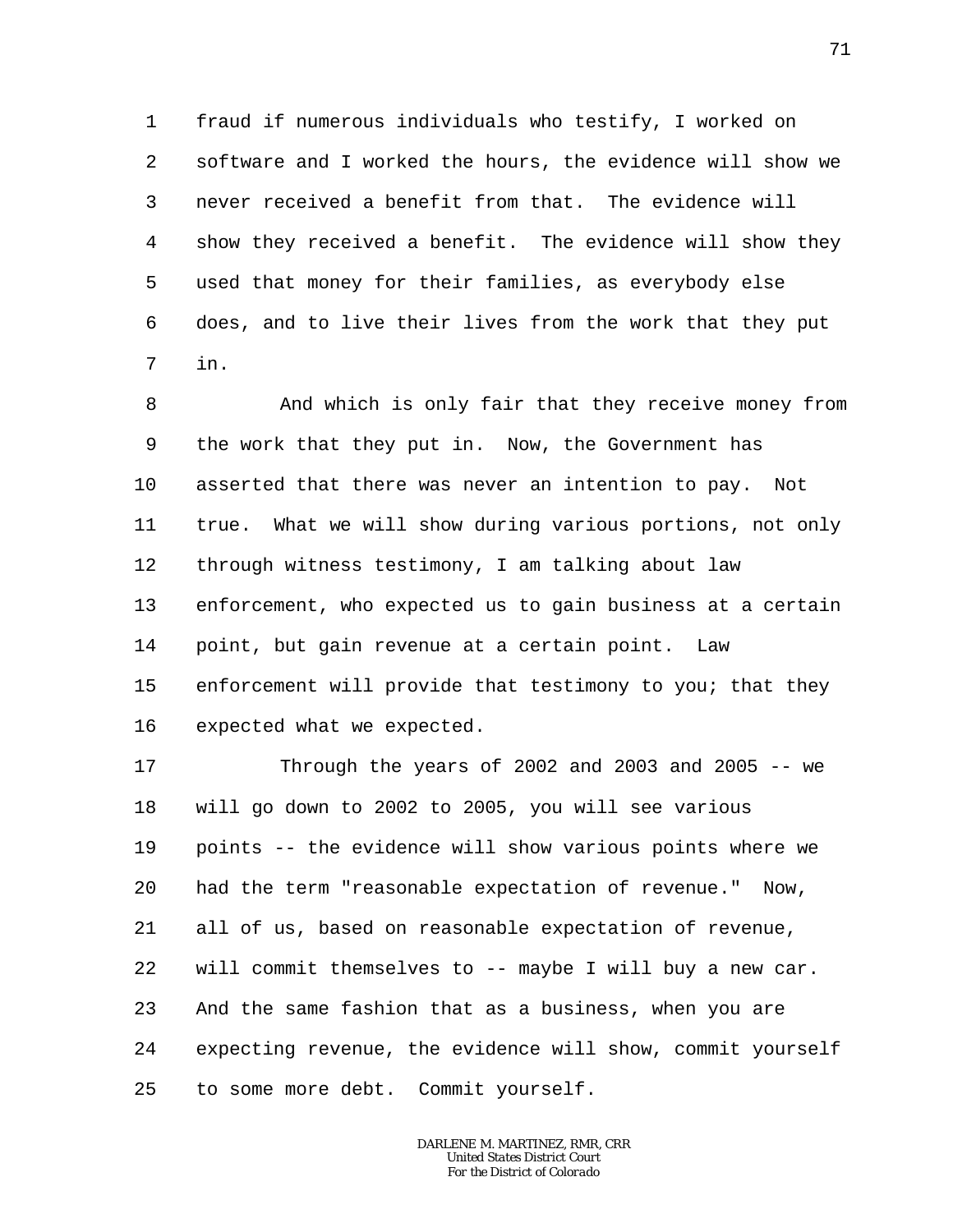1 2 3 4 5 6 7 8 9 So while you look at all these big numbers that are thrown out, the evidence will show we provided a quote to the Department of Homeland Security for over a hundred million dollars at their request. The evidence will show that this was not work just done -- let's just run out here and do this and hope this happens. We had requests to see certain functionality in the software from law enforcement, not only from Homeland Security, but from the New York City Police Department.

10 11 12 13 14 15 16 17 18 So the evidence will show, we, in good faith, made and extended ourselves, debt wise, to accommodate those requests. Now, obviously not being -- working for a large company, never dealing with the 800 pound gorilla that is the Department of Homeland Security, that is the NYPD. 40,000 police officers at the NYPD. That is a lot of people. Not being accustomed of dealing with the slowness of how these agencies moved is something that kind of caught us off guard.

19 20 21 22 23 24 So what we will continue to show, through the reasonable expectation of revenue, oh, the money, oh, it is going to come in right now. You know how we are going to show that? Corporate activity reports. This is a rare occasion where someone gets to, who actually documents what they did every single week.

25 So a good portion -- which is going to be great for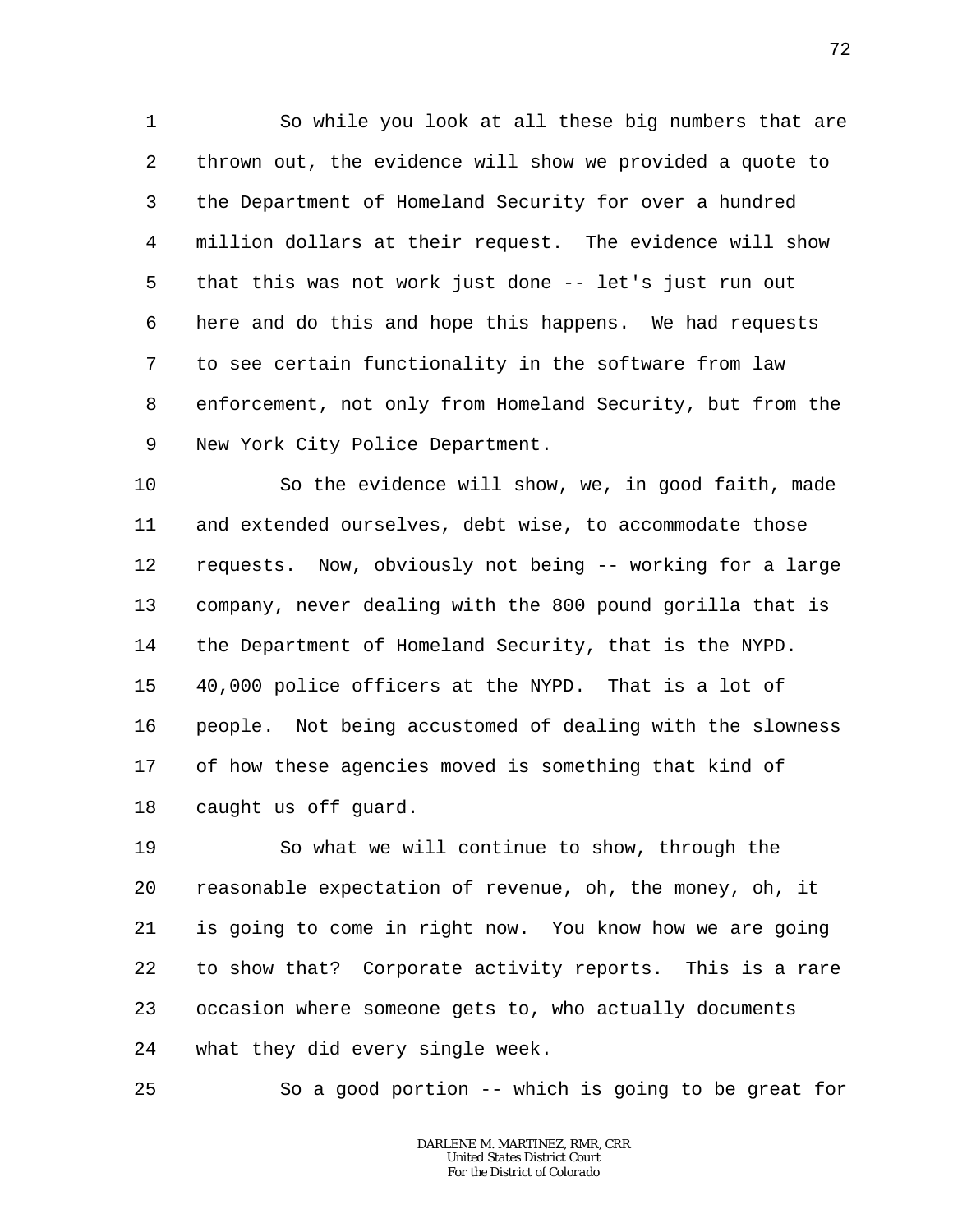1 2 3 4 5 6 a jury, is for to you sit down and say, okay, this report was done on this week, and this is what David Banks is saying, this is what Gary Walker -- this is what is going on in the company. You get to see what is going on in the company, first hand, frozen in a point in time, you get to see that.

7 8 9 10 11 12 13 14 So, when the Government throws all this stuff around, and all this stuff is floating in the air about a scheme and this was going on and this was going on, it is simply not true. And the evidence will show it is not true. One of the major prongs or things that the jury is going to have to consider is intent. And as you look through the jury instructions, it will talk about specific intent.

15 16 17 18 19 20 And as I mentioned earlier, the lack of something not being there, if something doesn't make sense, it is like something just doesn't make sense about what the Government is putting forward, and that is because it is based on theory. Our evidence will show what is based in reality.

21 22 23 24 25 So at the end of hearing our evidence, and comparing it to the Government's evidence, I believe you will see a clear and convincing picture of what actually went on. The corporate activity reports -- staffing is mentioned on the corporate activity reports. Those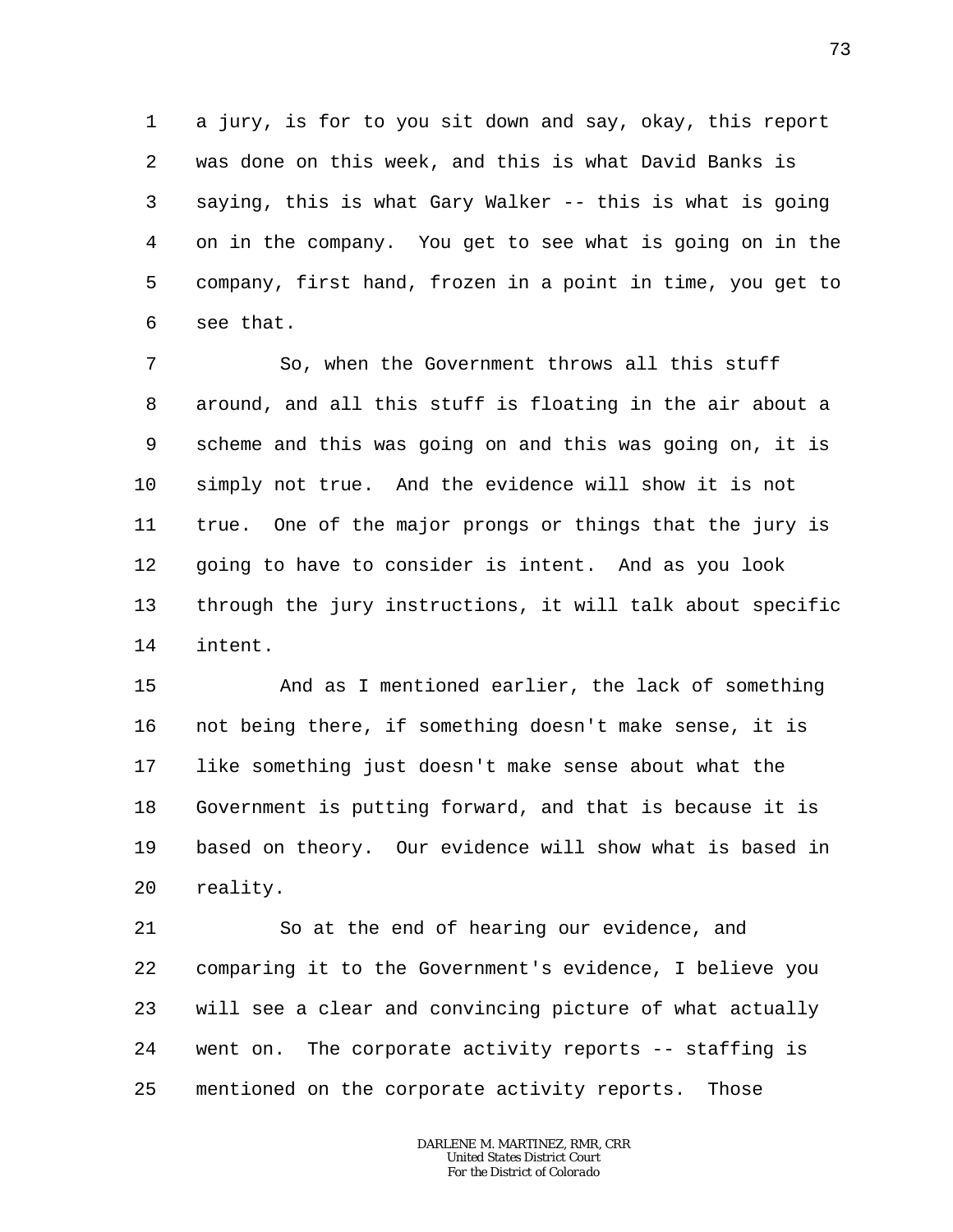1 2 3 corporate active reports will not show you that there was something underhanded. It was a normal part of standard business operations.

4 5 6 7 8 9 10 11 In those corporate active reports, again, you will see statements and expectations that are articulated on paper about, oh, we are right here getting ready to close this business. Another thing that you will hear from a witness will be a statement that came from me. And that statement was -- this is the guy from the NYPD. Me telling him, "I have outstanding debts. We need to finish this at the NYPD for the purpose of these debts."

12 13 14 15 16 17 18 19 20 21 So while the Government throws all this stuff, they never intended to pay, we didn't have -- evidence will show we had a business. We had a lease. The evidence will show that we were not just operating out of someone's garage, which many people might put or affiliate with some sort of scheme. The evidence will show that the people working for the company, in totality, save a couple, were all experienced IT professionals. And, granted, did we give a couple people a chance to work and try to better themselves? Of course we did.

22 23 24 25 But, 97 percent of the people you will see on that witness stand, they are going to tell you, I have been doing this for 15 years. I have been doing this for 20 years. I have been doing this for 25 years. No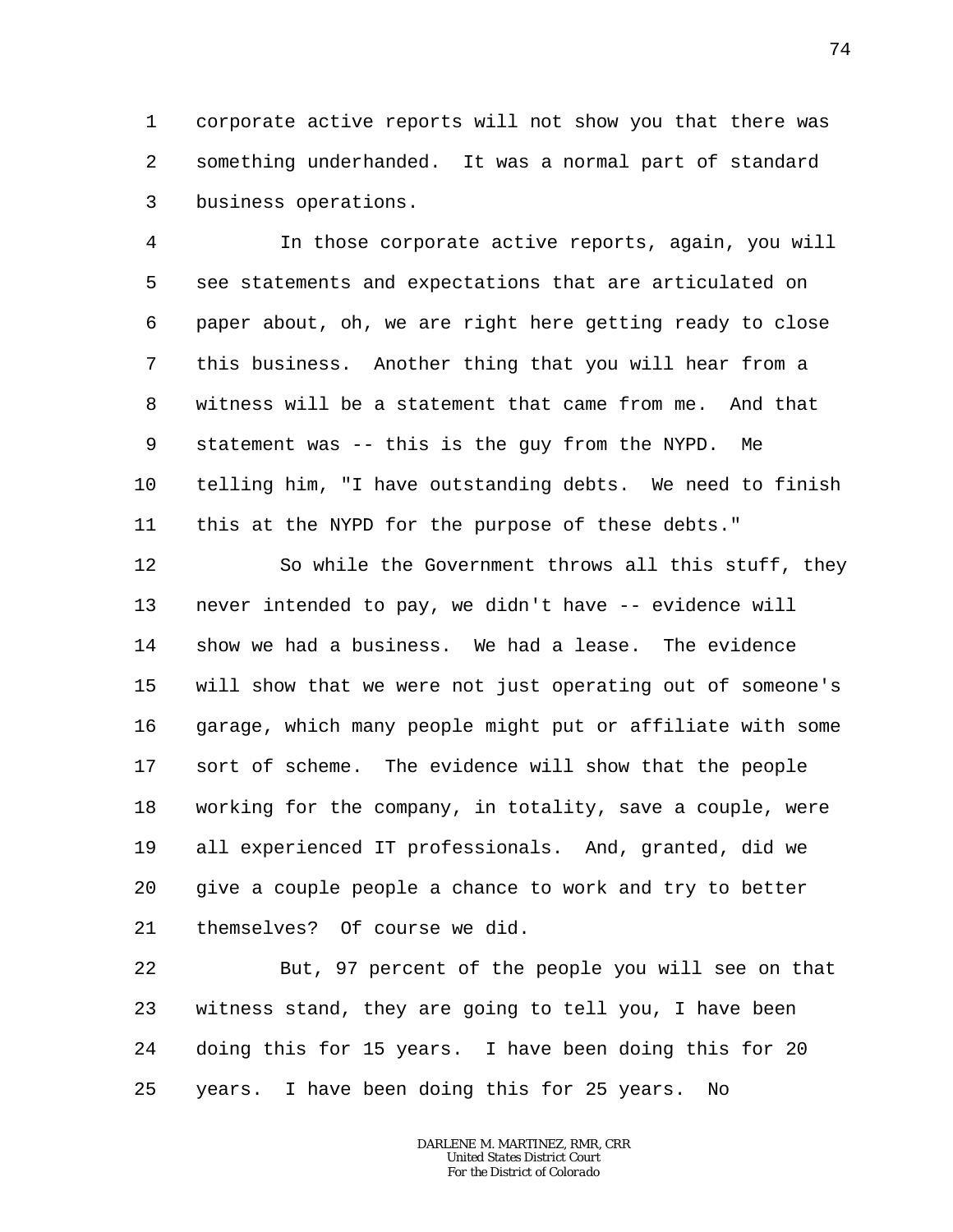1 2 conspiracy. You want a conspiracy, just get a bunch of janitors who --

3 4 MR. KIRSCH: Objection, Your Honor, this is argument.

5 THE COURT: Sustained.

6 7 8 9 10 11 12 MR. BANKS: We will put nothing but IT professionals on that stand who were qualified to do the work they were doing. No scheme. And with all that in mind, we ask, when you review the evidence, and we believe this will happen in our favor, that you compare, we have answers. The Government had theories. The Government was not there.

13 14 15 16 17 18 19 20 And one final thing I would like to bring forward is I am going to take you back a little bit off of what Mr. Harper had mentioned. And I want to underscore it with great seriousness, for the understanding of how business is done. And everybody here, I am sure, has done business, whether it is personal business, financial business, everybody pays bills, everybody has been extended credit.

21 22 23 24 25 The evidence will show that the alleged fraudulent statements that the Government has asserted, were not made to induce anybody. That's what the evidence will show. I want to underscore again the Dun & Bradstreet report. You will see the Dun & Bradstreet reports, which is virtually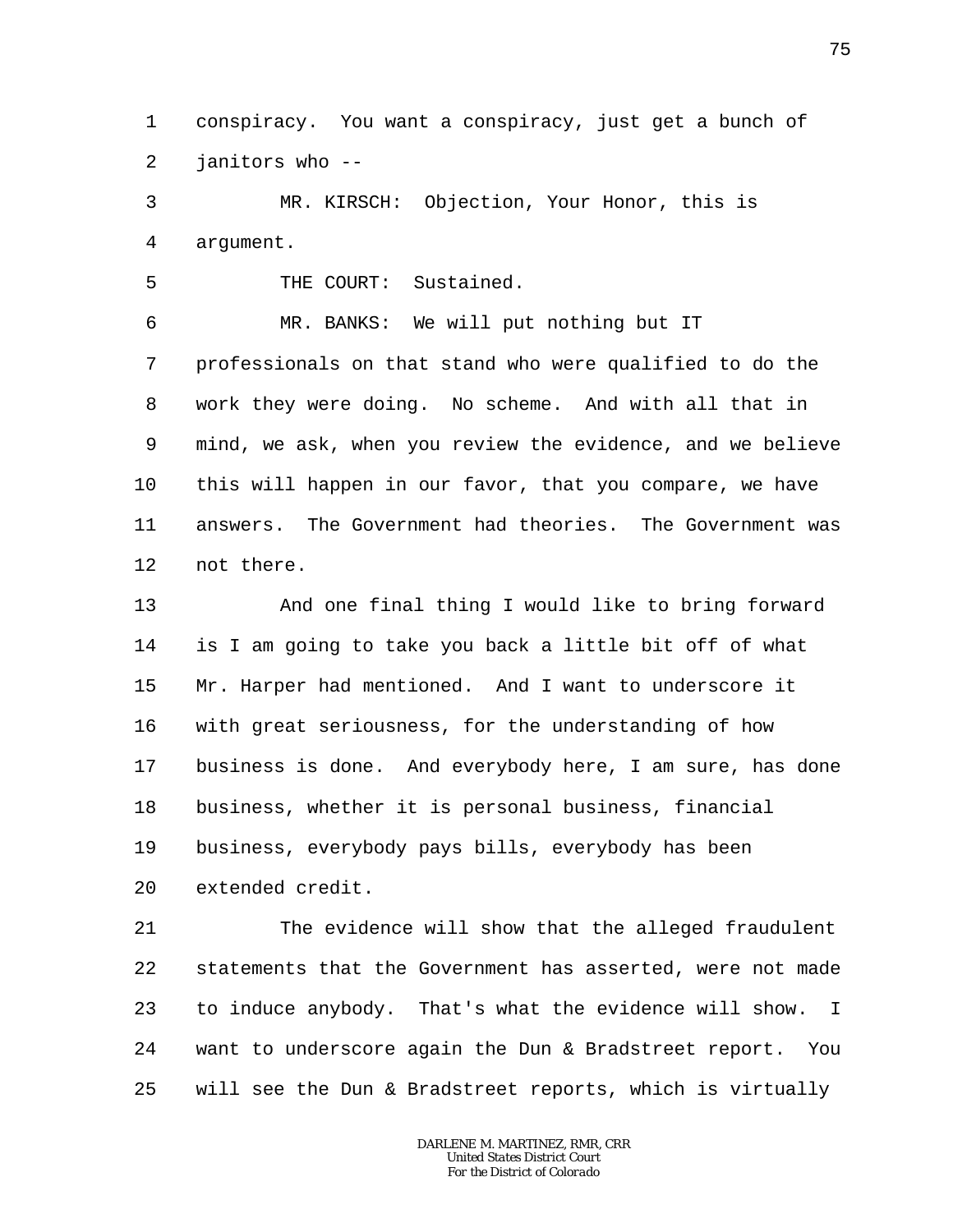1 run by every staffing company.

2 3 4 5 6 7 8 9 The expert witness from -- witness or witnesses from the staffing industry will tell you that a determination to engage in business is done via credit report; specifically, the Dun & Bradstreet report. That is the key component in determining whether or not a company moves forward and does business; not some off-the-wall statement, as the Government may attest to; this was said, this was said.

10 11 12 13 14 15 16 17 18 19 No. We are in business here. Businesses know about business. We don't just make decisions in business based on some little small minute thing. We are in business. And some of the people you are going to see, they are sophisticated business people. So you are going to see these sophisticated business people. The evidence will show from the time that they had multiple interviews with the FBI, you are going to see some inconsistencies in there, and we are going to point out those inconsistencies to you.

20 21 22 23 24 25 Stories changing over time. That is what you will see. The evidence will show civil complaints filed by these companies. That is what the evidence will show. The evidence will show the FBI issuing and releasing an article to the newspaper about the raid on our company. That's what the evidence will show. The evidence will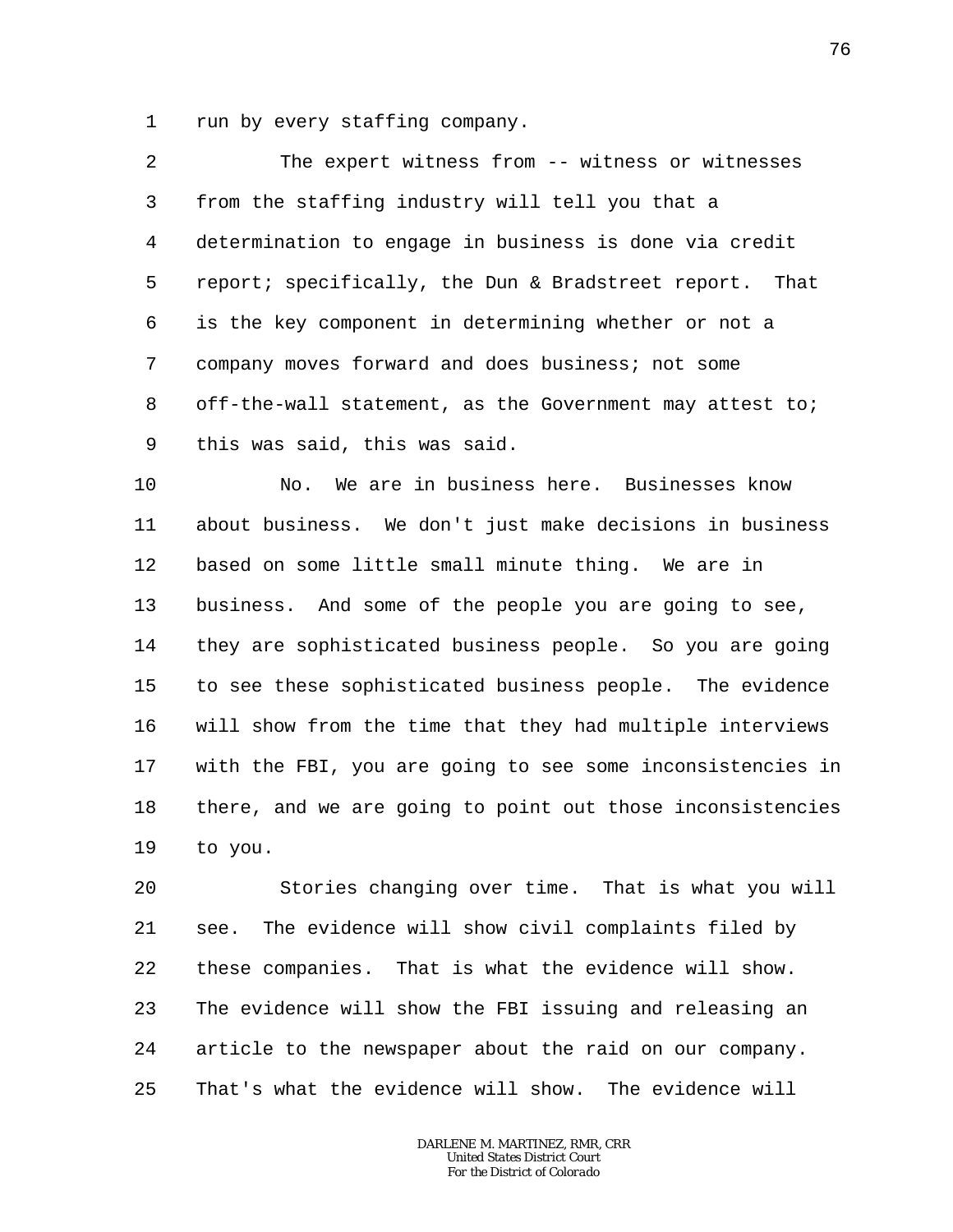1 further show the FBI taking that same article --

2 3 MR. KIRSCH: Objection, Your Honor, it is improper. MR. BANKS: The article is --

4 5 THE COURT: If you are going to have testimony to that effect.

6 MR. BANKS: Yes, we will have testimony.

7 THE COURT: Overruled.

8 9 10 11 12 13 14 MR. BANKS: We will have testimony to the effect -let me put it this way. We will have evidence to the effect and testimony that will show that the FBI, in contacting these companies -- let me take this little thing out of my pocket, let me pass this to you. Let me show you this article, that you may be the victim of a scheme.

15 16 17 18 19 20 You can judge for yourself. So when all the smoke clears, and all of the paper quits flying, you will be left with a theory, and we will be left with the truth. And only we know the truth. And at that time, we ask that you come back with a verdict of not guilty. Thank you for your time.

21 22 (Further proceedings had but not transcribed per request of ordering party.)

23

24

25